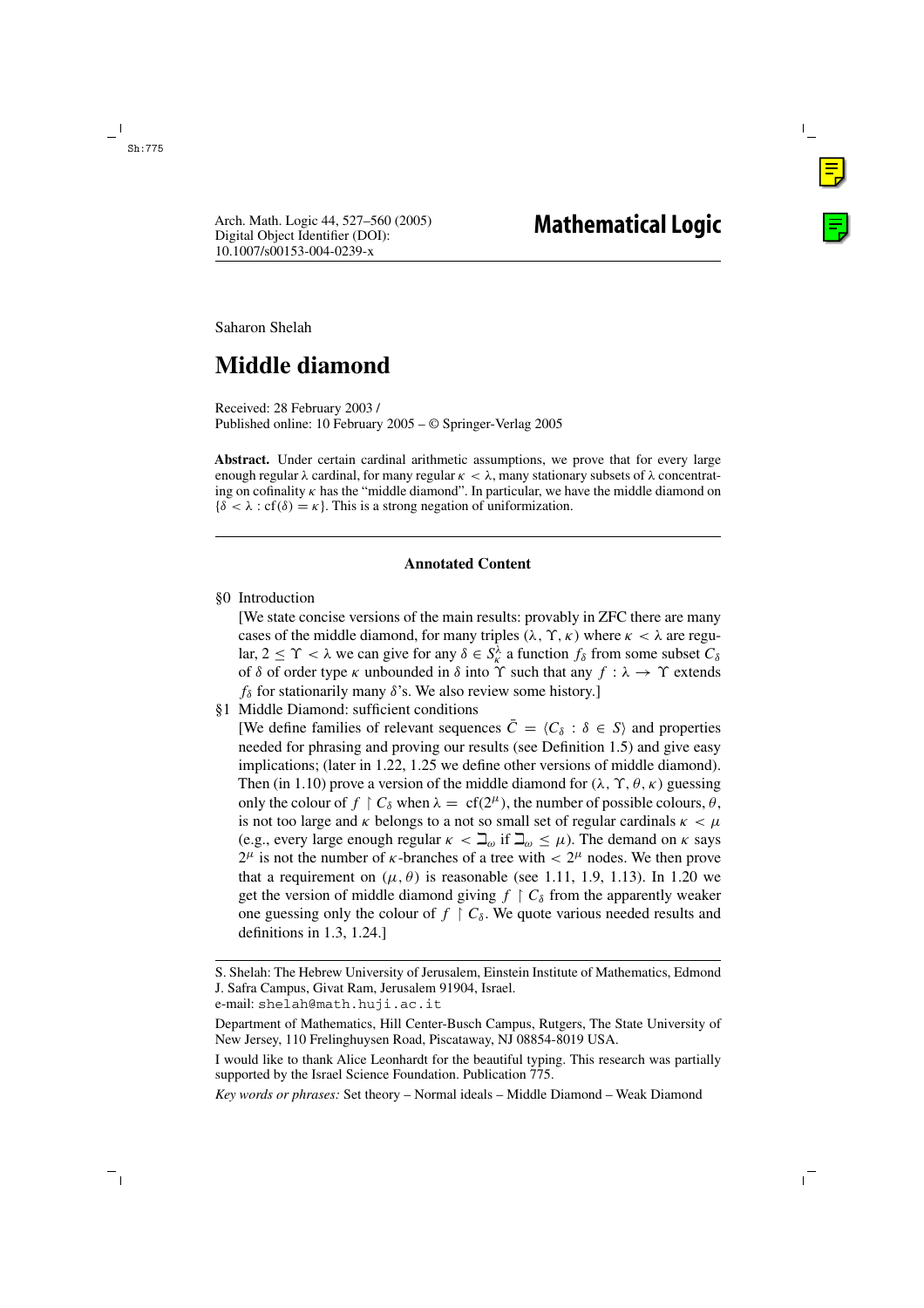## §2 Upgrading to larger cardinals

[Here we try to get such results for "many" large enough regular  $\lambda$ . We succeed to get it for every large enough not strongly inaccessible cardinal. We prove upgrading: i.e., give sufficient conditions for deducing middle diamond on  $\lambda_2$ from ones on  $\lambda_1 < \lambda_2$  (see 2.1) and 2.3 (many disjoint ones), 2.10, 2.12). We deduce (in 2.4) results of the form "if  $\lambda$  is large enough satisfying a weak requirement, then it has middle diamond for quite many  $\kappa$ ,  $\theta$ ", using upgrading claims on the results of §1 and generalization of [EK] (see 2.5, 2.6, 2.7). We deal with such theorem more than necessary just for the upgrading.]

#### **§0. Introduction**

Using the diamond (discovered by Jensen [J]) we can construct many objects; wonderful but there is a price - we must assume  $V = L$  or at least instances of G.C.H. (see Gregory [Gre], Shelah [Sh 108]). In fact  $\lambda = \mu^+ = 2^\mu > \mathbb{Z}_{\omega} \Rightarrow \Diamond_{\{\delta < \lambda : \text{cf}(\delta) = \kappa\}}$ for every regular large enough  $\kappa < \mathbb{L}_{\omega}$  (see [Sh 460] and citations there).

Naturally we would like to get the benefit without paying the price. A way to do this is to use the weak diamond (see [DvSh 65], [Sh:f, AP,§1], [Sh 208], [Sh 638] and lately [Sh 755], see on the definable version in [Sh:f, AP,§3], [Sh 576]).

In the diamond principle for a stationary  $S \subseteq \lambda$ , for  $\delta \in S$  we guess  $\eta \restriction \delta$  for  $n \in \lambda_2$ .

In the weak diamond, for stationary  $S \subseteq \lambda$  for  $\delta \in S$  we do not guess  $\eta \restriction \delta$  for  $\eta \in {}^{\lambda}2$ , we just guess whether it satisfies a property - is black or white, i.e., the value of  $\mathbf{F}(n \restriction \delta) \in \{0, 1\}$  for a pre-given **F**. Many times it is just enough in constructions using diamond to "avoid undesirable company": whatever you will do I will do otherwise. This is, of course, a considerably weaker principle, but for  $\aleph_1$  it follows from CH (which does not imply  $\Diamond_{\aleph_1}$ ) and even WCH (i.e.  $2^{\aleph_0} < 2^{\aleph_1}$ ). In fact, it holds for many cardinals:  $2^{\lambda} > 2^{<\lambda} = 2^{\theta}$  suffices. Having **F** with two colours (= values) seemed essential. In [Sh 638], we get more colours for  $\aleph_1$  if the club filter on  $\omega_1$  is  $\aleph_2$ -saturated but this is a heavy assumption. In [Sh 755], if  $\lambda = \lambda^{<\lambda} = 2^{\mu}$ , it is proved that for "many" regular  $\kappa < \lambda$ , if  $S \subseteq {\delta < \lambda : cf(\delta) = \kappa}$  is stationary then we have the weak diamond for S. Now what does "many" mean? For example, if  $\lambda \geq \mathbb{Z}_{\omega}$ , "many" include every large enough regular  $\kappa < \mathbb{Z}_{\omega}$ ; note that it is for "every stationary S" unlike the situation, e.g. for  $\aleph_1$  under CH (see [Sh:f, V]). We get there more cases if the colouring **F** on <sup> $\delta$ </sup>2 depends only on  $\eta \restriction C_{\delta}$ , where  $C_{\delta} \subseteq \delta = \sup(C_{\delta})$  and  $C_{\delta}$  is "small".

Here we get more than two colours and moreover: we guess  $\eta \restriction C_\delta, C_\delta \subseteq \delta =$  $\sup(C_\delta)$  and so can choose  $\langle M_\delta : \delta \in S \rangle$  such that  $M_\delta$  is a model with universe  $C_\delta$ and relations only (and e.g. vocabulary  $\subseteq$   $\mathcal{H}(\aleph_0)$ ) such that if M is a model with universe  $\lambda$  and relation only (and vocabulary  $\subseteq$   $H(\aleph_0)$ ) then for stationarily many  $\delta \in S$ ,  $M \upharpoonright C_{\delta}$  is  $M_{\delta}$ . Of course, if  $(\exists \mu < \lambda)[2^{\mu} > \lambda]$  then we cannot have  $C_{\delta} = \delta$ so this is a very reasonable restriction. (It would be even better to have  $M_{\delta} \prec M$ below but we do not know). Also for "most"  $\lambda$  large enough the result holds for many regular  $\kappa$ .

The motivation has been trying to get better principles provably in ZFC.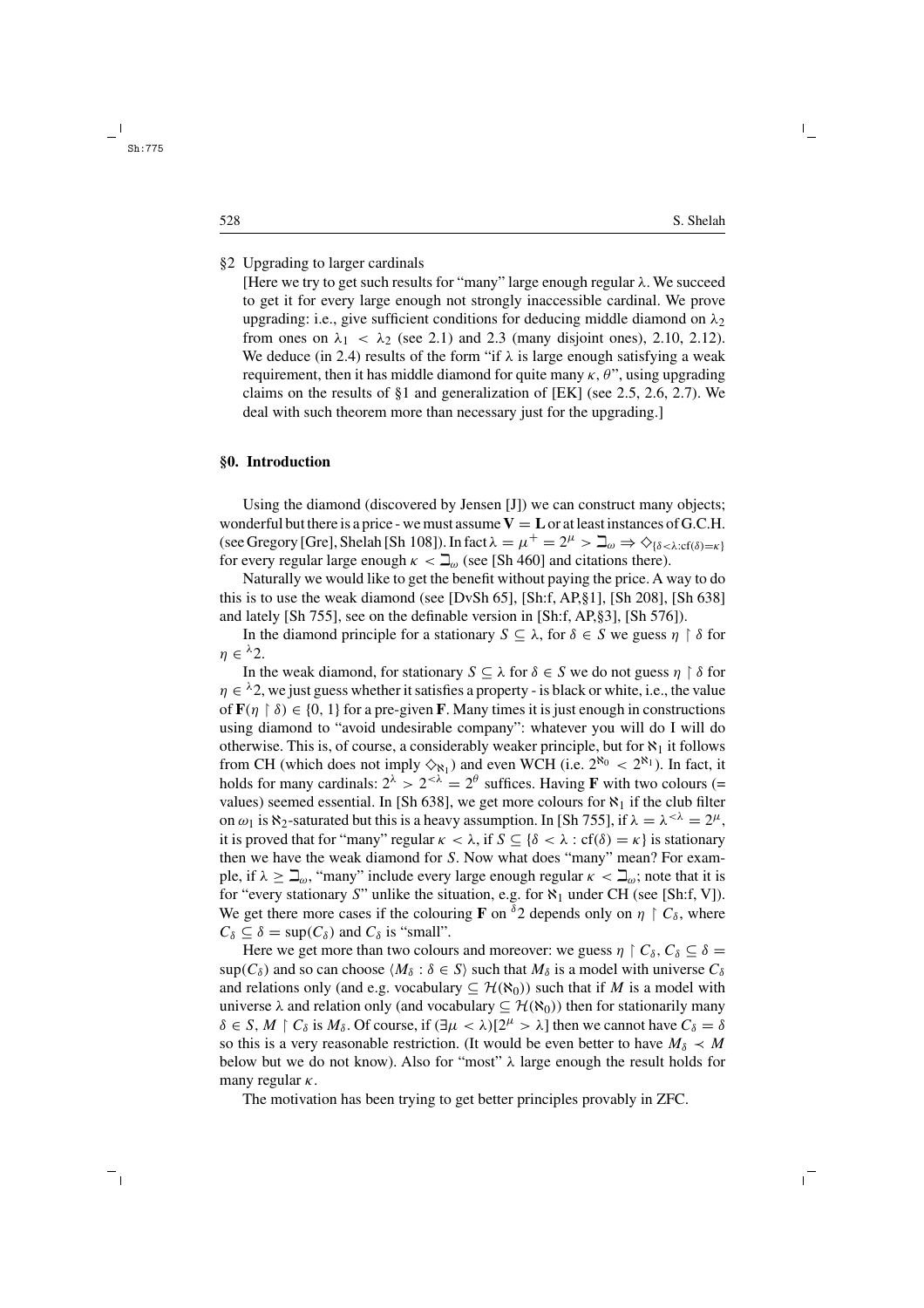We use partial squares and  $I[\lambda]$ , see [Sh 108], [AShS 221], [Sh 237e], [Sh 420, §1] and [DjSh 562]. We prove (in fact this holds for quite "many" stationary  $S \subseteq S_K^{\lambda}$ ).

**Theorem 0.1.** *For every* µ *strong limit of uncountable cofinality, for every regular*  $\lambda > \mu$  which is not strongly inaccessible, for every large enough regular  $\kappa < \mu$ *for*  $\chi$   $\lt$   $\mu$ ,  $S_k^{\lambda}$  *has the*  $\chi$ *-middle diamond (called later* " $\lambda$  *has the*  $(\kappa, \chi^+)$ *-MD*<sub>2</sub>*property"), which means:*

- $\boxplus_{\lambda,\kappa}$  *for some stationary*  $S \subseteq \{\delta < \lambda : \text{cf}(\delta) = \kappa\}$  *for every relational vocabulary*  $\tau$  *of cardinality*  $\lt \chi$  *(so*  $\tau$  *has no function symbols)* we can find  $\overline{M} = \langle M_\delta :$ 
	- $\delta \in S$ *)* which is a  $\tau$ -MD-sequence i.e.
	- *(a)*  $M_δ$  *is a*  $τ$ *-model*
	- *(b)* the universe of  $M_{\delta}$  *is an unbounded subset of*  $\delta$  *of order type*  $\chi \times \kappa$  *including* χ
	- *(c) if M is a* τ *-model with universe*  $λ$  *then for stationarily many*  $δ ∈ S$  *we have*  $M_{\delta} \subseteq M$ .

It seems that this is stronger in sufficient measure from the weak diamond to justify this name; there are many properties between the weak diamond and the property from 0.1 and we have to put the line somewhere. We shall use the adjective middle diamond to describe even cases with colouring with more than two values (justified by 1.20).

I thank Todd Eisworth and the referee and Adi Yarden for their helpful comments. Some improvements and elaborations are delayed to [Sh:F611]. This work is continued in [Sh:829]

**Theorem 0.2.** *In 0.1 we can have also*  $\bar{f} = \langle f_{\delta} : \delta \in S \rangle$  *where*  $f_{\delta} : u_{\delta} \to \delta, u_{\delta} \subseteq$  $\delta$ ,  $\lambda^{|u_{\delta}|} = \lambda$  *such that:* 

*(d)* if M is a  $\tau$ -model with universe  $\lambda$  and  $f : \lambda \to \lambda$  and  $u \subseteq \lambda$ ,  $\lambda^{|u|} = \lambda$ , then *for stationarily many*  $\delta \in S$  *we have*  $M_{\delta} \subseteq M \& (f_{\delta} = f \restriction u \subseteq f) \& u_{\delta} = u$ .

*Proof of 0.1 and 0.2.* By 2.9(1) if  $\lambda > \mu$  is regular not strongly inaccessible, then for every large enough regular  $\kappa < \mu$  the following holds (see Definition 1.19(4)):

(\*)<sub>κ</sub> if  $\theta < \mu$  then some ( $\lambda, \kappa, \kappa^+$ )-parameter  $\overline{C}$  has the  $\theta$ -Md property; let  $\overline{C} =$  $\langle C_\delta : \delta \in S \rangle$ .

Now without loss of generality  $\delta \in S \Rightarrow (\chi \times \theta)^{\omega} | \delta$ , and let  $C'_{\delta} = {\gamma : \gamma < \chi}$  or  $(\exists \beta \in C_{\delta})(\beta \leq \gamma < \beta + \chi).$ 

Lastly, let  $\theta = 2x^{+\kappa+|\tau|}$  and by 1.20 we get the conclusion of 0.1.

As for 0.2, Clause (d) is easy by having a pairwise disjoint sequence of suitable  $\langle S_i : i \rangle$  which holds by 2.9(2).  $\square_{0.1} \square_{0.2}$ 

Note that having  $M_\delta$ 's is deduced in 1.20 from " $\overline{C}$  has the  $\theta$ -Md-property" with  $\theta$  large enough. Note that 0.1 has obvious applications on various constructions, e.g., construction of abelian groups G with  $Ext(G, K) \neq \emptyset$ .

Note that in 0.1, 2.9 instead of using "large enough  $\kappa < \mu \ldots$ ",  $\mu$  strong limit and quoting [Sh 460] we can specifically write what we use on  $\kappa$  (and on  $\theta$ ). Also in 0.1, if we omit cf( $\mu$ ) >  $\aleph_0$  (but still  $\mu$  is uncountable) the case  $\lambda$  successor is not affected, and in the case  $\mu = \mathbb{I}_{\delta}$  when  $\omega^2$  divides  $\delta$ , the statement instead "every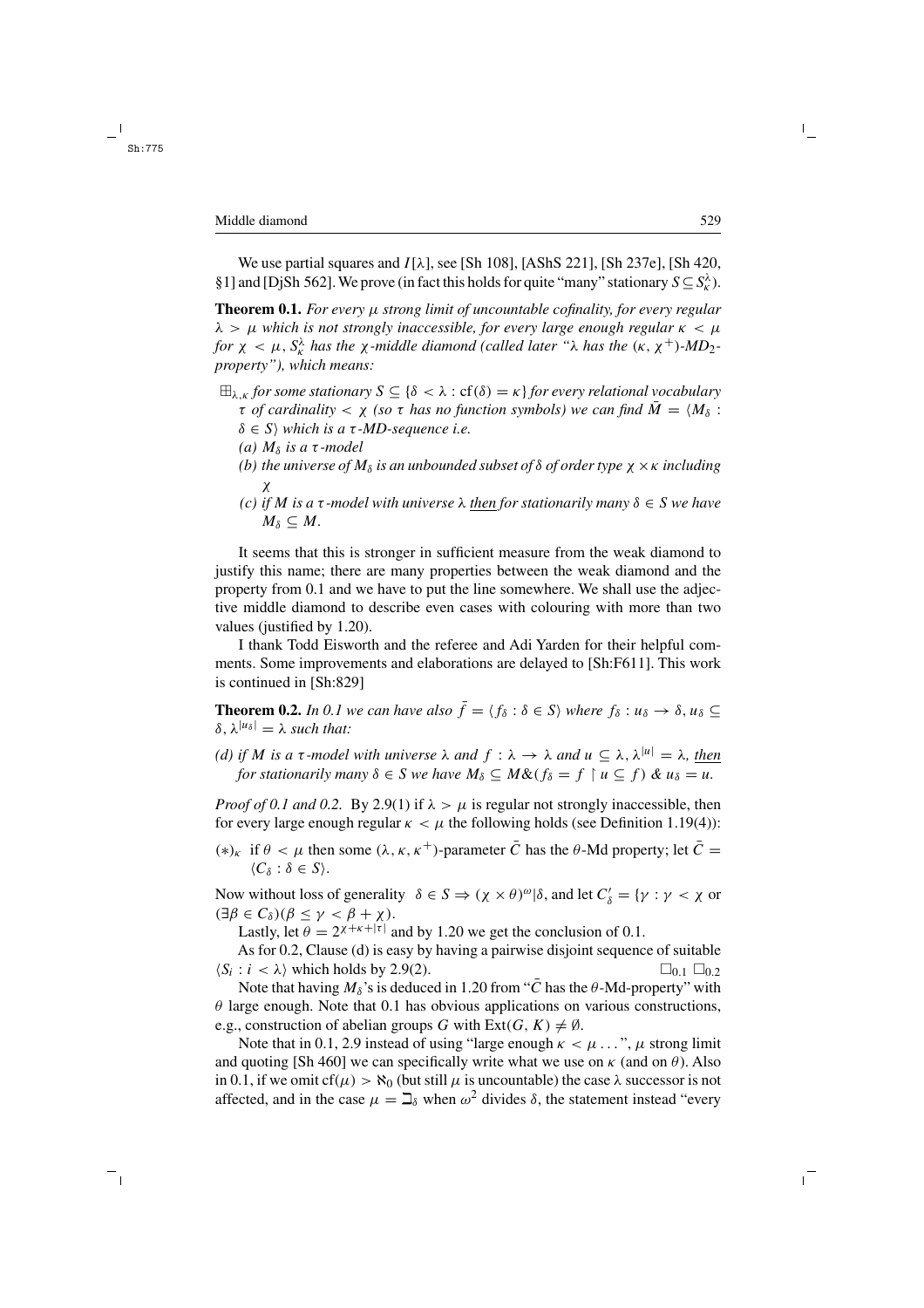large enough  $\kappa$ " can be replaced by "for arbitrarily large regular  $\kappa < \mu$ ", or even: "for arbitrarily large strong limit  $\mu' < \mu$ , for every large enough regular  $\kappa < \mu''$ ".

A consequence is (see more on this principle in [Sh 667]).

- *Conclusion 0.3.* 1) If  $\lambda, \kappa, \chi, S, \langle M_\delta : \delta \in S \rangle$  are as in 0.1 and  $\gamma \langle \kappa \vee \gamma \rangle \langle \chi, \chi \rangle$ then we can find  $\bar{\eta} = \langle \eta_{\delta} : \delta \in S \rangle$ ,  $\eta_{\delta}$  is an increasing sequence of length  $\kappa$  of ordinals  $< \delta$  with limit  $\delta$  such that:
	- $\exists$  if  $F : \lambda \to \gamma$ , then for stationarily many  $\delta \in S$  we have  $i \prec \kappa \Rightarrow$  $F(\eta_{\delta}(2i)) = F(\eta_{\delta}(2i + 1)).$
- 2) In fact it is enough to find a  $(\lambda, \kappa, \chi)$ -Md-parameter  $\langle C_{\delta} : \delta \in S \rangle$  which has the  $(\gamma, 2^{|\gamma|^{+}})$ -MD-property (see Definition 1.6(1)).

*Proof.* 1) By (2).

2) Let  $\tau = \{P_{\zeta} : \zeta \langle |\gamma|^+\}, p_i$  a monadic predicate. Let  $\langle M_\delta : \delta \in S \rangle$  be as in 0.1 for  $\tau$ . Let  $F : \lambda \to \gamma$  and we let M be the following  $\tau$ -model with universe  $\lambda$  :  $P_{\zeta}^{M} = {\alpha : \zeta = \text{pr}(\zeta_0, \zeta_1), \zeta_0 < \zeta_1 < |\gamma|^{+} \text{ and } F(\alpha + \zeta_0) =$  $F(\alpha + \zeta_1), \alpha \in M_\delta \Rightarrow \alpha + |\gamma|^+$  < Min $(M_\delta \backslash \alpha)$ . Without loss of generality  $\text{otp}(|M_{\delta}|) = \kappa, \delta \in S \Rightarrow |\gamma|^{+}/\delta. \text{Let } (\eta_{\delta}(2, i), \eta_{\delta}(2i+1)) = (\alpha_{i}^{\delta} + \zeta_{2}^{\delta}, \alpha_{i}^{\delta} + \zeta_{2}^{\delta})$ when  $\alpha_i^{\delta}$  is the *i*-th member of  $M_{\delta}$ ,  $\alpha_i^{\delta} \in P$ .

Note that if a natural quite weak conjecture on pcf holds, then we can replace  $\Box_{\omega}$  by  $\aleph_{\omega}$  (and similar changes) in most places but still need  $\lambda > \lambda_1 > \lambda_{\delta}$ ,  $2^{\lambda_1} >$  $2^{\lambda_0} \geq 2^{\aleph_{\omega}}$  in the stepping-up lemma; e.g. for every regular large enough  $\lambda$ , for some *n*, we have middle diamond with  $\lambda_0$  colours on  $S_{\aleph_n}^{\lambda}$  - is helpful for abelian group theory. (Under weak conditions we get this for  $\aleph_1$ , see [Sh:F611].

Even without this conjecture it is quite hard to have the negation of this statement as it restricts  $2^{\mu}$  and cf( $2^{\mu}$ ) for every  $\mu$ !

- **Definition 0.4.** *1) Let* " $S \subseteq \lambda$  *has square" mean that*  $\lambda$  *is regular uncountable,* S *a* stationary subset of  $\lambda$  and: for some club E of  $\lambda$  and S',  $S \cap E \subseteq S' \subseteq \lambda$ *there is a witness*  $\bar{C} = \langle C_{\delta} : \delta \in S' \rangle$  *which means:* 
	- *(\*)*  $\bar{C} = \langle C_\delta : \delta \in S' \rangle$  has the square property which means
		- *(a)*  $C_δ ⊂ δ$  *is closed, (b)*  $\delta \in S'$  *limit*  $\Rightarrow \delta = \sup(C_{\delta})$ *, (c)*  $\alpha \in C_{\delta} \Rightarrow C_{\alpha} = \alpha \cap C_{\delta}$  *and (d)*  $\delta \in S \implies \text{otp}(C_{\delta}) < \delta$ .
- *1A) We say "*S ⊆ λ *has a strict square" if we add*  $(e)$   $\delta \in S \cap E \Rightarrow otp(C_{\delta})=cf(\delta).$ 
	- *2)* We say " $S \subseteq \lambda$  has a ( $\leq \delta^*$ ) square" if we replace (d) above by *(d)*  $\delta \in S \Rightarrow otp(C_{\delta}) \leq \delta^*$ . *If we replace square by* ( $\leq \delta^*$ )-square this means we add otp( $C_\alpha$ )  $\leq \delta^*$ .
	- *3)* We say ( $\leq \kappa$ ,  $\Theta$ )-square if above the demand  $\alpha \in C_{\delta} \Rightarrow C_{\alpha} = \alpha \cap C_{\delta}$  is *restricted to the case cf*( $\alpha$ )  $\in \Theta$ *.*

4) 
$$
S_{\kappa}^{\lambda} = {\delta < \lambda : cf(\delta) = \kappa}.
$$

On  $I[λ]$  see [Sh 420, §1].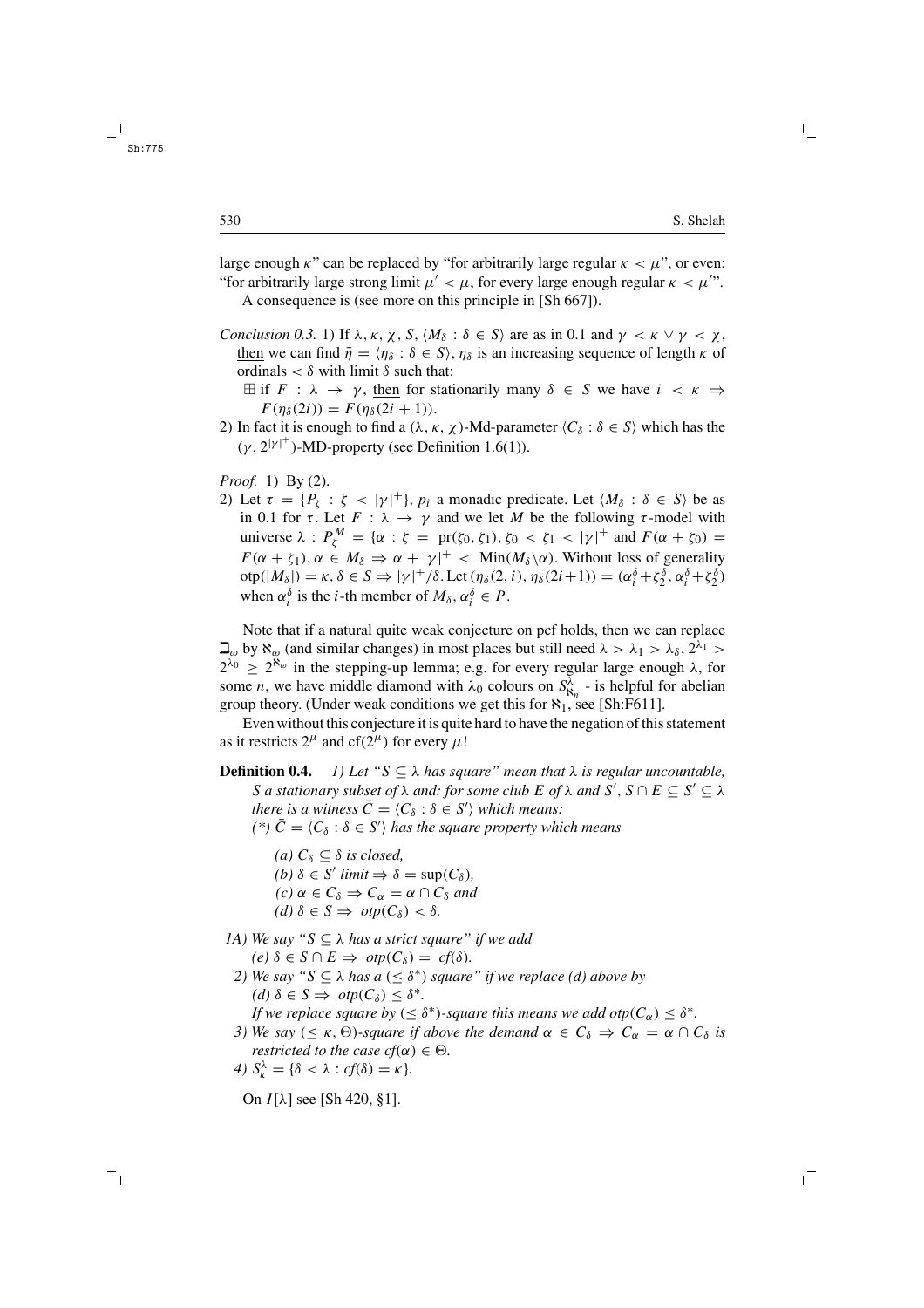- **Definition 0.5.** *1) For*  $\lambda$  *regular uncountable let*  $I[\lambda]$  *be the family of sets*  $S \subseteq \lambda$ *which have a witness*  $(E, \overline{P})$  *for*  $S \in I[\lambda]$ *, which means* 
	- *(\*) E is a club of*  $\lambda$ ,  $\bar{\mathcal{P}} = \langle \mathcal{P}_{\alpha} : \alpha < \lambda \rangle$ ,  $\mathcal{P}_{\alpha} \subseteq \mathcal{P}(\alpha)$ ,  $|\mathcal{P}_{\alpha}| < \lambda$ , and for every δ ∈ E ∩ S *there is an unbounded subset* C *of* δ *of order type* < δ *such that*  $\alpha \in C \Rightarrow C \cap \alpha \in \mathcal{P}_{\alpha}$ .
- *2)* Equivalently there is a pair  $(E, \bar{a})$ , E a club of  $\lambda$ ,  $\bar{a} = \langle a_{\alpha} : \alpha < \lambda \rangle$ ,  $a_{\alpha} \subseteq$  $\alpha, \beta \in a_{\alpha} \Rightarrow a_{\beta} = a_{\alpha} \cap \beta$  and  $\delta \in E \cap S \Rightarrow \delta = \sup(a_{\delta}) > \text{otp}(a_{\delta})$  (or even  $\delta = \sup(a_{\delta})$ ,  $otp(a_{\delta}) = cf(\delta) < \delta$ ). Also w  $log \alpha \in a_{\beta} \Rightarrow \alpha_{\beta}$  *is a successor ordinal (note we can use*  $a'_\alpha = \{\beta + 1 : \beta \in a_\alpha\}$  *if*  $\alpha$  *is not successor and*  $a'_{\alpha} = {\beta + 1 : \beta \in a_{\alpha-1}}$  *if*  $\alpha$  *is successor*).
- *Notation 0.6.* 1) Let  $\lambda$ ,  $\mu$ ,  $\kappa$ ,  $\chi$ ,  $\theta$ ,  $\sigma$  denote cardinals,  $\Theta$  a set of cardinals, let  $\alpha, \beta, \gamma, \delta, \varepsilon, \zeta, i, j$ ,  $\Upsilon$  denote ordinals but  $\Upsilon \geq 2$  and  $\theta \geq 2$  and  $\delta$  is a limit ordinal if not said otherwise.

Clearly 1.10 and some results later continue Engełking Karłowic [EK] which continue works on density of some topological spaces, see more history in [Sh 420].

## **§1. Middle Diamond: Sufficient conditions for cf(2***µ***)**

**Definition 1.1.** *For a regular uncountable*  $\lambda$ *, an ordinal*  $\Upsilon \geq 2$  *and cardinal*  $\theta > 2$ 

- $(1)$  *we say*  $S \subseteq \lambda$  *is*  $(γ, θ)$ *-small if it is* **F**<sup>*-*(Υ,  $θ$ </sup>)*-small for some*  $(λ, γ, θ)$ *-colouring* **F***, also called a*  $\theta$ *-colouring of*  $\lambda > \Upsilon$ *, that is: a function* **F** *from*  $\lambda > \Upsilon$  *to*  $\theta$ *where*
- *(2) we say*  $S \subseteq \lambda$  *is* **F** − ( $\Upsilon$ ,  $\theta$ )*-small if* (**F** *is a*  $\theta$ *-colouring of*<sup> $\lambda > \Upsilon$  *and*)</sup>  $(*)_{\mathbf{F},S}^{\theta}$  *for every*  $\bar{c} \in {}^S\theta$  *for some*  $\eta \in {}^{\lambda} \Upsilon$  *the set*  $\{\delta \in S : \mathbf{F}(\eta \restriction \delta) = c_{\delta}\}\)$  *is not stationary.*
- *(3) Let*  $D_{\lambda,\Upsilon,\theta}^{md} = \{A \subseteq \lambda : \lambda \setminus A \text{ is } (\Upsilon, \theta) \text{-small}\}$ *, we call it the*  $(\Upsilon, \theta) \text{-middle}$ *diamond filter on*  $\lambda$ *. If*  $\theta = 2$  *we call this weak diamond filter and may write*  $D_{\lambda,\Upsilon}^{wd}$ .
- *(4) We omit*  $\Upsilon$  *if*  $\Upsilon = \theta$ *, writing*  $\theta$  *instead of*  $(\Upsilon, \theta)$ *. We may omit*  $\theta$  *from* "*S is*  $\mathbf{F} - \theta$ -small", and  $(*)_{\mathbf{F},S}^{\theta}$  when clear from the context.
- *Claim 1.2.* 1) If  $\lambda = cf(\lambda) > \aleph_0, \lambda \ge \Upsilon \ge 2$  and  $\lambda \ge \theta$  then  $D_{\lambda,\Upsilon,\theta}^{md}$  is a normal filter on λ.
- 2) Assume  $S \subseteq \lambda$ ,  $2 \le \Upsilon_{\ell} \le \lambda$ ,  $2 \le \theta \le \lambda$  for  $\ell = 1, 2$ . Then S is  $(\Upsilon_1, \theta)$ -small iff S is  $(\Upsilon_2, \theta)$ -small <sup>1</sup>.
- 3) In fact  $\Upsilon_{\ell} \in [2, 2^{<\lambda}]$  is enough.

*Proof.* Straightforward.  $\square_{1,2}$ 

Recall

**Definition 1.3.** *1)* Let  $\chi^{<\sigma>}$  = Min{|P| :  $P \subseteq [\chi]^{\sigma}$  and every  $A \in [\chi]^{\sigma}$  is *included in the union of*  $\lt \sigma$  *members of*  $\mathcal{P}$ *}.* 

2) Let  $\chi^{[\sigma]} = Min\{|\mathcal{P}| : \mathcal{P} \subseteq [\chi]^{\sigma}$  and every  $A \in [\chi]^{\sigma}$  is equal to the union of  $<$   $\sigma$  *members of*  $P$ *}*.

<sup>&</sup>lt;sup>1</sup> so  $\Upsilon$  seems immaterial, but below when using  $\overline{C}$  this is not so (see Definition 1.5)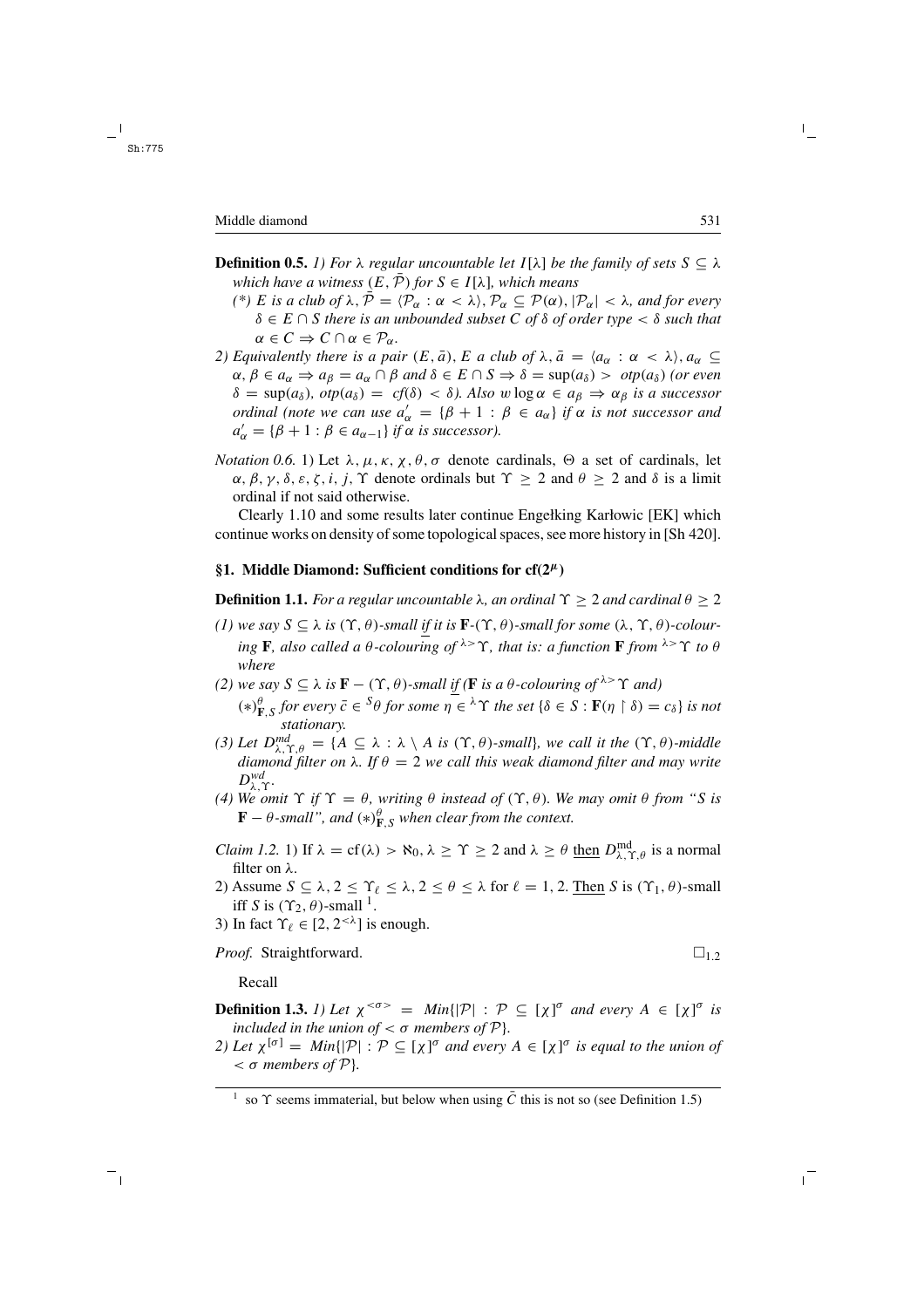- *3)*  $\chi^{0.5} = \sup\{\left|\lim_{\alpha} (t)\right| : t \text{ is a tree with } \leq \chi \text{ nodes and } \sigma \text{ levels.}\}.$
- *4) For J an ideal on*  $\theta$  *let*  $\mathbf{U}_J(\mu) = \text{Min}\{|\mathcal{P}| : \mathcal{P} \subseteq [\mu]^{\theta} \text{ and for every } f: \mathcal{P} \subseteq [\mu]^{\theta} \text{ and for every } f \in \mathcal{P}$  $Dom(J) \rightarrow \mu$  *for some*  $u \in \mathcal{P}$  *we have*  $\{i \in Dom(J) : f(i) \in u\} \neq \emptyset$  *mod*  $J\}$ ; *we say an ideal* J *is an ideal on a set Dom*(J ) *of cardinality* θ*. If* J = [θ] <θ *we may write*  $\theta$  *instead of J.*
- *Remark 1.4.* 1) On  $\chi^{<\sigma>tr}$  see [Sh 589], on  $\chi^{<\sigma>}$  see [Sh 430], on  $\chi^{<\sigma>}$ ,  $\chi^{[\sigma]}$  see there and in [Sh 460] but no real knowledge of these references is assumed here.
- 2) Note that when  $\Upsilon = \lambda$  only  $\mathbf{F} \restriction {\delta \delta : \delta \in S}$  is relevant in Definition 1.1 because for any  $\eta \in {}^{\lambda} \lambda$  for some club E of  $\lambda$  we have  $\delta \in E \Rightarrow \eta \restriction \delta \in {}^{\delta} \delta$ . So we can restrict the colourings to this set.

Below we may usually restrict ourselves to  $\Upsilon = \lambda$ . But if  $\mu < \lambda = cf(\lambda)$ ,  $2^{\mu} =$  $2^{\lambda}$  even for  $\theta = \Upsilon = 2$ , the set  $\lambda$  is small (as noted by Uri Abraham, see [DvSh 65]).

- **Definition 1.5.** *1)* We say  $\overline{C}$  *is a*  $\lambda$ -*Md-parameter if:* 
	- *(a)* λ *is regular uncountable,*
	- *(b)* S *is a stationary subset of* λ*,*

*(c)*  $\overline{C} = \langle C_{\delta} : \delta \in S \rangle$  *and*  $\overline{C} \setminus C_{\delta} \subset \delta = \sup(C_{\delta})$ .

- *1A)* We say  $\overline{C}$  *is a*  $(\lambda, \kappa, \chi)$ *-Md-parameter if in addition*  $(\forall \delta \in S)(\forall \alpha \in C_{\delta})$  $[cf(\delta) = \kappa \wedge |C_{\delta} \cap \alpha| < \chi$ ].
	- *2)* We say that **F** is a  $(\bar{C}, \Upsilon, \theta)$ -colouring if:  $\theta > 2$ ,  $\Upsilon > 2$ ,  $\bar{C} = \langle C_{\delta} : \delta \in S \rangle$  is *a* λ*-Md-parameter and* **F** *is a function from* λ>ϒ *to* θ *such that: if*  $\delta \in S$  *and*  $\eta_0$ ,  $\eta_1 \in \delta \Upsilon$  *and*  $\eta_0 \upharpoonright C_\delta = \eta_1 \upharpoonright C_\delta$  *then*  $\mathbf{F}(\eta_0) = \mathbf{F}(\eta_1)$ *.*
	-
- *2A)* If  $\Upsilon = \theta$  *we may omit it and write*  $(\overline{C}, \theta)$ *-colouring.*
- *2B)* In part (2) we can replace **F** by  $\bar{F} = \langle F_{\delta} : \delta \in S \rangle$  where  $F_{\delta} : {^{(C_{\delta})}}\Upsilon \to \theta$ *such that*  $\eta \in \delta \delta \wedge \delta \in S \rightarrow \mathbf{F}(\eta) = F_{\delta}(\eta \restriction C_{\delta})$ *. If*  $\Upsilon = \lambda$  *we may use*  $F_{\delta}$ :  ${}^{(C_{\delta})}\delta \rightarrow \theta$  (as we can ignore a non-stationary  $S' \subseteq S$ ); so abusing *notation we may write*  $\mathbf{F}(\eta \restriction C_{\delta})$ *. Similarly if cf*( $\Upsilon$ ) =  $\lambda$ ,  $\langle \Upsilon_{\alpha} : \alpha < \lambda \rangle$  *is increasing continuous with limit*  $\Upsilon$  *we may restrict ourselves to*  ${}^{(C_{\delta})}(\Upsilon_{\delta})$ .
	- *3*) Assume **F** *is a* ( $\overline{C}$ ,  $\Upsilon$ ,  $\theta$ )-colouring, where  $\overline{C}$  *is a* λ-*Md*-parameter. *We say*  $\bar{c} \in {}^S\theta$  *(or*  $\bar{c} \in {}^{\lambda}\theta$ ) is an **F**-middle diamond sequence, or an **F**-Md*sequence if:*
		- $(k + \epsilon)$  *for every*  $\eta \in {}^{\lambda} \Upsilon$ , the set  $\{\delta \in S : \mathbf{F}(\eta \restriction \delta) = c_{\delta}\}\$  *is a stationary subset of* λ*.*

*We also may say that*  $\bar{c}$  *is an* ( $\bf{F}$ ,  $S$ )*-Md-sequence or an* ( $\bf{F}$ ,  $\bar{C}$ )*-Md-sequence*; *note that* ϒ *can be reconstructed from* **F***.*

*3A)* We say  $\bar{c} \in {}^S\theta$  *is a*  $D - \mathbf{F}$ *-Md-sequence or*  $D - (\mathbf{F}, \bar{C})$ *-Md-sequence if*  $D$  *is a filter on*  $\lambda$  *(no harm to assume that* S *belongs to* D, *or at least*  $S \in D^{\pm}$ *) and*  $(**)$  *for every*  $n \in \lambda \Upsilon$  *we have* 

$$
\{\delta \in S : \mathbf{F}(\eta \upharpoonright \delta) = c_{\delta}\} \neq \emptyset \text{ mod } D.
$$

*4)* We say that  $\overline{C}$  *is a good*  $(\lambda, \lambda_1)$ *-Md-parameter, if*  $\overline{C}$  *is a*  $\lambda$ *-Md-parameter and for every*  $\alpha < \lambda$  *we have*  $\lambda_1 > |\{C_\delta \cap \alpha : \delta \in S \& \alpha \in C_\delta\}|$ *. If*  $\lambda_1 = \lambda$ 

<sup>&</sup>lt;sup>2</sup> we can omit the requirement  $\delta = \sup(C_\delta)$  but then we trivially have middle diamond if  $\lambda = \lambda^{<\kappa}$  when  $\kappa = \cup \{ \overline{|C_{\delta}|^+} : \delta \in S \}$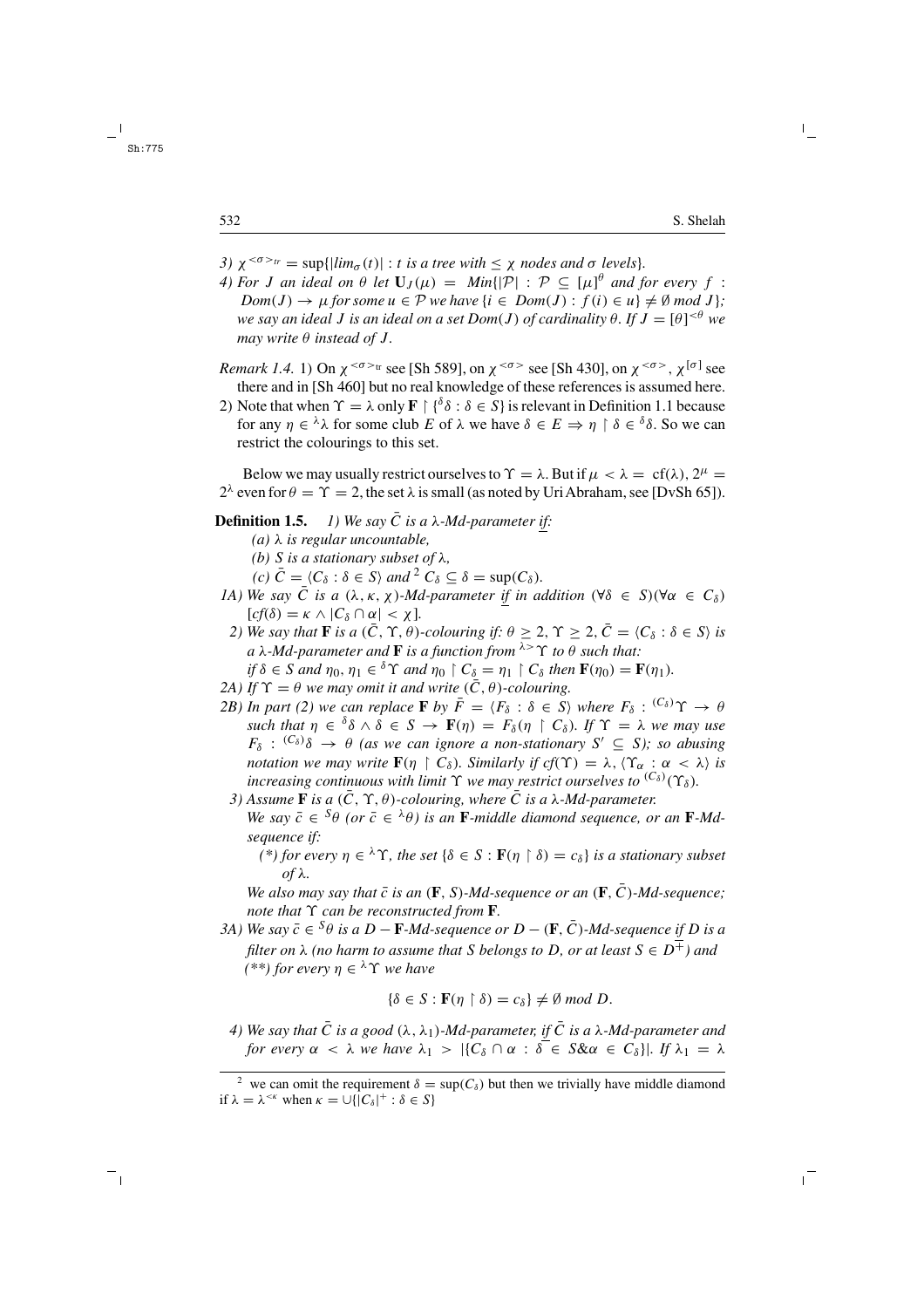*we may write "a good* λ*-Md-parameter". Similarly for a* (λ, λ1, κ, χ)*-good-Md-parameter and a*  $(\lambda, \kappa, \chi)$ -good-Md-parameter (*i.e. adding that* C *is a* (λ, κ, χ )*-Md-parameter.*

- *4A)* We say that  $\overline{C}$  is a weakly good  $\lambda$ -Md-parameter if it is a  $\lambda$ -Md-parameter *and for every*  $\alpha < \lambda$  *we have*  $\lambda > |\{C_\delta \cap \alpha : \delta \in \overline{S} \& \alpha \in nacc(C_\delta)\}|$ *. Similarly we define a weakly good* (λ, κ, χ )*-Md-parameter and a weakly good* (λ, λ1, κ, χ)*-Md-parameter.*
- *4B)* We say  $\bar{C}$  *is a good*<sup>+</sup>  $-\lambda$ *-Md-parameter if*  $\bar{C} = \langle C_{\delta} : \delta \in S \rangle$  *is a*  $\lambda$ *-Mdparameter and*  $\alpha \in C_{\delta_1} \cap C_{\delta_2} \Rightarrow C_{\delta_1} \cap \alpha = C_{\delta_2} \cap \alpha$ *. Similarly we define a*  $good^+ - (\lambda, \kappa, \chi)$ *-Md-parameter.*
- *4C*) We define a weakly good<sup>+</sup> − λ-Md-parameter or  $(λ, κ, χ)$ -Md-parameter anal*ogously, i.e.,*  $\alpha \in nacc(C_{\delta_1}) \cap nacc(C_{\delta_2}) \Rightarrow C_{\delta_1} \cap \alpha = C_{\delta_2} \cap \alpha$ .
- *4D) For a set*  $\Theta$  *of regular cardinals we say that*  $\overline{C} = \langle C_{\delta} : \delta \in S \rangle$  *is*  $\Theta$ -*closed if* each  $C_{\delta}$  *is; where a set* C *of ordinals is*  $\Theta$ -closed *if for every ordinal*  $\alpha$ *,*  $\overline{cf}(\alpha) \in \Theta \& \alpha = \sup(C \cap \alpha) < \sup(C) \Rightarrow \alpha \in C.$
- *4E)* We say  $\langle (C_{\delta}, C'_{\delta}) : \delta \in S \rangle$  is a good  $(\lambda, \kappa, \chi)$ *-Md*\* *parameter if*  $\langle C_{\delta} : \delta \in S \rangle$ *is a* ( $\lambda$ ,  $\kappa$ ,  $\chi$ )*-Md-parameter,*  $C'_{\delta} \subseteq \delta$ ,  $sup(C'_{\delta}) = \delta$  *and for every*  $\alpha < \lambda$  *the set*  $|\{C_\delta \cap \alpha : \alpha \in C'_\delta, \delta \in S\}|$  *has cardinality* <  $\lambda$ *.*

**Definition 1.6.** *1)* We say that  $\overline{C}$  (or  $(\lambda, \overline{C})$ ) has the  $(D, \Upsilon, \theta)$ -Md-property if

- *(a)*  $\overline{C}$  *is a*  $\lambda$ *-Md-parameter*
- *(b)* D *is a filter on* λ
- *(c)* if **F** is a  $(\bar{C}, \Upsilon, \theta)$ -colouring, then there is a  $D \mathbf{F}$ -Md-sequence, see Defi*nition 1.5, part (3A).*

*We may omit* D *if it is the club filter on* λ*.*

- *2)* We say that C has the  $(D, \theta)$ -Md-property as in part (1) only that **F** is a  $(C, \theta, \theta)$ *colouring. We may omit* D *if* D *is the club filter. We may omit*  $\theta$  *if*  $\theta = 2$ *.*
- *3)* We say that  $S \subseteq \lambda$  has the  $(\Upsilon, \theta)$ -*Md-property when some*  $C = \langle C_{\delta} : \delta \in S \rangle$ *has, and then we say the*  $\theta$ *-Md-property if*  $\Upsilon = \theta$ *. In Definition 1.5(2),(2A) we replace "colouring" by "colouring*2*" if we have all*  $\eta: \omega > \lambda \to \Upsilon$  (or  $\eta: \omega > (C_{\delta}) \to \Upsilon$ , and let "colouring<sub>1</sub>" be the original notion *(so in Definition 1.5(3),(3A) we have new meaning when we use such* **F***'s).*
- *4) We write Md*2*-property if we use colouring*<sup>2</sup> **F** *and we write Md*1*-property for the Md-property.*

*Remark 1.7.* We may consider replacing  $C_{\delta}$  by  $(C_{\delta}, D_{\delta})$ ,  $D_{\delta}$  a filter on  $C_{\delta}$ , that is  $F_{\delta}(\eta)$  would depend on  $(\eta \restriction C_{\delta})/D_{\delta}$  only. For the time being it does not make a real difference.

- *Claim 1.8.* 1) The restrictions in  $1.5(2B)$  are O.K. That is in  $1.5(2B)$ , the first sentence is obvious; for the second sentence (if  $\Upsilon = \lambda$ ) recall that for every  $\eta \in {}^{\lambda} \Upsilon$ , for some club E of  $\lambda$ ,  $\delta \in E \Rightarrow \eta \restriction \delta \in \delta$ ; and similarly in the third sentence.
- 2) In Definition 1.5(4), if  $\lambda_1 > \lambda$  then goodness holds trivially.
- 3) If  $\overline{C} = \langle C_{\delta} : \delta \in S \rangle$  is a weakly good  $(\lambda, \kappa, \chi)$ -parameter, then for some club E of  $\lambda$  there is  $\bar{C}' = \langle C'_\delta : \delta \in S \cap E \rangle$  which is a good<sup>+</sup>  $(\lambda, \overline{\kappa}, \overline{\chi})$ -parameter.
- 4) If  $\bar{C} = \langle C_{\delta} : \delta \in S \rangle$  has the  $(D, \Upsilon, \theta)$ -Md-property, and  $\bar{C}' = \langle C'_{\delta} : \delta \in S \rangle$ S),  $C'_{\delta} \subseteq C_{\delta}$ , then also  $\bar{C}'$  has the  $(D, \Upsilon, \theta)$ -Md-property.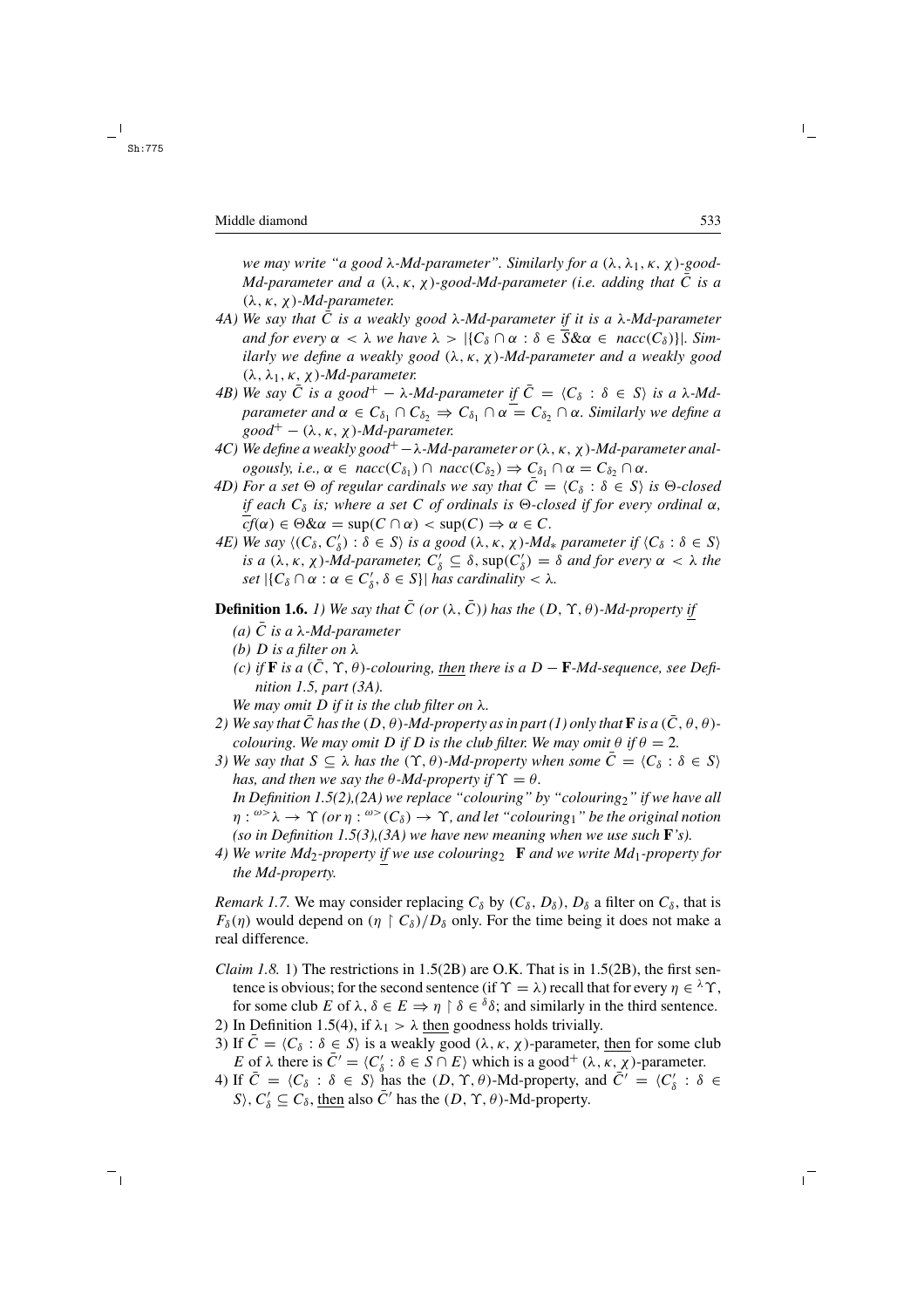*Proof.* 1) , 2) Easy.

- 3) Note that the  $C'_\delta$ 's are not required to be a club of  $\delta$ , see [Sh 420, §1] but we elaborate. Let  $\langle A_\beta : \beta < \lambda \rangle$  list without repetition  $\{C_\delta \cap \alpha : \delta \in S \text{ and } \alpha \in \text{nacc}(C_\delta)\}\$ and be such that  $A_{\beta} = A_{\gamma} \cap \alpha \Rightarrow A_{\beta} \in \{A_{\varepsilon} : \varepsilon \leq \gamma\}$ . Let  $E = \{\delta < \lambda : \text{if }$  $\beta < \delta$  and  $\alpha \in S$  and  $\beta \in \text{nacc}(C_\alpha)$  then  $C_\alpha \cap \beta \in \{A_\gamma : \gamma < \delta\}$ , clearly E is a club of λ. Lastly, for  $\delta \in S \cap E$  let  $C'_{\delta} = \{ \gamma < \delta : \text{ for some } \alpha \in \text{nacc}(C_{\delta}) \text{ we have }$  $C_{\delta} \cap \alpha = A_{\gamma}$ . Now  $\langle C'_{\delta} : \delta \in S \cap E \rangle$  is as required. 4) Should be clear.  $\Box_{1.8}$
- 

From the following definition the case  $\text{Sep}(\mu, \theta)$  is used in the main claim below.

**Definition 1.9.** *1*) 
$$
Sep(\chi, \mu, \theta_0, \theta, \Upsilon)
$$
 means that for some  $\bar{f}$ :

- *(a)*  $f = \langle f_{\varepsilon} : \varepsilon < \chi \rangle$
- *(b)*  $f_{\varepsilon}$  *is a function from*  $^{\mu}(\theta_0)$  *to*  $\theta$
- *(c) for every*  $\rho \in \chi \theta$  *the set*  $\{v \in \mu(\theta_0):$  *for every*  $\varepsilon < \chi$  *we have*  $f_{\varepsilon}(v) \neq \rho(\varepsilon)\}\$ *has cardinality* < ϒ*.*
- *2)* We may omit  $\theta_0$  if  $\theta_0 = \theta$ . We write Sep( $\mu$ ,  $\theta$ ) if for some  $\Upsilon = cf(\Upsilon) < 2^{\mu}$ *we have Sep*( $\mu$ ,  $\mu$ ,  $\theta$ ,  $\theta$ ,  $\Upsilon$ ) *and Sep*( $\lt$ ,  $\mu$ ,  $\theta$ ) *if for some*  $\Upsilon = cf(\Upsilon) \leq 2^{\mu}$  *and*  $\sigma < \mu$  *we have Sep(σ,*  $\mu, \theta, \theta, \Upsilon$ *).*

*The Main Claim 1.10.* Assume

- (a)  $\lambda = cf(2^{\mu})$ , D is a  $\mu^{+}$ -complete filter on  $\lambda$  extending the club filter
- (b)  $\kappa = cf(\kappa) < \chi \leq \lambda$
- (c)  $\overline{C} = \langle C_{\delta} : \delta \in S \rangle$  is a  $(\lambda, \kappa, \chi)$ -good-Md-parameter, or just weakly good or just  $\langle (C_\delta, C'_\delta) : \delta \in S \rangle$  is a good  $(\lambda, \kappa, \chi)$ -Md<sub>\*</sub>-parameter and  $S \in D$
- (d)  $2^{< \chi} \leq 2^{\mu}$  and  $\theta \leq \mu$
- (e)  $\alpha < 2^{\mu} \Rightarrow |\alpha|^{<\kappa>_{tr}} < 2^{\mu}$
- (f) Sep( $\mu$ ,  $\theta$ ).

Then  $\bar{C}$  has the  $(D, 2^{\mu}, \theta)$ -Md-property (recall that this means that the number of colours is  $\theta$  not just 2).

We may wonder if clause (f) of the assumption is reasonable; the following Claim gives some sufficient conditions for clause (f) of 1.10 to hold.

*Claim 1.11.* Clause (f) of 1.10 holds, i.e.,  $\text{Sep}(\mu, \theta)$  holds, if at least one of the following holds:

(a)  $\mu = \mu^{\theta}$ (b)  $\mathbf{U}_{\theta}(\mu) = \mu + 2^{\theta} \leq \mu$ , (c)  $U_J(\mu) = \mu$  where for some  $\sigma$  we have  $J = [\sigma]^{< \theta}, \theta \le \sigma, \sigma^{\theta} \le \mu$ (d)  $\mu$  is a strong limit of cofinality  $\neq \theta = cf(\theta) < \mu$ (e)  $\mu \geq \mathbb{I}_{\omega}(\theta)$ .

We shall prove this later.

*Remark 1.12.* 1) Note that  $\lambda = \lambda^{<\lambda} = \chi, \kappa = \text{cf}(\kappa) < \lambda, S = S_{\kappa}^{\lambda}, C_{\delta} = \delta$ is a particular case (of interest) of the assumptions (a)-(b) of 1.10 and that  $\langle C_{\delta} : \delta \in S_{\kappa}^{\lambda} \rangle$  is a  $(\lambda, \kappa, \lambda)$ -good<sup>+</sup>-Md-parameter.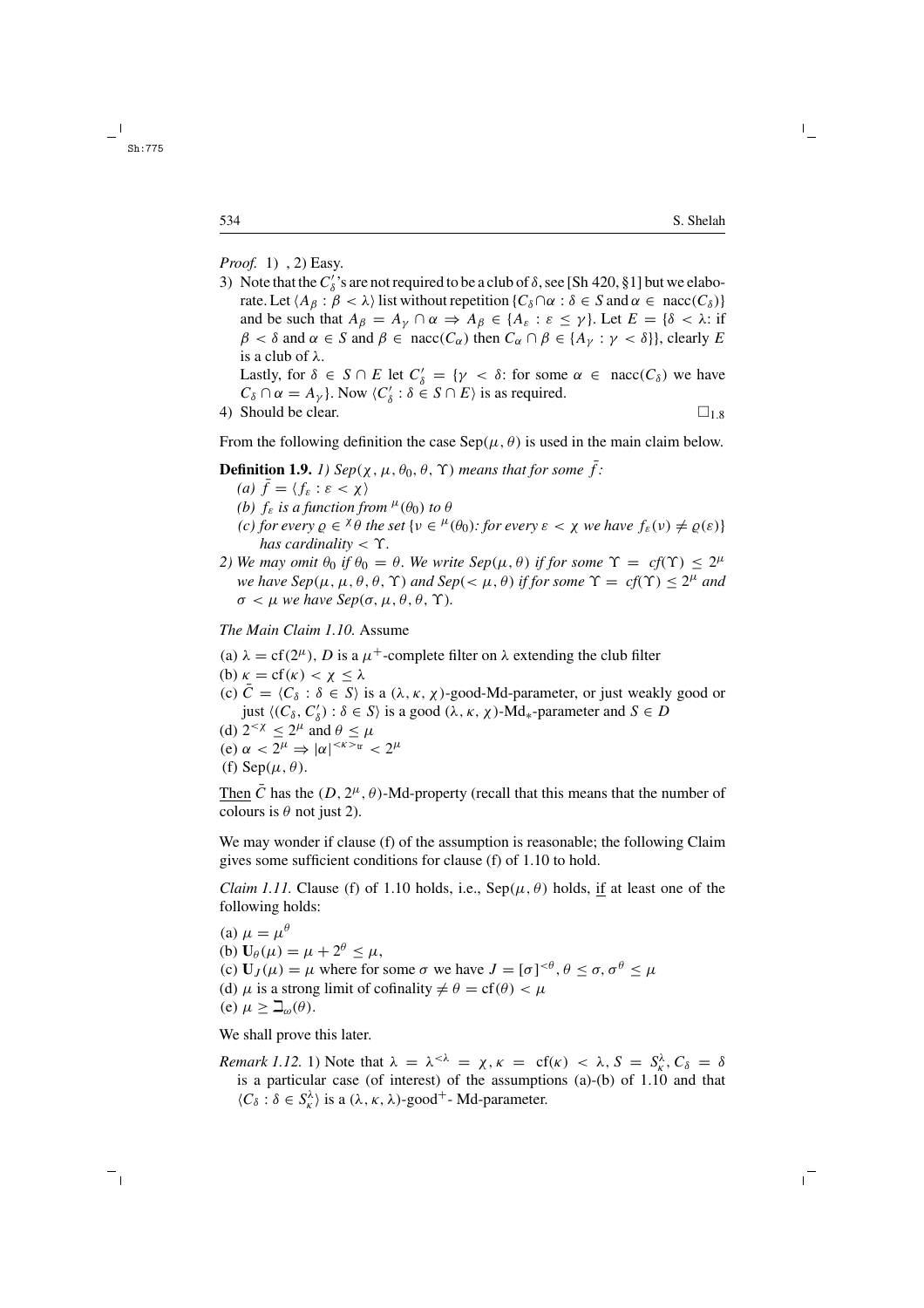2) We can replace the requirement " $S \subseteq S_k^{\lambda}$ " (implicit in (c) of 1.10) by (\*\*\*)  $\delta \in S \Rightarrow \delta$  is a regular cardinal].

Then clause (e) of 1.10 is replaced by " $\delta \in S \Rightarrow \delta^{<\delta>_{tr}} < 2^{\mu}$ ".

- 3) We may consider finding a guessing sequence  $\bar{c}$  simultaneously for many colourings. In the notation of [Sh:f, AP,§1] this is the same as having large  $\mu(0)$ . We may reconsider the problem of  $\lambda^+$ -entangled linear ordering where  $\lambda = \lambda^{\aleph_0}$ , see [Sh 462].
- 4) For  $\theta = 2$ , (i.e. weak diamond) the proof below can be simplified: we can forget F and choose  $\varrho_{\delta} \in {}^{\mu}\theta \setminus {\rho_{\eta} : \eta \in \mathcal{P}_{\delta}}$  such that for some  $i < \mu$  the sequence  $\langle \varrho_{\delta}(i) : \delta \in S \rangle$  is a weak diamond sequence for **F**.
- 5) Note that the "minimal" natural choices for getting θ-MD property are  $κ =$  $\aleph_0$ ,  $\theta = 2^{\aleph_0}$ ,  $\mu = 2^{\theta}$ ,  $\lambda = \text{cf}(2^{\mu})$ .
- 6) Note that in the main claim (1.10) if  $2^{\mu}$  is regular,  $\Upsilon = 2^{\mu}$  is allowed.

*Proof of 1.10.* In clause (c) we can assume  $\langle (C_{\delta}, C'_{\delta}) : \delta \in S \rangle$  is a good  $(\lambda, \kappa, \chi)$ -Md<sub>\*</sub>-parameter (in the other cases we choose  $C'_\delta$  = nacc( $C_\delta$ ) and use 1.8(3).

Let **F** be a given  $(\bar{C}, 2^{\mu}, \theta)$ -colouring.

By assumption (f) we have  $\text{Sep}(\mu, \theta)$  which means (see Definition 1.9(2)) that for some  $\Upsilon = cf(\Upsilon) \leq 2^{\mu}$  we have  $Sep(\mu, \mu, \theta, \theta, \Upsilon)$ .

Let  $\mathcal{F} = \{f_{\xi} : \xi < \mu\}$  where  $\mathcal{F}$  exemplify Sep $(\mu, \mu, \theta, \theta, \Upsilon)$ , see Definition 1.9(1) and for  $\rho \in {}^{\mu} \theta$  let  $\text{Sol}_{\rho} =: \{v \in {}^{\mu} \theta : \text{ for every } \varepsilon < \mu \text{ we have }$  $\rho(\varepsilon) \neq f_{\varepsilon}(v)$  where Sol stands for solutions, so by clause (c) of the Definition 1.9(1) of Sep it follows that

$$
(*) \ \rho \in {}^{\mu} \theta \Rightarrow |{\rm Sol}_\rho | < \Upsilon.
$$

Let h be an increasing continuous function from  $\lambda$  into  $2^{\mu}$  with unbounded range; if  $\lambda$  is regular,  $h = id_{\lambda}$  is O.K. Recall that  $\lambda = cf(2^{\mu}) \ge 2^{<\chi}$ . Let cd be a one-to-one function from  $^{\mu}(2^{\mu})$  onto  $2^{\mu}$  such that

$$
\alpha = \operatorname{cd}(\langle \alpha_{\varepsilon} : \varepsilon < \mu \rangle) \Rightarrow \alpha \geq \sup \{ \alpha_{\varepsilon} : \varepsilon < \mu \}
$$

and let the function cd<sub>i</sub> :  $2^{\mu} \rightarrow 2^{\mu}$  for  $i \lt \mu$  be such that cd<sub>i</sub>(cd( $(\alpha_{\varepsilon} : \varepsilon \lt \mu)$ )) =  $\alpha_i$ .

Let  $C = \{C_\delta \cap \alpha : \delta \in S \text{ and } \alpha \in C'_\delta\}$ , (recall that trivially  $|C| \leq \lambda \leq 2^{\mu}$ ) and let  $T = \{\eta : \text{for some } C \in \mathcal{C} \text{ (hence } C \text{ is of cardinality } < \chi\text{), we have } \eta \in {}^C(2^\mu)\}.$  By assumptions (c) + (d) clearly  $|T| = \sum 2^{\mu |C|} \leq |\mathcal{C}| \times (2^{\mu})^{< \chi} \leq 2^{\mu}$  but  $|T| \geq 2^{\mu}$ 

hence  $|T| = 2^{\mu}$ . So let us list T possibly with repetitions as  $\{\eta_{\alpha} : \alpha < 2^{\mu}\}\$  such that  $[\alpha < h(\beta) \Rightarrow \text{Rang}(\eta_\alpha) \subseteq h(\beta)]$  and let  $T_{\leq \alpha} = {\eta_\beta : \beta < h(\alpha)}$  for  $\alpha < \lambda$ . For  $\delta \in S$  let  $\mathcal{P}_{\delta} =: \{ \eta : \eta \text{ is a function from } C_{\delta} \text{ into } h(\delta) \text{ such that for every }$  $\alpha \in C'_\delta$  we have  $\eta \restriction (C_\delta \cap \alpha) \in T_{\leq \delta}$ , clearly  $\eta \in \mathcal{P}_\delta \Rightarrow \eta \in {^{(C_\delta)}}h(\delta)$ . Clearly  ${\{\eta \mid (C_\delta \cap \alpha) \colon \eta \in \mathcal{P}_\delta, \alpha \in C'_\delta\}}$  is naturally a tree with  $\mathcal{P}_\delta$  the set of otp $(C_\delta)$ branches and cf(otp( $C_\delta$ )) =  $\kappa$  and set of nodes  $\subseteq T_{\leq \delta}$  hence with  $\lt 2^{\mu}$  nodes hence by assumption (e)

$$
(**) \ |\mathcal{P}_{\delta}| < 2^{\mu}.
$$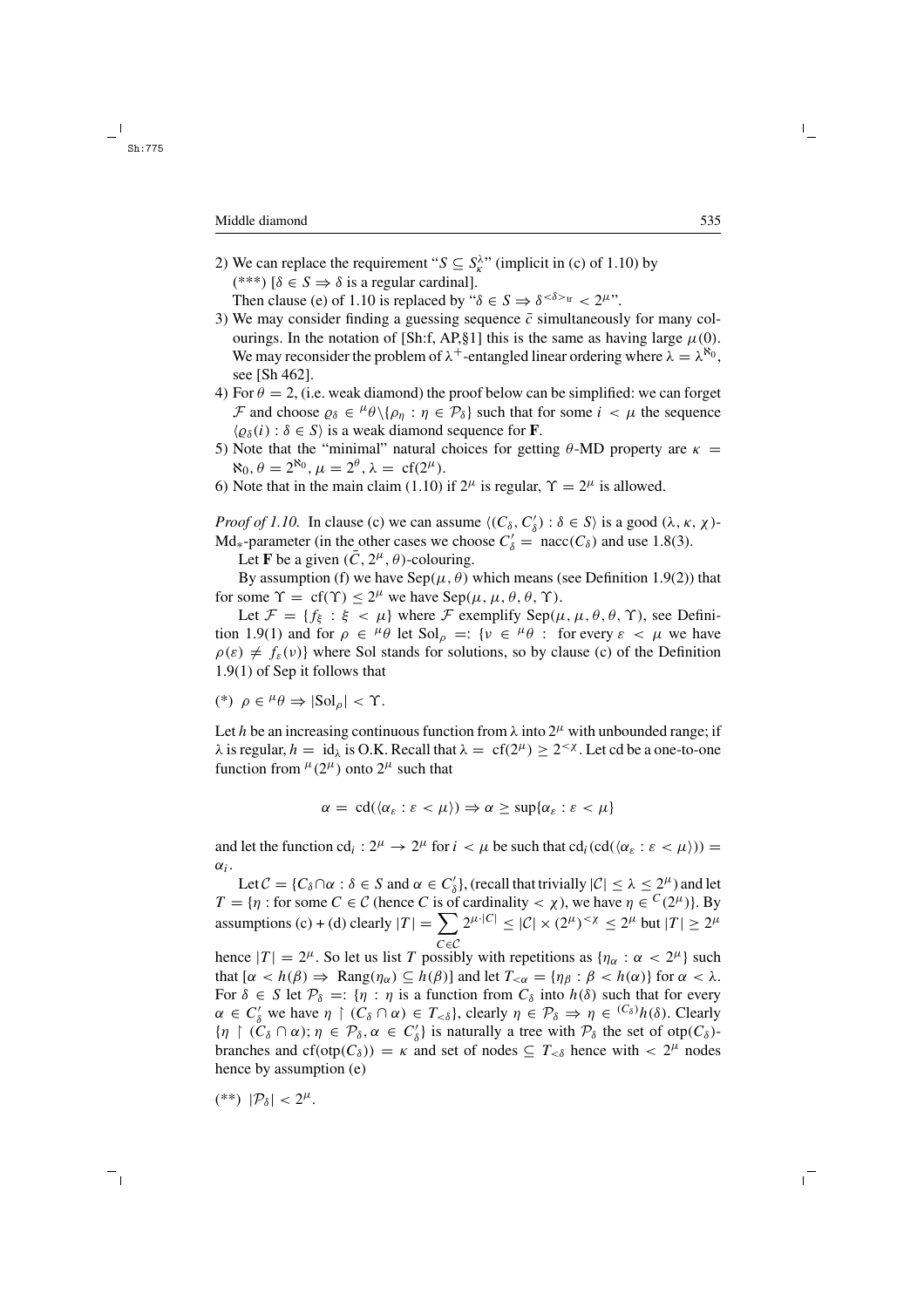For each  $\eta \in \mathcal{P}_{\delta}$  and  $\varepsilon < \mu$  we define  $v_{n,\varepsilon} \in {}^{C_{\delta}}(h(\delta))$  by  $v_{n,\varepsilon}(\alpha) = \text{cd}_{\varepsilon}(\eta(\alpha))$  for  $\alpha \in C_{\delta}$ . Now for  $\eta \in \mathcal{P}_{\delta}$ , clearly  $\rho_n =: \langle \mathbf{F}(\nu_{n,\varepsilon}) : \varepsilon < \mu \rangle$  belongs to  $^{\mu} \theta$ . Clearly  $\{\rho_n : \eta \in \mathcal{P}_\delta\}$  is a subset of  $^\mu \theta$  of cardinality  $\leq |\mathcal{P}_\delta|$  which as said above is  $< 2^\mu$ . Recall the definition of  $Sol_{\rho}$  from the beginning of the proof and remember (\*) above, so  $\eta \in \mathcal{P}_{\delta} \Rightarrow$  Sol<sub> $\rho_n$ </sub> has cardinality  $\langle \Upsilon \rangle = \int_{0}^{\infty} f(\Upsilon) \leq 2^{\mu}$ . Hence we can find  $\rho_{\delta}^* \in {}^{\mu} \theta \setminus \cup \{Sol_{\rho_{\eta}} : \eta \in \mathcal{P}_{\delta}\}.$ 

[Why? if  $\Upsilon$  <  $2^{\mu}$  then  $|\cup \{Sol_{\rho_{\eta}} : \eta \in \mathcal{P}_{\delta} \}| \leq \Sigma \{ |Sol_{\rho_{\eta}} | : \eta \in \mathcal{P}_{\delta} \}$  $\Upsilon \times |\mathcal{P}_{\delta}| < 2^{\mu} = \theta^{\mu} = |\mu \theta|$  and if  $\Upsilon = 2^{\mu}$  then  $2^{\mu}$  is regular,  $|\mathcal{P}_{\delta}| < 2^{\mu}$ ,  $\eta \in$  $\mathcal{P}_{\delta} \Rightarrow |\text{Sol}_{\rho_n}| < 2^{\mu}$  and again  $|\cup \{\text{Sol}_{\rho_n} : \eta \in \mathcal{P}_{\delta}\}| < 2^{\mu} = |\mu_{\theta}|.$ 

Let  $\varepsilon < \mu$ . Recall that  $\rho_{\delta}^* \in {}^{\mu} \theta$  for  $\delta \in S$  and  $f_{\varepsilon}$  from the list of  $\mathcal F$  is a function from  $^{\mu}\theta$  to  $\theta$  so  $f_{\varepsilon}(\varrho_{\delta}^{*}) < \theta$ . Hence we can consider the sequence  $\bar{c}^{\varepsilon} = \langle f_{\varepsilon}(\varrho_{\delta}^*) : \delta \in S \rangle \in {}^{S}\theta$  as a candidate for being an **F**-Md-sequence. If one of them is, we are done. So assume towards a contradiction that for each  $\varepsilon < \mu$  there is a sequence  $\eta_{\varepsilon} \in {}^{\lambda}(2^{\mu})$  that exemplifies the failure of  $\bar{c}^{\varepsilon}$  to be an **F**-Md-sequence, so there is a  $E_{\varepsilon} \in D$  such that

$$
\boxtimes_1 \ \delta \in S \cap E_{\varepsilon} \Rightarrow \mathbf{F}(\eta_{\varepsilon} \restriction C_{\delta}) \neq f_{\varepsilon}(\varrho_{\delta}^*).
$$

Define  $\eta^* \in \lambda^2(2^\mu)$  by  $\eta^*(\alpha) = \text{cd}(\langle \eta_{\varepsilon}(\alpha) : \varepsilon < \mu \rangle)$ . Now as  $\lambda$  is regular uncountable it follows by choice of h that  $E =: \{\delta < \lambda : \text{for every } \alpha < \delta \text{ we have } \delta > 0\}$  $\eta^*(\alpha) < h(\delta)$  and if  $\delta' \in S$ ,  $\alpha \in C'_{\delta'} \cap \delta$  and  $C'' = C_{\delta'} \cap \alpha$  then  $\eta^* \restriction C'' \in T_{<\delta}$  is a club of  $\lambda$  (see the choice of T and  $T_{\leq \delta}$ , and recall as well that by assumption (c) the sequence  $\langle (C_{\delta}, C'_{\delta}) : \delta \in S \rangle$  is good, see Definition 1.5(4) + (4D)).

By clause (a) in the assumption of our claim 1.10, the filter  $D$  includes the clubs of  $\lambda$  so clearly  $E \in D$ ; also D is  $\mu^+$ -complete hence  $E^* =: \bigcap \{E_{\varepsilon} : \varepsilon < \mu\} \cap E$ belongs to D. Now choose  $\delta \in E^* \cap S$ , fixed for the rest of the proof; clearly  $\eta^*$   $\upharpoonright C_\delta \in \mathcal{P}_\delta$ ; just check the definitions of  $\mathcal{P}_\delta$  and E,  $E^*$ . Let  $\varepsilon < \mu$ . Now recall that  $v_{n^*|C_{\delta,\varepsilon}}$  is the function from  $C_{\delta}$  to  $h(\delta)$  defined by

$$
\nu_{\eta^* \restriction C_\delta, \varepsilon}(\alpha) = \operatorname{cd}_\varepsilon(\eta^*(\alpha)).
$$

But by our choice of  $\eta^*$  clearly  $\alpha \in C_\delta \Rightarrow \text{cd}_{\varepsilon}(\eta^*(\alpha)) = \eta_{\varepsilon}(\alpha)$ , so

$$
\alpha \in C_{\delta} \Rightarrow \nu_{\eta^* \upharpoonright C_{\delta},\varepsilon}(\alpha) = \eta_{\varepsilon}(\alpha) \quad \text{ so } \quad \nu_{\eta^* \upharpoonright C_{\delta},\varepsilon} = \eta_{\varepsilon} \upharpoonright C_{\delta}.
$$

Hence  $\mathbf{F}(\nu_{\eta^*|\mathcal{C}_\delta,\varepsilon}) = \mathbf{F}(\eta_{\varepsilon} \restriction \mathcal{C}_\delta)$ . As  $\delta \in E^* \subseteq E_{\varepsilon}$  clearly  $\mathbf{F}(\eta_{\varepsilon} \restriction \mathcal{C}_\delta) \neq f_{\varepsilon}(\varrho_{\delta}^*)$ and as  $\eta^*$   $\upharpoonright C_\delta \in \mathcal{P}_\delta$  clearly  $\rho_{\eta^* \upharpoonright C_\delta} \in {}^{\mu} \theta$  is well defined. Now easily  $\rho_{\eta^* \upharpoonright C_\delta}(\varepsilon)$  $\mathbf{F}(\nu_{\eta^*|\mathcal{C}_\delta,\varepsilon})$  by the definition of  $\rho_{\eta^*|\mathcal{C}_\delta}$ , so we have  $\rho_{\eta^*|\mathcal{C}_\delta}(\varepsilon) \neq f_{\varepsilon}(\varrho^*_{\delta}).$ 

As this holds for every  $\varepsilon < \mu$  it follows by the definition of  $Sol_{\rho_{\eta^*} \upharpoonright C_{\delta}}$  that  $\varrho_{\delta}^* \in Sol_{\rho_{\eta^* \restriction C_{\delta}}}$ . But  $\eta^* \restriction C_{\delta} \in \mathcal{P}_{\delta}$  was proved above so  $\rho_{\eta^* \restriction C_{\delta}} \in {\rho_{\eta} : \eta \in \mathcal{P}_{\delta}}$ hence  $\rho_{\delta}^* \in \mathrm{Sol}_{\rho_{\eta^*} \mid C_{\delta}} \subseteq \cup \{ \mathrm{Sol}_{\rho_{\nu}} : \nu \in \mathcal{P}_{\delta} \}$  whereas  $\rho_{\delta}^*$  has been chosen outside this set, contradiction.  $\Box_{1,10}$ 

We return to looking at Sep (see Definition 1.9) which appears in assumption (f) of 1.10. There are obvious monotonicity properties:

*Claim 1.13.* If Sep( $\chi$ ,  $\mu$ ,  $\theta_0$ ,  $\theta_1$ ,  $\Upsilon$ ) holds and  $\chi' \geq \chi$ ,  $(\theta_0')^{\mu'} \leq (\theta_0)^{\mu}$ ,  $\theta_1' \leq \theta_1$ and  $\Upsilon' \geq \Upsilon$ , <u>then</u> Sep( $\chi'$ ,  $\mu'$ ,  $\theta'_0$ ,  $\theta'_1$ ,  $\Upsilon'$ ) holds.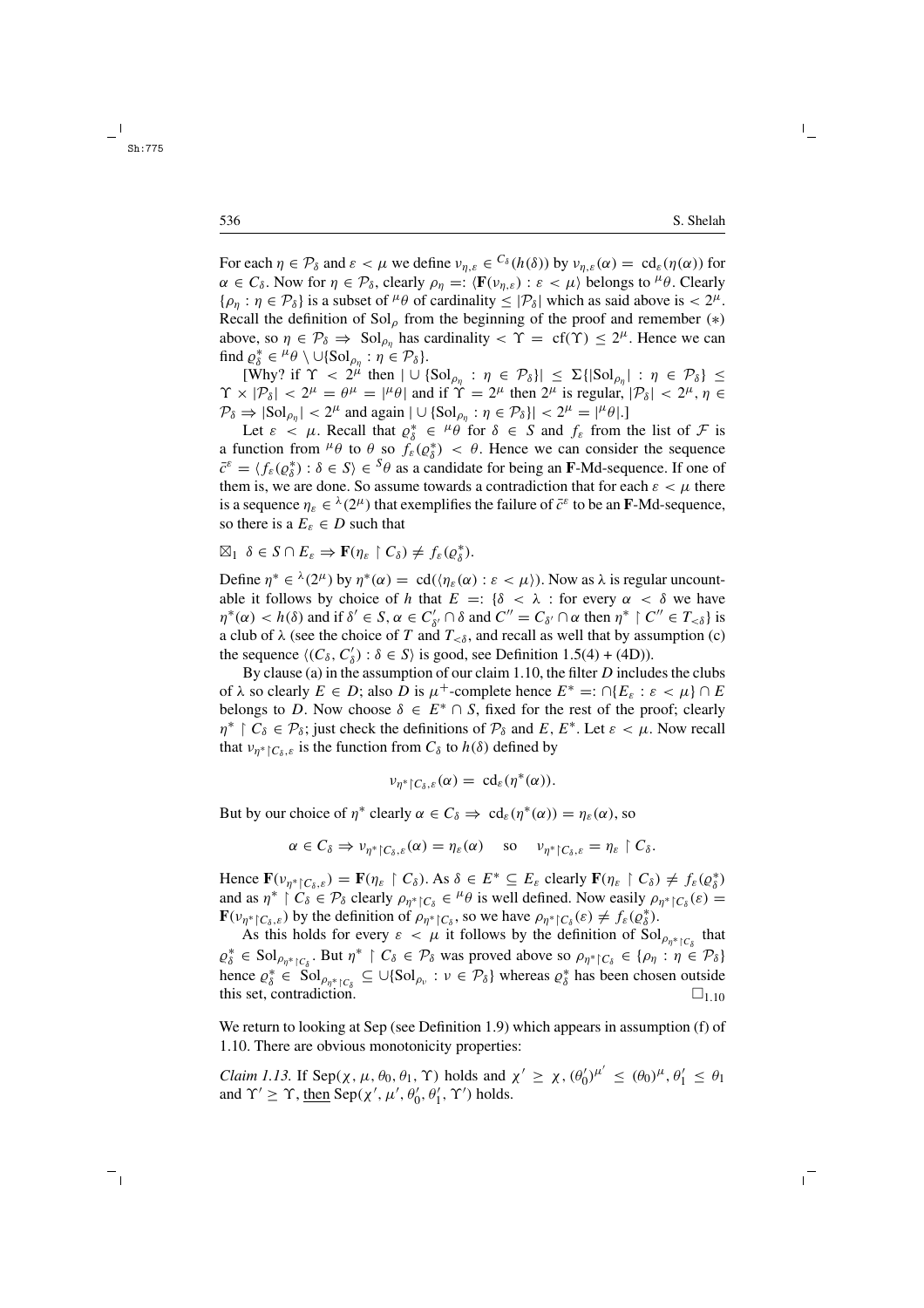*Proof.* Let h be a one-to-one function from  $^{\mu'}(\theta'_0)$  into  $^{\mu}(\theta_0)$ . Let  $\bar{f} = \langle f_{\varepsilon} : \varepsilon < \chi \rangle$ exemplify Sep( $\chi$ ,  $\mu$ ,  $\theta_0$ ,  $\theta_1$ ,  $\Upsilon$ ). For  $\varepsilon < \chi'$  we define  $f'_{\varepsilon} : (\mu')(\theta'_0) \to \theta'_1$  by:  $f'_{\varepsilon}(v) = f_{\varepsilon}(h(v))$  if  $\varepsilon < \chi \& f_{\varepsilon}(h(v)) < \theta'_1$  and  $f'_{\varepsilon}(v) = 0$  otherwise. Let  $\varrho' \in {^{(\chi')}}(\theta'_1)$  and let  $A'_{\varrho'} = {\nu \in {^{(\mu')}}(\theta'_0)}$ : for every  $\varepsilon < \chi'$  we have  $f'_{\varepsilon}(v) \neq \varrho'(\varepsilon)$ . Let  $\varrho =: \varrho' \restriction \chi$  so  $\varrho \in {}^{\chi}(\theta'_1) \subseteq {}^{\chi}(\theta_1)$ , hence by the choice of  $\langle f_{\varepsilon} : \varepsilon < \chi \rangle$  the set  $A_{\rho} = \{v \in {}^{\mu}(\theta_0): \text{ for every } \varepsilon < \chi \text{ we have } f_{\varepsilon}(v) \neq \varrho(\varepsilon) \}$  has cardinality  $\langle \gamma \rangle$ . If  $\nu \in A'_{\varrho'}$  then  $\nu \in {\mu'}(\theta'_0)$  and  $h(\nu) \in {\mu}(\theta_0)$ , and for  $\varepsilon \langle \chi' \rangle$  we have  $f'_{\varepsilon}(v) \neq \varrho'(\varepsilon)$  hence for  $\varepsilon < \chi \leq \chi'$ ) we have either  $f_{\varepsilon}(h(v)) < \theta'_{1} \& \varrho(\varepsilon) =$  $\varrho'(\varepsilon) \neq f'_{\varepsilon}(v) = f_{\varepsilon}(h(v))$  or  $f_{\varepsilon}(h(v)) \geq \theta'_{1} \& \varrho(\varepsilon) = \varrho'(\varepsilon) < \theta'_{1}$  so  $f_{\varepsilon}(h(v)) \neq$  $\varrho(\varepsilon)$ . Hence  $v \in A'_{\varrho'} \Rightarrow h(v) \in A_{\varrho}$  and as h is a one-to-one function we have  $|A'_{\varrho'}| \leq |A_{\varrho}| < \Upsilon \leq \Upsilon'$  and we are done.  $\Box_{1.13}$ 

To show that 1.10 has reasonable assumptions we should still prove 1.11.

*Proof of 1.11.* Our claim gives sufficient conditions for  $\text{Sep}(\mu, \theta)$ , i.e.  $\text{Sep}(\mu, \mu, \theta)$ , θ, Υ) for some  $\Upsilon = cf(\Upsilon) \leq 2^{\mu}$ . Clearly if  $\Upsilon < 2^{\mu}$  we can waive "Υ regular" as  $\Upsilon^+$  can serve as well. Let  $\theta_1 = \theta$ .

*Case 1.*  $\mu = \mu^{\theta}$ ,  $\Upsilon = \theta$ ,  $\theta_0 \in [\theta, \mu]$  and we shall prove Sep( $\mu$ ,  $\mu$ ,  $\theta_0$ ,  $\theta_1$ ,  $\Upsilon$ ). Let

$$
\mathcal{F} = \left\{ f : f \text{ is a function with domain }^{\mu}(\theta_0) \text{ and } f \text{ or some } u \in [\mu]^{\theta} \text{ and sequence } \bar{\rho} = \langle \rho_i : i < \theta \rangle \text{ with no repetition, } \rho_i \in {}^{\mu}(\theta_0), \text{ we have}
$$
\n
$$
(\forall v \in {}^{\mu}(\theta_0)[\rho_i \subseteq v \Rightarrow f(v) = i] \text{ and}
$$
\n
$$
(\forall v \in {}^{\mu}(\theta_0)[(\bigwedge_{i \leq \theta} (\rho_i \nsubseteq v)) \Rightarrow f(v) = 0] \right\}.
$$

We write  $f = f_{u, \bar{\rho}}^*$ , if  $u, \bar{\rho}$  witness that  $f \in \mathcal{F}$  as above.

Recalling  $\mu = \mu^{\theta}$ , clearly  $|\mathcal{F}| = \mu$ . Let  $\mathcal{F} = \{f_{\varepsilon} : \varepsilon < \mu\}$  and we let  $\bar{f} = \langle f_{\varepsilon} : \varepsilon < \mu \rangle$ . Clearly clauses (a),(b) of Definition 1.9 (with  $\mu, \mu, \theta_0, \theta_1 = \theta$ here standing for  $\chi$ ,  $\mu$ ,  $\theta$ ,  $\theta_1$  there) holds and let us check clause (c). So suppose  $\varrho \in {}^{\mu} \theta$  and let  $R = R_{\varrho} =: \{v \in {}^{\mu}(\theta_0): \text{ for every } \varepsilon < \mu \text{ we have } f_{\varepsilon}(v) \neq \varrho(\varepsilon) \}.$ We have to prove  $|R| < \theta$  (as we have chosen  $\Upsilon = \theta$ ).

Towards contradiction, assume that  $R \subseteq {}^{\mu}(\theta_0)$  has cardinality  $\geq \theta$  and choose  $R' \subseteq R$  of cardinality  $\theta$ . Hence we can find  $u \in [\mu]^{\theta}$  such that  $\langle v \mid u : v \in R' \rangle$  is without repetitions.

Let  $\{v_i : i < \theta\}$  list R' without repetitions and let  $\rho_i =: v_i \restriction u$ . Now let  $\bar{\rho} = \langle \rho_i : i < \theta \rangle$ , so  $f_{u,\bar{\rho}}^*$  is well defined and belong to F. Hence for some  $\zeta < \mu$ we have  $f_{u,\bar{\rho}}^* = f_{\zeta}$ . Now for each  $i < \theta, v_i \in R' \subseteq R$  hence by the definition of  $R$ ,  $(\forall \varepsilon < \mu)(f_{\varepsilon}(v_i) \neq \varrho(\varepsilon))$  in particular for  $\varepsilon = \zeta$  we get  $f_{\zeta}(v_i) \neq \varrho(\zeta)$ . But by the choice of  $\zeta$ ,  $f_{\zeta}(v_i) = f_{u,\bar{\rho}}^*(v_i)$  and by the definition of  $f_{u,\bar{\rho}}^*$  recalling  $v_i \restriction u = \rho_i$  we have  $f^*_{u, \bar{\rho}}(v_i) = i$ , so  $i = f_{\zeta}(v_i) \neq \varrho(\zeta)$ . This holds for every  $i < \theta$  whereas  $\varrho \in {}^{\mu} \theta$ , contradiction.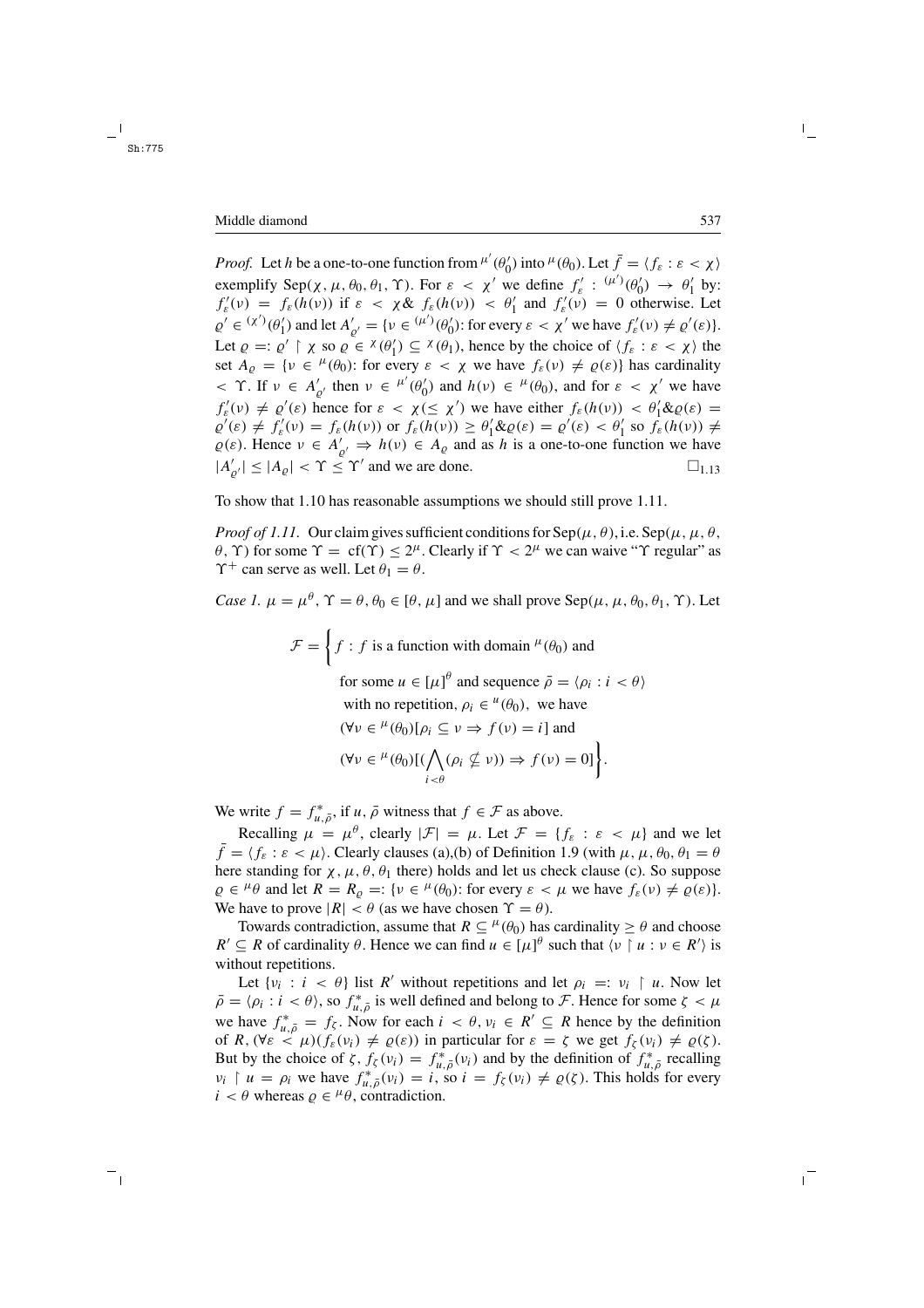*Case 2.*  $2^{\theta} \leq \mu$  and  $U_{\theta}[\mu] = \mu$ .

Let  $\Upsilon = (2^{\theta})^+$  or just  $(2^{<\theta})^+$  hence  $\Upsilon = \text{cf}(\Upsilon) < \mu^+ < 2^{\mu}$ .

Let  $\{u_i : i < \mu\} \subseteq [\mu]^{\theta}$  exemplify  $\mathbf{U}_{\theta}[\mu] = \mu$ . Define  $\mathcal F$  as in case 1 except that for notational simplicity  $\theta_0 = \theta$  and we restrict ourselves in the definition of  $\mathcal F$  to  $u \in \bigcup \{ \mathcal P(u_i) : i < \mu \}.$  Clearly  $|\mathcal F| \leq \mu$ .

Assume that  $\rho \in {}^{\mu} \theta$  and  $R = R_{\rho} \subseteq {}^{\mu} \theta$  is defined as in Case 1, and toward contradiction assume that  $|R| \ge (2^{<\theta})^+$ , hence we can find  $\rho^*$ ,  $\langle (\alpha_{\zeta}, \rho_{\zeta}) : \zeta < \theta \rangle$ such that:

$$
\rho^*, \rho_{\zeta} \in R
$$
  

$$
\rho_{\zeta} \upharpoonright \{\alpha_{\xi} : \xi < \zeta\} = \rho^* \upharpoonright \{\alpha_{\xi} : \xi < \zeta\}
$$
  

$$
\rho_{\zeta}(\alpha_{\zeta}) \neq \rho^*(\alpha_{\zeta}).
$$

Clearly  $\langle \alpha_{\zeta} : \zeta \langle \theta \rangle$  is with no repetitions.

So by the choice of  $\{u_i : i \leq \mu\}$  as examplifying  $U_\theta[\mu] = \mu$ , i.e., the definition of  $\mathbf{U}_{\theta}[\mu]$ , for some  $i < \mu$  the set  $u_i \cap {\alpha_{\zeta}} : \zeta < \theta$  has cardinality  $\theta$ , call it u. So  $\{\rho \mid u : \rho \in R\}$  has cardinality  $\geq \theta$  and we can continue as in Case 1. If we wish to use  $\theta_0 \in [\theta, \mu]$  instead of  $\theta_0 = \theta$  above let pr be a pairing function on  $\mu$ . Without loss of generality each  $u_i$  is closed under pr and its inverses, and  $f_{u,\bar{\rho}}^*$  is defined iff for some  $\varepsilon < \mu$  we have  $u \subseteq u_{\varepsilon}$  and  $i < \theta \Rightarrow \text{Rang}(\rho_i) \subseteq u_{\varepsilon}$ . In the end choose i such that  $u_i \cap \{pr(\alpha_{\zeta}, pr(\rho_{\zeta}(\alpha_{\zeta}), \rho^*(\alpha_{\zeta})) : \zeta < \theta \}$  has cardinality  $\theta$ .

*Case 3.*  $U_J[\mu] = \mu$  where  $J = [\sigma]^{<\theta}$  for  $\sigma$  such that  $\sigma^{\theta} \leq \mu, \sigma \geq \theta$ . Let  $\Upsilon = [2^{<\sigma}]^+$ .

The proof is similar to Case 2, only find now  $\rho^*$  and  $\langle (\alpha_{\zeta}, \rho_{\zeta}) : \zeta < \sigma \rangle$  and choose  $i < \mu$  such that  $u_i \cap \{pr(\alpha_{\zeta}, \rho_{\zeta}(\alpha_{\zeta})) : \zeta < \sigma \}$  has cardinality  $\theta$ .

*Case 4.*  $\mu > \theta \neq cf(\mu)$  and  $\mu$  is strong limit. Follows by case 2.

*Case 5.*  $\mu \geq \beth_{\omega}(\theta)$ .

By [Sh 460] we can find a regular  $\sigma < \mathcal{Q}_{\theta}(\theta)$  which is  $> \theta$  and such that  $U_{\sigma}[\mu] = \mu$ , so Case 2 applies.

Note that in case 2, we can replace  $2^{\theta} \leq \mu$  by: there is  $\mathcal{F} \subseteq {}^{\theta}\theta$  of cardinality  $\leq \mu$  such that for every  $A \in [\theta]^\theta$  for some  $f \in \mathcal{F}$  we have  $\theta = \text{Rang}(f \restriction A)$ . The proof is obvious. Similarly in case 3.  $\Box$  1.11

There are some obvious monotonicity properties regarding the Md-property.

- *Claim 1.14.* 1) If ( $\lambda$ , C) has the  $\theta$ -Md-property (see Definition 1.6(1)) and C =  $\langle C_\delta : \delta \in S \rangle$  and  $C_\delta^1$  is an unbounded subset of  $C_\delta$  for  $\delta \in S$  then  $(\lambda, \langle C_\delta^1 : \delta \in S \rangle)$ S) has a  $\theta$ -Md property. We can also increase S and decrease  $\theta$ ; we can deal with the  $(\Upsilon, \theta)$ -Md-property.
- 2) Assume  $\lambda = cf(\lambda) > \aleph_0$ ,  $S \subseteq {\delta : \delta < \lambda$ ,  $cf(\delta) = \kappa}$  is stationary and  $κ < χ ≤ λ.$

Then some  $\langle C_{\delta} : \delta \in S \rangle$  is a  $(\lambda, \kappa, \chi)$ -Md-parameter.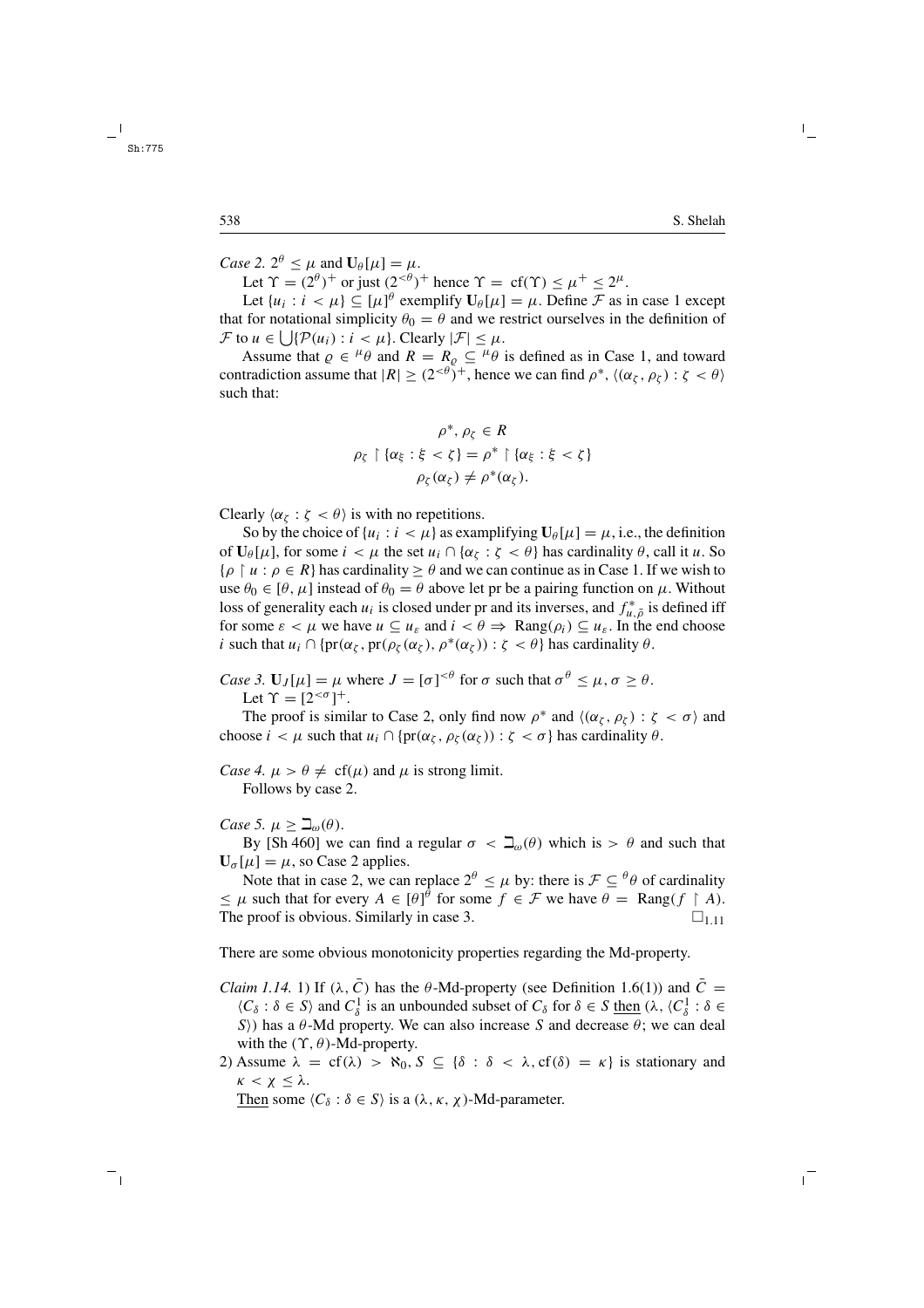#### *Proof.*

- 1) Obvious.
- 2) Easy (note: goodness is not required).  $\Box$  1.14

We may consider the following generalization.

**Definition 1.15.** *1)* We say  $\overline{C}$  is a  $\lambda$ -Md<sub>3</sub>-parameter if: *(a)* λ *is regular uncountable (b)* S *is a stationary subset of* λ *(consisting of limit ordinals)*  $(c) \bar{C} = \langle C_{\delta}, C'_{\delta}, C_{\delta, \varepsilon} : \delta \in S, \varepsilon < cf(\delta) \rangle$ *(d)*  $C_{\delta} \subseteq \delta = \sup(C_{\delta})$  *and*  $C'_{\delta} \subseteq \delta = \sup(C'_{\delta})$  *and*  $C_{\delta} = \bigcup\{C_{\delta,\varepsilon} : \varepsilon < cf(\delta)\}\$  $(e) \zeta \prec cf(\delta) \Rightarrow \sup \left( \begin{array}{c} \end{array} \right)$ ε<ζ  $(C_{\delta,\varepsilon}) < \delta$  and  $C_{\delta,\varepsilon}$  increase with  $\varepsilon$ 

- *2)* We say that a λ-Md<sub>3</sub>-parameter  $\bar{C}$  is<sup>3</sup> good if  $\alpha < \lambda \Rightarrow \lambda > |{C_{\delta,\zeta}} : \delta \in S, \zeta <$ *cf*( $\delta$ ) *and the*  $\zeta$ *-th member of*  $C_{\delta}$  *is*  $\leq \alpha$ }.
- *3)* The  $(D, \Upsilon, \theta)$ *-Md<sub>3</sub>-property for*  $\overline{C}$  *means the*  $(D, \Upsilon, \theta)$ *-Md-property for*  $\langle C_{\delta}$ :  $\delta \in S$ *), similarly for the other variants of this property (so the*  $(D, \Upsilon, \theta)$ *-Md<sub>3</sub>property for*  $\lambda$  *for a stationary*  $S \subseteq S^{\lambda}_{\kappa}$  *is the same as the*  $(D, \Upsilon, \theta)$ *-Md-property*).
- *4)* If  $\{C_{\delta,\varepsilon} : \varepsilon < cf(\delta)\} = \{C_{\delta} \cap \alpha : \alpha \in nacc(C_{\delta})\}$  *we may write just*  $\langle C_{\delta} : \delta \in S \rangle$ *(so Md*<sup>3</sup> *is like Md in this case).*

We may consider the following variant.

# *Claim 1.16.* Assume

- (a)  $\lambda$  is regular uncountable,  $S \subseteq {\delta < \lambda : cf(\delta) = \kappa}$  is stationary and  $\chi < \lambda$
- (b)  $\mathfrak{B}$  is a model with universe  $\lambda$  such that  $A \in [\lambda]^{<\chi} \Rightarrow c\ell_{\mathfrak{B}}(A) \in [\lambda]^{<\chi}$ ; we may allow infinitary functions provided that

$$
(*)_{\mathcal{B},\kappa} \text{ if } \langle A_i : i < \kappa \rangle \text{ is increasing, } A_i \in [\lambda]^{< \chi} \text{ then } c\ell_{\mathfrak{B}}\Big(\bigcup_{i < \kappa} A_i\Big) = \bigcup_{i < \kappa} c\ell_{\mathfrak{B}}(A_i)
$$

- (c)  $C = \langle C_{\delta} : \delta \in S \rangle$  is a good  $(\lambda, \kappa, \kappa^{+})$ -MD-parameter
- (d)  $S^* = {\delta \in S$ : for every  $\alpha < \delta$ ,  $c\ell_{\mathfrak{B}}(\alpha) \subseteq \delta$
- (e)  $C_{\delta,\varepsilon}^* = \alpha_{\delta,\varepsilon} \cap c\ell_{\mathfrak{B}}(C_{\delta} \cap \alpha_{\delta,\varepsilon})$  for  $\delta \in S^*$  and  $\varepsilon < \kappa$  where  $\alpha_{\delta,\varepsilon} \in C_{\delta}$  is increasing with  $\varepsilon$  with limit  $\delta$  and  $C^*_{\delta} = \bigcup \{C^*_{\delta,\varepsilon} : \varepsilon < \text{cf}(\delta)\}, C'_{\delta} = \{\alpha_{\delta,\varepsilon} : \varepsilon < \text{cf}(\delta)\}.$

Then  $\langle C^*_\delta, C_\delta, C^*_{\delta,\varepsilon} : \delta \in S^*, \varepsilon < \text{cf}(\delta) \rangle$  is a good  $(S, \kappa, \chi)$ -Md<sub>3</sub>-parameter (and  $S\setminus S^*$  is non-stationary); if  $\chi \leq \kappa$  then  $\left| \right|$ ε<κ  $C_{\delta,\varepsilon}^* = c\ell_{\mathfrak{B}}(C_{\delta}).$ 

*Proof.* Easy.

- *Claim 1.17.* 1) Assume  $\bar{C} = \langle C_{\delta}, C_{\delta,\varepsilon} : \delta \in S, \varepsilon < \text{cf}(\delta) \rangle$  is a good  $(\lambda, \kappa, \chi)$ -Md<sub>3</sub>-parameter. Then claim 1.10 holds (i.e. we get there the  $(D, \theta)$ -Md<sub>3</sub>-property).
- 2) In part (1) hence in 1.10, we can weaken clause (e) to

<sup>&</sup>lt;sup>3</sup> if  $\langle C_\delta : \delta \in S \rangle$  is a good  $(\lambda, \kappa, \chi)$ -Md-parameter  $C'_\delta \subseteq \delta = \sup(C'_\delta)$ ,  $otp(C'_\delta) = \kappa$  and we let  $C_{\delta,\varepsilon} = \{ \alpha \in C_{\delta} : \text{otp}(\alpha \cap C'_{\delta}) \leq \varepsilon + 1 \}$  for  $\varepsilon < \kappa$  then  $\langle C_{\delta}, C_{\delta,\varepsilon} : \delta \in S, \varepsilon < \kappa \rangle$  is a  $\lambda$ -Md<sub>1</sub>-parameter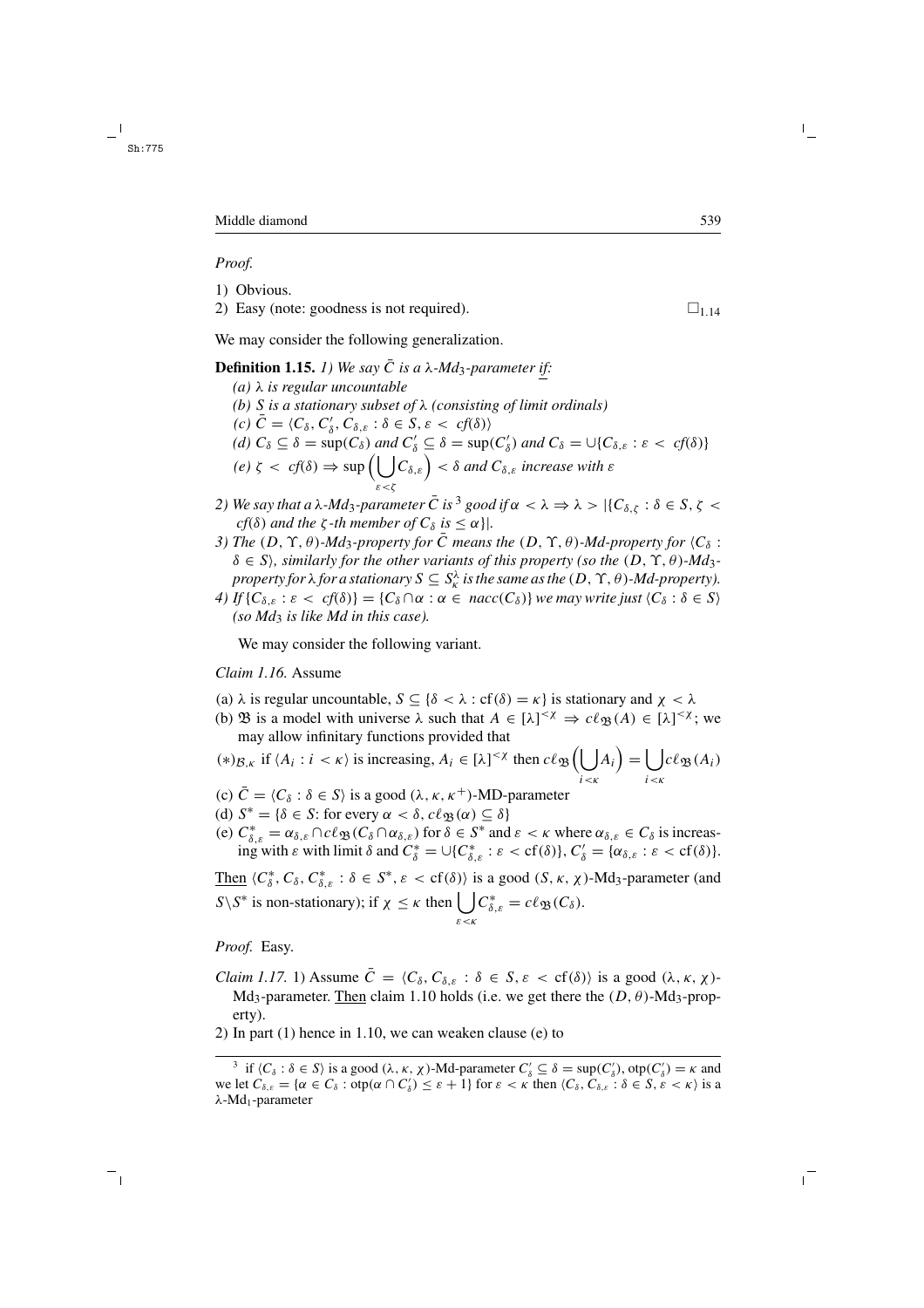(e)' (if  $\lambda = 2^{\mu}$  we can use  $h = id_{\lambda}$ ): there is  $h : \lambda \rightarrow 2^{\mu}$  increasing continuous with limit  $2^{\mu}$  and there is a set  $T = \{\eta_{\alpha} : \alpha < 2^{\mu}\}\$ and function  $g : \lambda \to \lambda$ such that if  $\eta \in \lambda(2^{\mu})$  then for stationary many  $\delta \in S$  we have (a)  $\eta \restriction C_\delta \in \{ \eta_\alpha : \alpha < h(g(\delta)) \}$ (b)  $\zeta < \text{cf}(\delta) \Rightarrow \eta \upharpoonright (\bigcup$ ε<ζ  $(C_{\delta,\varepsilon}\big) \in \{\eta_\beta : \beta < \delta\}.$ 

*Proof.* Same proof as 1.10.

Let  $C_{1,\delta} = \bigcup \{ C_{\delta,\varepsilon} : \varepsilon < \text{cf}(\delta) \}$  and  $C'_{1,\delta} = C_{\delta}$ . Now we can apply the main claim to  $\langle (C_{1,\delta}, C'_{1,\delta}) : \delta \in S \rangle$ .  $\square_{1,17}$ 

*Claim 1.18.* In the proof of 1.10 instead of  $f : \lambda \to \Upsilon$  and  $f_{\delta} : C_{\delta} \to \theta$  we can use  $f : [\lambda]^{<\aleph_0} \to \Upsilon$  and  $f_\delta : [C_\delta]^{<\aleph_0} \to \theta$  (so get the  $\theta$ -MD<sub>l</sub>-property for  $\ell = 0, 1, 2$ .

*Proof.* Let cd<sub>\*</sub> be a one-to-one function from  $\omega > \lambda$  into  $\lambda$  and without loss of generality  $\alpha_{\ell} \leq \text{cd}_{*}(\langle \alpha_0, \alpha_1, \ldots, \alpha_{n-1} \rangle) < \text{Max}\{(\omega)\} \cup \{(\alpha_{\pi(0)} + |\alpha_{\pi(0)}|) + \cdots +$  $(\alpha_{\pi(n-1)} + |\alpha_{\pi(n-1)}|) : \pi$  is a permutation of n}. We are given  $\overline{C} = \langle C_{\delta} : \delta \in S \rangle$ , without loss of generality every  $\delta \in S$  is infinite and divisible by ( $\delta$ ).

Let  $C_{1,\delta} = \{ cd_*(\eta) : \eta \in {}^{\omega}>(C_{\delta}) \}$  and  $C'_{1,\delta} = nacc(C_{\delta}).$   $\Box_{1.18}$ 

**Definition 1.19.** *1) For a set* A *of ordinals and an ordinal*  $\alpha$  *let*  $A * \alpha = {\beta : \beta < \alpha}$ *or for some*  $\gamma \in A$  *we have*  $\beta \in [\gamma, \gamma + \alpha)$ *.* 

- *2) The pair* ( $\lambda$ , C) *or just* C *has the* ( $\chi$ ,  $\theta$ )*-MD*<sub>0</sub>*-property (or use MD instead of MD*<sub>0</sub>*)* if we can find  $\langle f_{\delta} : \delta \in S \rangle$  *such that:* 
	- (a)  $f_{\delta}$  *is a function from*  $C'_{\delta} = C_{\delta} * \alpha_{\delta}^*$  *to*  $\theta$  *for some*  $\alpha_{\delta}^* < \chi$
	- *(b) if f is a function from*  $\lambda$  *to*  $\theta$  *and*  $\alpha < \chi$  *is non-zero then for stationary many*  $\delta \in S$  *we have*  $f_{\delta} \subseteq f$  *and*  $\alpha_{\delta}^* = \alpha$ *.*

*If we omit*  $\chi$  *we mean*  $\chi = 2$  *so*  $\alpha_{\delta}^{*} = 1$  *for every*  $\delta \in S$ *.* 

- *3)* (D, χ , θ )*-MD*2*-property means: if* τ *is a relational vocabulary of cardinality*  $< \theta$ , then we can find  $\langle M_\delta : \delta \in S \rangle$  such that:
	- (*a*)  $M_{\delta}$  *is a*  $\tau$ *-model with universe*  $C'_{\delta} = C_{\delta} * \alpha_{\delta}^*$  *for some*  $\alpha_{\delta}^* < \chi$
	- *(b) if M is a* τ-model with universe  $\lambda$  *and*  $\alpha < \chi$  *then the set*  $A_{M,\alpha} = \{\delta \in S :$  $M \restriction C_\delta = M_\delta$  and  $\alpha_\delta^* = \alpha$  *is stationary and even belongs to*  $D^+$ .

*If we omit*  $\chi$  *we mean*  $\chi$  = 2 *so*  $\alpha_{\delta}^{*}$  = 1 *for every*  $\delta \in S$ *. Similarly with* D.

*4)* We say  $(\lambda, S)$  has the  $(\chi, \theta)$ -MD<sub>l</sub>-property if for some  $\overline{C} = \langle C_\delta : \delta \in S \rangle$  the pair  $(\lambda, \bar{C})$  *has the*  $(\chi, \theta)$ *-MD*<sub> $\ell$ </sub>*-property. We say that*  $\lambda$  *has the*  $(\kappa, \chi, \theta)$ *-property if*  $(\lambda, S_k^{\lambda})$  has the  $(\chi, \theta)$ -*MD*<sub> $\ell$ </sub>-property.

The following claim shows the close affinity of the properties stated in theorem 0.1 in the introduction and the  $\theta$ -Md-property with which we deal in this section here. This claim is needed to deduce Theorem 0.1 from 1.10.

- *Claim 1.20.* 1) Assume  $(\lambda, \overline{C})$  has the  $\theta$ -Md-property where  $\overline{C} = \langle C_{\delta} : \delta \in S \rangle$  is a ( $\lambda$ ,  $\kappa$ ,  $\chi$ )-Md-parameter. If  $\kappa < \chi$ ,  $\theta = \theta^{<\chi}$  then ( $\lambda$ ,  $\overline{C}$ ) has the ( $\chi$ ,  $\theta$ )-MD<sub>0</sub>property.
- 2) Assume in addition that  $\overline{C}$  is a good<sup>+</sup> ( $\lambda$ ,  $\kappa$ ,  $\chi$ )-Md-parameter then ( $\lambda$ ,  $\overline{C}$ ) has the  $(D, \chi, \theta)$ -MD<sub>2</sub>-property.

Sh:775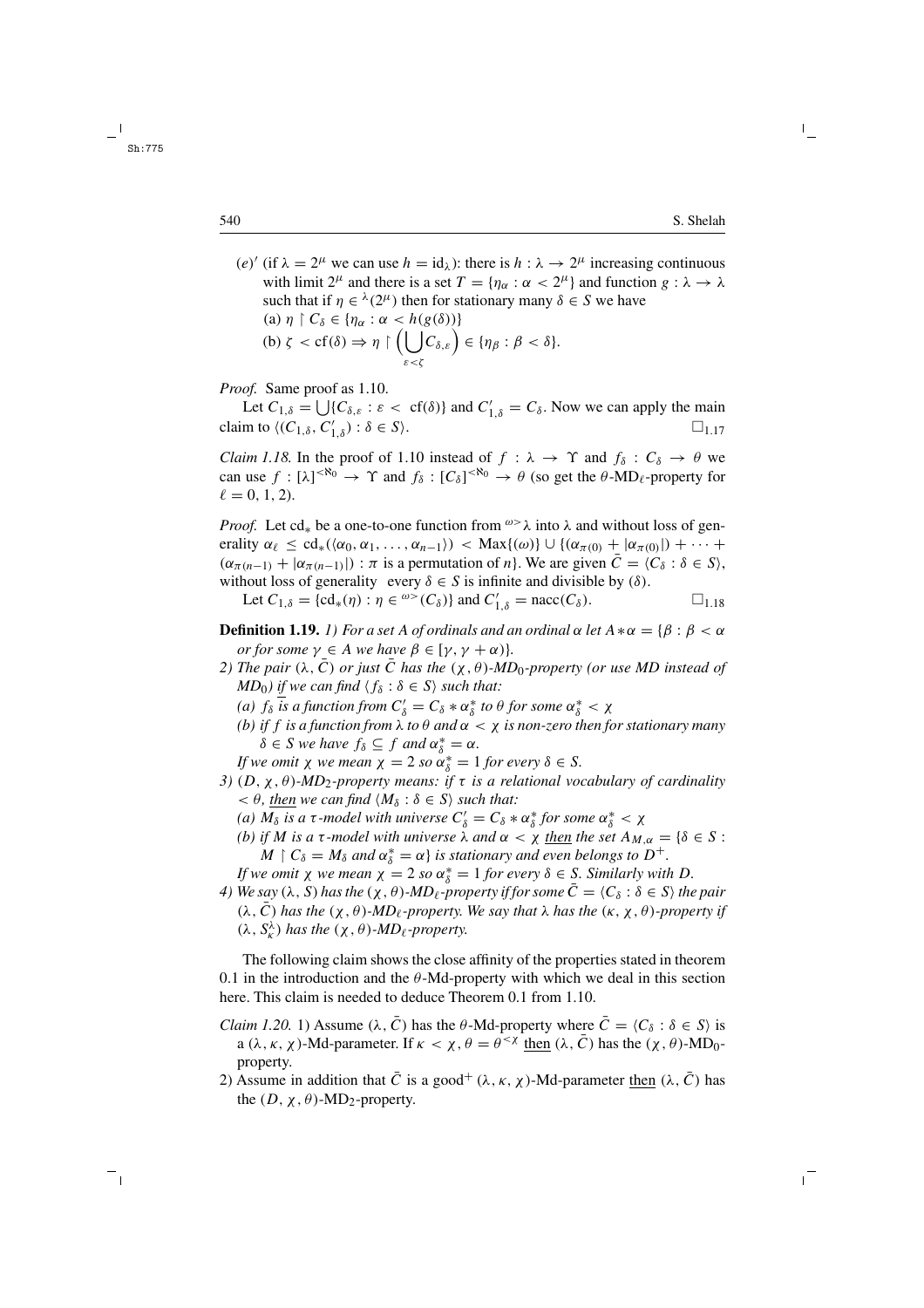- 3) In part (2) we can allow  $\tau$  to have function symbols but have:
	- (a)'  $M_\delta$  is a  $\tau$ -model with universe  $\supseteq C'_\delta = C_\delta * \alpha^*_\delta$  for some  $\alpha^*_\delta < \chi$
	- (b)' if M is a  $\tau$ -model with universe  $\lambda$  and  $\alpha < \lambda$  then the following set belongs to  $D^+$

 $A'_{M,\alpha} = \{\delta \in S : \alpha^*_{\delta} = \alpha \text{ and } (M \restriction c\ell_M(C'_\delta), c)_{c \in C'_\delta} \cong (M_{\delta}, c)_{c \in C'_\delta}\}.$ 

4) In part (2) we can replace good<sup>+</sup> by good if we add

 $\Box$  each  $C_{\delta}$  is closed under pr, where pr is a fixed pairing function on  $\lambda$ .

*Proof.* The proof consists of a translation of one version of middle diamond to another (note: " $\tau$  is a relational" is a strong restriction).

1) First fix  $\alpha^* < \chi$  and deal with  $\langle C''_{\delta} : \delta \in S \rangle$ ,  $C''_{\delta} = C'_{\delta} \setminus [0, \alpha^*)$  recalling  $C'_\delta = C_\delta * \alpha^*$ . Let cd be a one-to-one function from  $x > \theta$  onto  $\theta$ . Define  $\langle F_\delta : \delta \in S \rangle$  as follows: if  $f \in {}^{(C_\delta)}\theta$  then  $F_\delta(f) = \text{cd}(\langle f(\beta_{\delta,\varepsilon}) : \varepsilon < \text{otp}(C_\delta) \rangle)$ where  $\langle \beta_{\delta,\varepsilon} : \varepsilon < \text{otp}(C_{\delta}) \rangle$  list  $C_{\delta}$  in increasing order so  $F_{\delta}$  is a function from  ${}^{(C_{\delta})} \theta$ into  $\theta$ . As we assume " $(\lambda, \bar{C})$  has the  $\theta$ -Md-property", we can apply its definition, hence for  $\bar{F} = \langle F_\delta : \delta \in S \rangle$  there is a diamond sequence  $\langle c_\delta : \delta \in S \rangle$ .

We now define  $f^*_\delta : C''_\delta \to \theta$  as follows: if  $\beta_0$  is a member of  $C_\delta$  and  $\alpha \in$ [ $\beta_0$ ,  $\beta_0 + \alpha^*$ ) and  $\alpha < \text{Min}(C''_0 \setminus (\beta_0 + 1))$  and  $c_\delta = \text{cd}(\langle \xi_{\delta,\varepsilon} : \varepsilon < \text{otp}(C_\delta) \rangle$  and  $\xi_{\delta,\varepsilon} = \text{cd}(\langle \xi_{\delta,\varepsilon,i} : i \langle \alpha \rangle^*)$  then  $f_{\delta}^*(\alpha) = \zeta_{\delta,\text{otp}}(C_{\delta} \cap \beta_0), \alpha - \beta_0$ ; otherwise  $f_{\delta}^*(\alpha) = 0$ . So  $f^*_{\delta}: C''_{\delta} \to \theta$ . Why is  $\langle f^*_{\delta} : \delta \in S \rangle$  as required for  $\langle C''_{\delta} : \delta \in S \rangle$  (and  $\alpha^*$ )? Assume that  $f : \lambda \to \theta$ , so we can define  $f' : \lambda \to \theta$  by  $f'(\alpha) = \text{cd}(\langle f(\alpha + \varepsilon)) \rangle$  $\varepsilon < \alpha^*$ ), hence for stationarily many  $\delta \in S$  we have  $c_{\delta} = F_{\delta}(f' \restriction C_{\delta})$ . Now we check that  $f \restriction C''_{\delta}$  is equal to  $f^*_{\delta}$  defined above.

Let  $\xi_{\delta,\varepsilon,i} = f'(\beta_{\delta,\varepsilon})$  and  $\zeta_{\delta,\varepsilon+i} = f(\beta_{\delta,\varepsilon} + i)$  for  $i < \alpha^*, \varepsilon < \text{otp}(C_{\delta})$  so  $\xi_{\delta,\varepsilon} = f'(\beta_{\delta,\varepsilon}) = \operatorname{cd}(\langle \zeta_{\delta,\varepsilon,i} : i \langle \alpha^* \rangle), c_{\delta} = F_{\delta}(f' \restriction C_{\delta}) = \operatorname{cd}(\langle \xi_{\delta,\varepsilon} : \varepsilon \langle \alpha^* \rangle)$ otp $(C_\delta)$ . Hence by the definition of  $f_\delta^*$  we have: if  $\beta = \beta_{\delta,\varepsilon} \in C_\delta$ ,  $\alpha \in [\beta, \beta + \varepsilon)$ and  $\alpha$  < Min( $C_{\delta} \setminus (\beta + 1)$ ) then  $f_{\delta}^*(\alpha) = \zeta_{\delta, \varepsilon, \alpha - \beta} = f(\beta_{\delta, \varepsilon} + (\alpha - \beta)) =$  $f(\beta + (\alpha - \beta)) = f(\alpha)$  as required.

To have "every  $\alpha^* < \chi$ " (and guess also  $f \restriction (C'_\delta \backslash C''_\delta) \subseteq f \restriction [0, \alpha^*)$ ) we just have to partition S to  $\langle S_\alpha : \alpha < \chi \rangle$  such that each  $\overline{C} \restriction S_\alpha$  has the  $\theta$ -Mdproperty which we can do by 1.23(3) below (or work a little more above, i.e.,  $f'(\alpha) = \text{cd}(\langle f(\alpha + \varepsilon) : \varepsilon < \alpha_\delta \rangle \hat{\ } \langle f(\varepsilon) : \varepsilon < \alpha_\delta \rangle)).$ 

2), 3), 4) Left to the reader.  $\Box_{1,20}$ 

*Claim 1.21.* 1) Assume  $\lambda = cf(\lambda) > \kappa = cf(\kappa)$ ,  $S \subseteq S_{\kappa}^{\lambda}$  and (a)  $\bar{C}^{\ell}$  is a  $\lambda$ -Md-parameter for  $\ell = 1, 2$ (b)  $\bar{C}^1 = \langle C_\delta^1 : \delta \in S \rangle$  has the  $(\Upsilon, \theta)$ -Md-property (c)  $A_{\alpha} \in [\alpha]^{< \chi} \& \Upsilon^{|A_{\alpha}|} = \Upsilon$  for  $\alpha < \lambda$  and  $\delta \in S \Rightarrow C_{\delta}^2 = \bigcup \{A_{\alpha} : \alpha \in C_{\delta}^1\}.$ Then  $\overline{C}^2$  has the  $(\Upsilon, \theta)$ -Md-property.

2) If  $\bar{C}$  is a ( $\lambda$ ,  $\kappa$ ,  $\chi$ <sup>+</sup>)-Md-parameter with the ( $\Upsilon$ ,  $\theta$ )-Md-property,  $\Upsilon^{\chi} = \Upsilon$  and  $C'_\delta = \{ \alpha + i : \alpha \in C_\delta \vee \alpha = 0 \text{ and } i < \chi \}, \underline{\text{then}} \ \bar{C}' = \langle C'_\delta : \delta \in \text{Dom}(\bar{C}) \rangle \text{ is a}$  $(\lambda, \kappa, \chi^+)$ -Md-parameter with the  $\theta$ -Md-property.

*Proof.* Easy by coding (as in the proof of 1.20).

**Definition 1.22.** Assume  $\lambda > \kappa$  are regular and  $\overline{C} = \langle C_\delta : \delta \in S \rangle$  is a  $(\lambda, \kappa, \chi)$ *-Md-parameter with the*  $(\Upsilon, \theta)$ *-Md-property. Let*  $ID_{\lambda,\kappa,\chi}$ ,  $\Upsilon$ <sub>, $\theta$ </sub> $(\overline{C}) = \{A \subseteq \lambda : \overline{C} \mid \overline{C}\}$  $(S \cap A)$  *does not have the*  $(\Upsilon, \theta)$ *-Md-property}. If*  $\Upsilon = \theta$  *we may omit it.*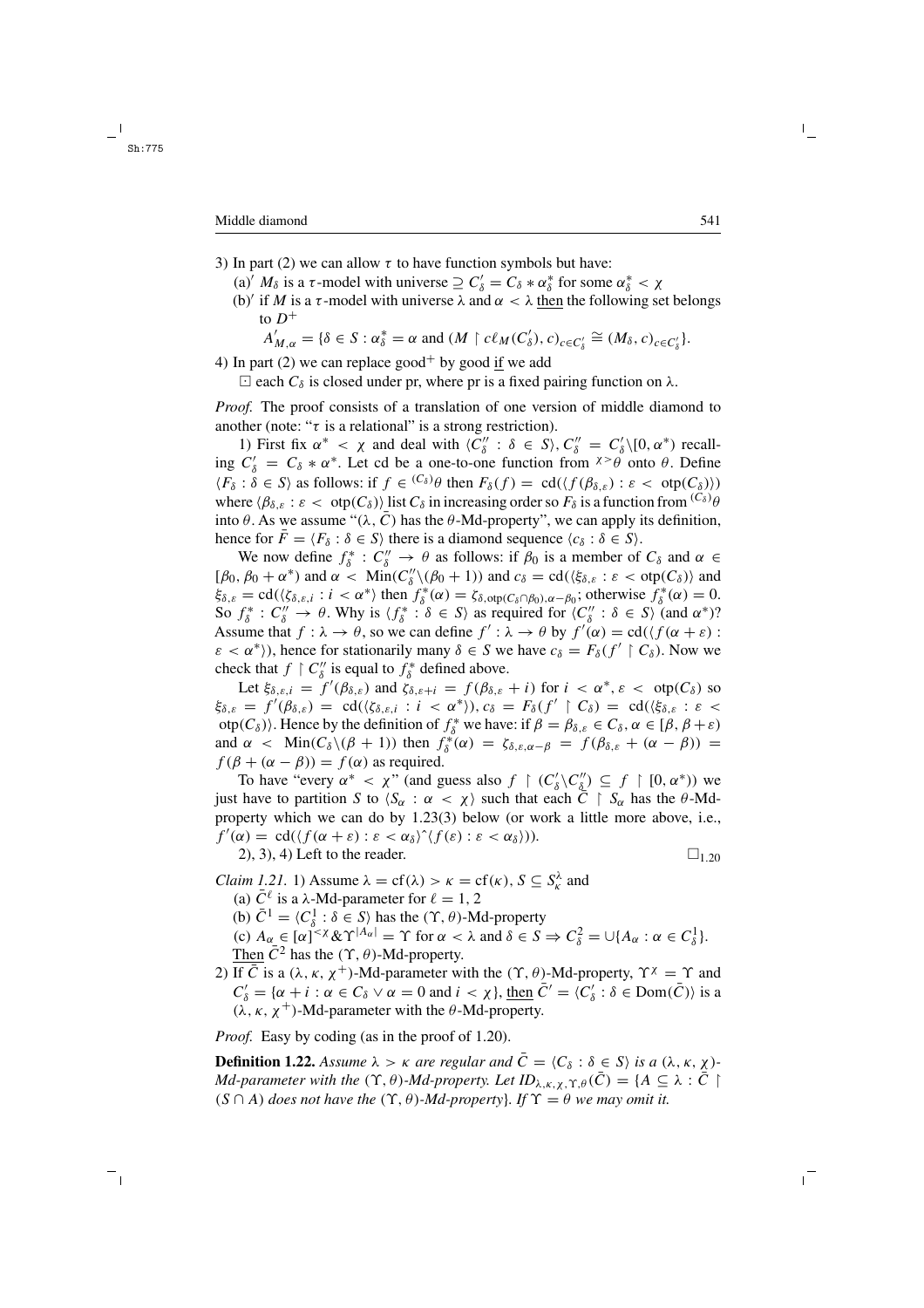*Claim 1.23.* Let  $\overline{C}$ ,  $\lambda$ ,  $\kappa$ ,  $\chi$ ,  $\Upsilon$ ,  $\theta$  be as above in Definition 1.22 and  $J =$  $ID_{\lambda,\kappa,\chi,\Upsilon,\theta}(C)$ .

- 1) *J* is an ideal on  $\lambda$  such that  $\lambda \setminus S \in J$ ,  $\lambda \notin J$  if  $\Upsilon > \aleph_0$ .
- 2) *J* is  $\lambda$ -complete and even normal if  $\Upsilon \geq \lambda$  (if  $\aleph_0 \leq \Upsilon < \lambda$  it is still  $\Upsilon^+$ -complete).
- 3) If  $S \subseteq \lambda$  and  $S \neq \emptyset$  mod J, then for any  $\overline{F}^i = \langle F^i_{\delta} : \delta \in S \rangle$ ,  $F^i_{\delta} : {^{(C_{\delta})}\theta \rightarrow \theta}$ ,  $\lambda$ can be partitioned to  $\theta$  subsets each having a  $\bar{F}^i$ -Md-sequence.

*Proof.* 1) Let cd:  $\Upsilon \times \Upsilon \to \Upsilon$  be one-to-one onto and cd<sub>l</sub>:  $\Upsilon \to \Upsilon$  be such that  $cd_{\ell}(cd(\langle \alpha_0, \alpha_{\ell} \rangle)) = \alpha_{\ell}$ . Clearly J is a subfamily of  $\mathcal{P}(\lambda)$  and it is closed under subsets, so we need just to prove that it is closed under union of two. So suppose  $A = A_1 \cup A_2$ ,  $A_\ell \in J$  for  $\ell = 1, 2$ . As J is closed under subsets, without loss of generality  $A \cap A_2 = \emptyset$ . Let the sequence  $\overline{F}^{\ell} = \langle F_{\delta}^{\ell} : \delta \in S \cap A_{\ell} \rangle$  exemplify  $A_{\ell} \in J$ . Now we define  $\bar{F} = \langle F_{\delta} : \delta \in S \cap A \rangle$  as follows:  $\circledast$  if  $\delta \in S \cap A$  and  $f \in {^{(C_{\delta})}} \Upsilon$  then:

- $\delta \in A_{\ell} \Rightarrow F_{\delta}(f) = F_{\delta}^{\ell}(\text{cd}_{\ell} \circ f),$  i.e.,  $F_{\delta}(f) = F_{\delta}^{\ell}(f^{\ell})$  where  $\alpha \in C_{\delta} \Rightarrow$  $f^{\ell}(\alpha) = \text{cd}_{\ell}(f(\alpha)).$
- 2) Straight as the sequence  $\langle F_{\delta} : \delta \in S \rangle$  is not required to be nicely definable.
- 3) Guessing  $\theta \times \theta$  is the same as guessing  $\theta$ .  $\Box$  1.23

Well, are there good  $(\lambda, \kappa, \kappa^+)$ -parameters? Some version of this is crucial for having interesting consequences of 1.10, but we shall have to quote (on  $I[\lambda]$  see Definition 0.5; see on it [Sh 420, §1]).

- *Claim 1.24.* 1) If S is a stationary subset of a regular cardinal  $\lambda$  and  $S \in I[\lambda]$ , see Definition 0.5, and  $(\forall \delta \in S)[cf(\delta) = \kappa]$ , then
	- (α) for some club E of  $\lambda$ , there is a good<sup>+</sup> (S  $\cap$  E,  $\kappa$ ,  $\kappa$ <sup>+</sup>)-Md-parameter. (Of course, we can replace the  $\kappa^+$  by any  $\chi \leq \lambda$ ) (recall that we do not required the  $C_\delta$ 's to be a closed subset of  $\delta$ )
	- (β) for some club E of  $\lambda$  there is a weakly good<sup>+</sup> ( $S \cap E$ ,  $\kappa$ ,  $\kappa^+$ )-Md-parameter consisting <sup>4</sup> of clubs (this is of interest when  $\kappa > \aleph_0$ )
	- (γ) for some club E of  $\lambda$  there is a good (S  $\cap$  E,  $\kappa$ ,  $\kappa^+$ )-Md-parameter C =  $\langle C_\delta : \delta \in S \cap E \rangle$  such that
		- (i)  $\bar{C}$  is weakly good<sup>+</sup>, i.e.,  $\alpha \in \text{nacc}(C_{\delta_1}) \cap \text{nacc}(\delta_2) \Rightarrow C_{\delta_1} \cap \alpha = C_{\delta_2} \cap \alpha$
		- (ii) C is good, i.e., for each  $\alpha < \lambda$  we have  $\lambda > |\{\alpha \cap C_{\delta} : \delta \in S, \alpha \in C_{\delta}\}|$
		- (iii) C is  $\Theta_{\lambda}$ -closed that is each  $C_{\delta}$  is  $\Theta_{\lambda}$ -closed which means  $\alpha = \sup(C_{\delta} \cap$  $\alpha$ )&cf( $\alpha$ )  $\in \Theta_{\lambda} \Rightarrow \alpha \in C_{\delta}$  where  $\Theta_{\lambda} = {\sigma : \sigma = cf(\sigma)}$  and  $\alpha < \lambda \Rightarrow |\alpha|^{<\sigma>} < \lambda$ .
- 2) If  $\kappa = cf(\kappa), \kappa^+ < \lambda = cf(\lambda)$ , then there is a stationary  $S \in I[\lambda]$  with  $(\forall \delta \in S)[cf(\delta) = \kappa].$
- 3) In part (1), moreover, we can find a good ( $S \cap E$ ,  $\kappa$ ,  $\kappa^+$ )-Md-parameter and a λ-complete filter D on λ such that: for every club E' of λ, the set {δ ∈ S ∩ E :  $C_{\delta} \subseteq E' \cap E$ } belongs to D.
- *Proof.* 1) By the definition of  $I[\lambda]$  see Definition 0.4 and 1.5 above (see more in [Sh 420, §1]) and for clause ( $\gamma$ ) the definition of  $|\alpha|^{<\sigma>_{tr}}$ .

<sup>&</sup>lt;sup>4</sup> this means: the parameter  $\overline{C} = \langle C_{\delta} : \delta \in S \cap E \rangle$ ,  $C_{\delta}$  a club of  $\delta$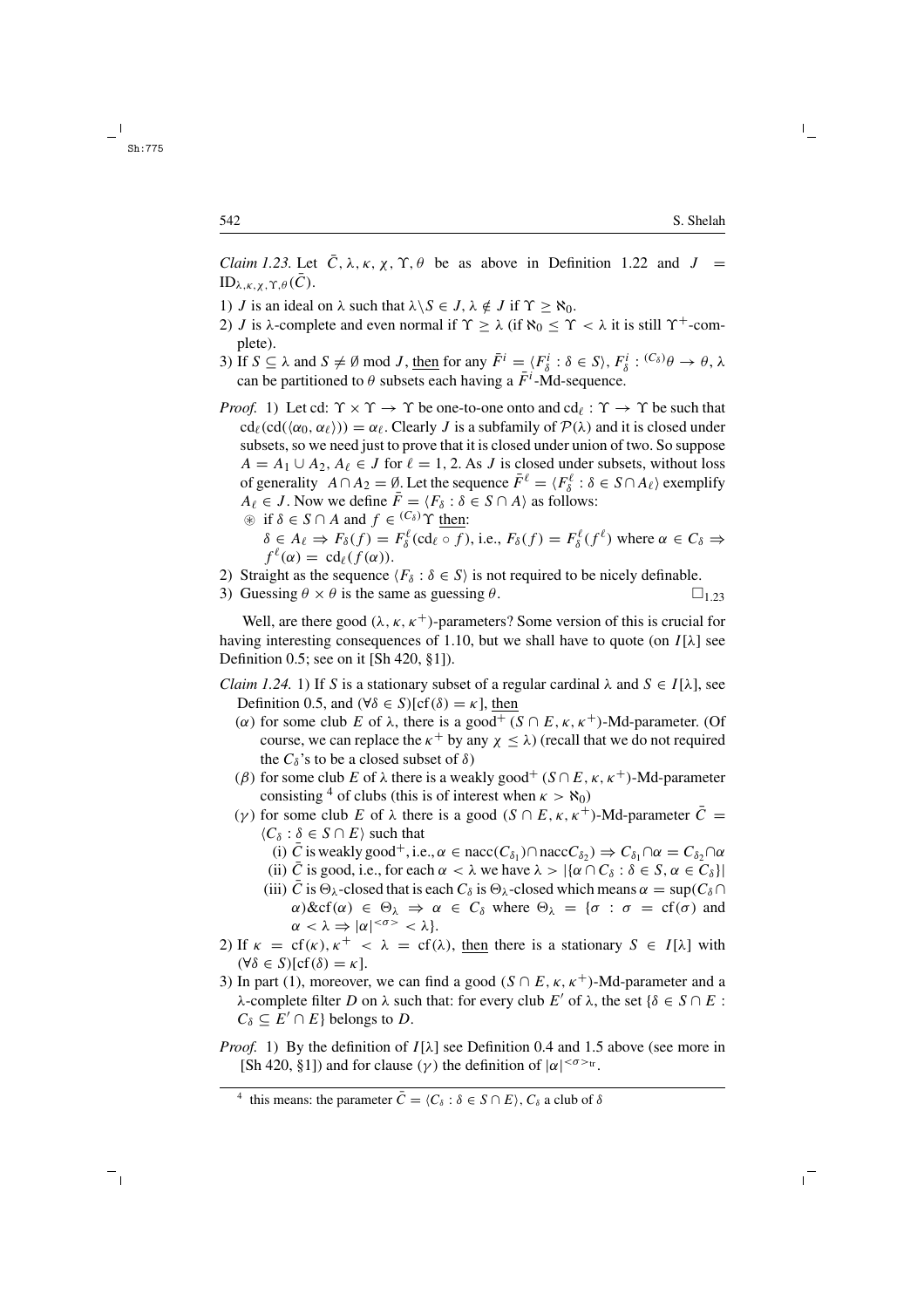#### Middle diamond 543

- 2) By [Sh 420, §1].
- 3) By [Sh:g, III].  $\square_{1,24}$

**Definition 1.25.** *Let*  $\overline{C}$  *be a*  $(\lambda, \kappa, \chi)$ *-Md-parameter (1) For a family*  $\mathcal F$  *of*  $\overline{C}$ -colourings and  $\mathcal P \subseteq \lambda^2$ , let  $id_{\overline{C}} \nsubseteq_{\mathcal D}$  be

$$
\{W \subseteq \lambda : \text{ for some } \mathbf{F} \in \mathcal{F} \text{ for every } \bar{c} \in \mathcal{P} \text{ for some } \eta \in \lambda \text{ the set } \{\delta \in W \cap S : \mathbf{F}(\eta \upharpoonright C_{\delta}) = c_{\delta}\} \text{ is a non stationary subset of } \lambda \}
$$

*(2) If*  $F$  *is the family of all*  $\overline{C}$ -colouring we may omit it. If we write Def instead of F *this mean as in [Sh 576, §1] (not used so the reader can ignore this).*

We can strengthen  $1.5(2)$  as follows.

**Definition 1.26.** We say the  $\lambda$ -colouring **F** is  $(S, \kappa, \chi)$ -Md-good if:

*(a) S* ⊆ { $δ < λ : cf(δ) = κ$ } *is stationary (b)* we can find E and  $\langle C_{\delta} : \delta \in S \cap E \rangle$  such that (α) E *is a club of* λ ( $\beta$ )  $C_{\delta}$  *is an unbounded subset of*  $\delta$ ,  $|C_{\delta}| < \chi$ (γ) *if*  $\rho$ ,  $\rho' \in \delta \delta$ ,  $\delta \in S \cap E$ , and  $\rho' \upharpoonright C_{\delta} = \rho \upharpoonright C_{\delta}$  then  $\mathbf{F}(\rho') = \mathbf{F}(\rho)$ (δ) *for every* α<λ *we have*  $\lambda > |\{C_\delta \cap \alpha : \delta \in S \cap E \text{ and } \alpha \in C_\delta\}|$  $(\epsilon)$   $\delta \in S \Rightarrow |\delta|^{< c(f(\delta))>\pi} < \lambda$  *or just*  $\delta \in S \Rightarrow \lambda > |{C : C \subseteq \delta$ is unbounded}$ *in*  $\delta$  *and for every*  $\alpha \in C$  *for some*  $\gamma \in S$  *we have*  $C \cap \alpha = C_{\gamma} \cap \alpha$  *and*  $\alpha \in C_{\nu}$ }|.

We can sum up (relying again on some quotations).

*Conclusion 1.27.* If  $\lambda = cf(2^{\mu})$  and we let  $\Theta =: {\theta : \theta = cf(\theta)}$  and  $(\forall \alpha <$  $2^{\mu}$ )(| $\alpha$ |<sup>< $\theta$ ><sup>tr</sup> <  $2^{\mu}$ )} then</sup>

- (a)  $\Theta$  is "large" e.g. contains every large enough  $\theta \in \text{Reg } \cap \Delta_{\omega}$  if  $\Delta_{\omega} < \lambda$
- (b) if  $\theta \in \Theta_{\lambda} \wedge \theta^+ < \lambda$  then there is a stationary  $S \in I[\lambda]$  such that  $\delta \in S \Rightarrow$  $cf(\delta) = \theta$
- (c) if  $\theta$ , S are as in clause (b) above then for some club E of  $\lambda$ 
	- (i) there is a weakly good ( $\lambda, \kappa, \kappa^+$ )-Md-parameter  $\overline{C} = \langle C_\delta : \delta \in S \cap E \rangle$
	- (ii) there is a good  $(\lambda, \kappa, \kappa^+)$ -Md-parameter  $\langle C_\delta : \delta \in E \cap S \rangle$
	- (iii) there is a good<sup>+</sup> ( $\lambda$ ,  $\kappa$ ,  $\kappa$ <sup>+</sup>)-Md-parameter  $\overline{C} = \langle C_{\delta} : \delta \in E \cap S \rangle$
- (d) for  $\theta$ , S,  $\overline{C}$  as in clause (b), (c) above and  $\Upsilon \leq 2^{\mu}$ , if **F** is a  $(\overline{C}, \Upsilon, \theta)$ -colouring and  $D = D_{\lambda}$  (or D is a  $\mu^{+}$ -complete filter on  $\lambda$  extending  $D_{\lambda}$ ), and lastly  $S \in D^+$  then there is a **F**-middle diamond sequence for  $\overline{C}$  and there is an D − **F**-Md-sequence; see Definition 1.5(3),(3A)
- (e) if  $\theta$ , S,  $\overline{C}$  as in clauses (b), (c):  $\Upsilon \leq 2^{\mu}$ , then  $\overline{C}$  has the  $(\Upsilon, \theta)$ -property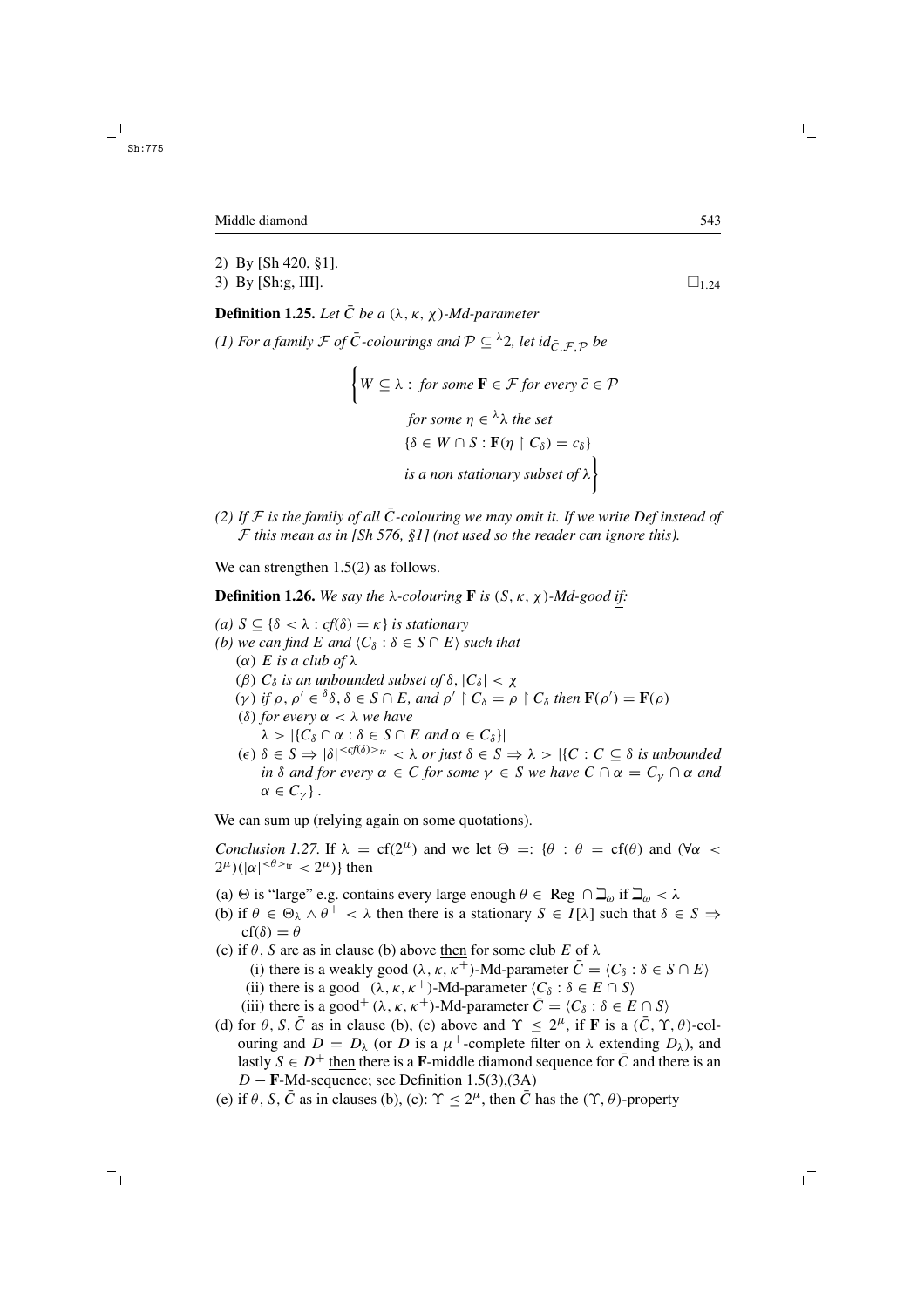- (f) for  $\theta$ , S as in clause (b) above  $\Upsilon \leq 2^{\mu}$ , if  $\theta > \aleph_0 \bar{C}' = \langle C_{\delta}' : \delta \in S \rangle$ ,  $C_{\delta}$  a stationary subset of  $\delta$  for each  $\delta$  then we can find  $\bar{C}'' = \langle C''_{\delta} : \delta \in E \cap S \rangle$  such that  $C''_{\delta}$  is a club of  $\delta$  for each  $\delta$  and  $\langle C'_{\delta} \cap C''_{\delta} : \delta \in S \rangle$  has the  $(\Upsilon, \theta)$ -Md-property (really  $\bar{C}''$  does not depend on  $\bar{C}'$ )
- (g) in clause (f) if  $\theta = \theta^{\sigma}$ ,  $\sigma \ge \kappa$ ,  $2^{\chi} \le \theta$  we can conclude also that  $\langle C_0' \cap C_0'' \rangle$ :  $\delta \in S$  has the  $(\gamma, \sigma)$ -MD<sub>2</sub>-property.

*Proof.* Clause (a) holds by [Sh 460], clause (b), (c) holds by 1.24, clause (d) by the major claim 1.10 and clause (e) is a rephrasing of clause (d), and lastly for clause (f) use above case (iii) of clause (c) and use the obvious monotonicity (and  $C'_\delta \cap C''_\delta$ is unbounded in  $\delta$  being stationary).  $\Box$  1.27

Note some open questions.

*Question 1.28.* 1) Assume  $\lambda$  is a weakly inaccessible which is not strong limit (i.e. a limit regular uncountable cardinal but not strong limit) and  $\langle 2^{\theta} : \theta < \lambda \rangle$  is not eventually constant.

Does  $\lambda$  have the weak diamond? Other consequences? In this case cf( $2^{<\lambda}$ ) =  $\lambda$ as  $\langle 2^{\theta} : \theta < \lambda \rangle$  witness it hence  $2^{\lambda} > 2^{<\lambda} =: \Sigma \{ 2^{\theta} : \theta < \lambda \}.$  If  $\lambda = 2^{<\lambda}$  then  $\lambda = \lambda^{<\lambda}$  and such  $\lambda$ 's are investigated in [Sh 755] (for weak diamond on many stationary sets).

2) Consider generalizing [Sh:f,AP,§3] to our present context.Also we may consider  $\langle c_n : \eta \in \lambda^{+n} \times \lambda^{+(n-3)} \times \ldots \times \lambda \rangle$  where  $c_n \in \theta$ .

*Claim 1.29.* Assume

- $\mathcal{L}_{\mu,\theta}(i)$   $\theta \leq \mu$ (ii) if  $\mathcal{F} \subseteq {}^{\mu} \theta$  has cardinality  $\lt 2^{\mu}$  then there is  $\rho \in {}^{\mu} \theta$  such that  $(\forall f \in$  $\mathcal{F}(\exists \varepsilon < \mu)(\rho(\varepsilon) = f(\varepsilon)).$
- 1) Sep( $\mu$ ,  $\mu$ ,  $\theta$ ,  $2^{\mu}$ ) hence if  $2^{\mu}$  is a regular cardinal then Sep( $\mu$ ,  $\theta$ ) holds so clause (f) of 1.10 is satisfied.
- 2) Even if  $2^{\mu}$  is singular still in Claim 1.10 we can replace clause (f) in the assumption by  $\mathcal{L}_{\mu,\theta}$ .

*Remark.* On relatives of  $\mathcal{L}_{\mu,\theta}$  see  $\mathfrak{e}_k$ , see [MPSh 713].

*Proof.* 1) Clearly  $^{\mu}\theta$  has cardinality  $2^{\mu}$ , so let  $\langle v_{\alpha} : \alpha < 2^{\mu} \rangle$  be a list without repetitions of  $^{\mu}\theta$ . For  $\alpha \leq 2^{\mu}$ , let  $\Gamma_{\alpha} = \{v_{\beta} : \beta < \alpha\}$  and we choose  $\bar{f}^{\alpha}$  by induction on  $\alpha < 2^{\mu}$  such that

(a) 
$$
\bar{f}^{\alpha} = \langle f_{\varepsilon}^{\alpha} : \varepsilon < \mu \rangle
$$

- (*b*)  $f_{\varepsilon}^{\alpha}$  is a function from  $\Gamma_{\alpha}$  to  $\theta$
- (c)  $f_{\varepsilon}^{\alpha}$  is increasing continuous in  $\alpha$ , i.e.,  $\beta < \alpha \Rightarrow f_{\varepsilon}^{\beta} = f_{\varepsilon}^{\alpha} \upharpoonright Dom(f_{\varepsilon}^{\beta})$
- (d) for every  $\gamma < \beta < \alpha$  the set  $\{\varepsilon < \mu : f_{\varepsilon}^{\alpha}(v_{\beta}) = v_{\gamma}(\varepsilon)\}\)$  is not empty.

If we succeed, then we let  $f_{\varepsilon} = f_{\varepsilon}^{2^{\mu}} = \bigcup \{ f_{\varepsilon}^{\alpha} : \alpha < 2^{\mu} \}$  for  $\varepsilon < \mu$  and  $\langle f_{\varepsilon} : \varepsilon < \mu \rangle$  is clearly as required.

For clause (d) it is enough to consider the case  $\alpha = \beta + 1$ , as the non trivial case in the induction is  $\alpha = \beta + 1$ . We can choose  $\langle f_{\varepsilon}^{\beta+1}(v_{\beta}) : \varepsilon < \mu \rangle \in {}^{\mu} \theta$ such that it holds by the assumption  $(*)$ .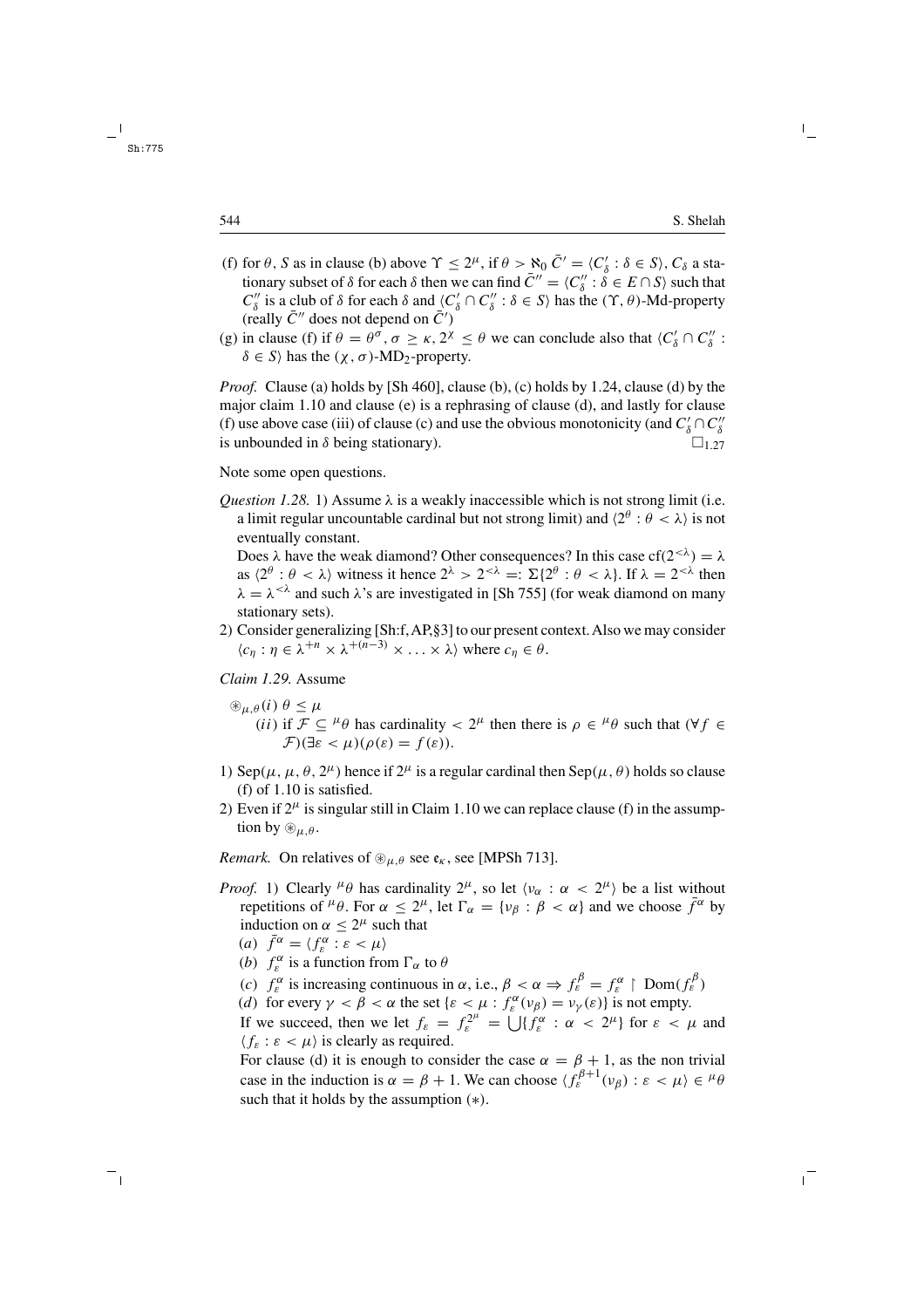#### Middle diamond 545

2) In the proof of 1.10, now  $\rho \in {}^{\mu} \theta \Rightarrow |{\rm Sol}_o| < 2^{\mu}$  does not suffice. However, before choosing  $\langle f_{\varepsilon} : \varepsilon \langle \mu \rangle$  we are given **F** and we can choose cd,  $\langle cd_{\varepsilon} : \varepsilon < \mu \rangle$  and define T,  $\langle \eta_{\alpha} : \alpha < 2^{\mu} \rangle$ ,  $T_{<\alpha}$  and  $\langle \mathcal{P}_{\delta} : \delta \in S \rangle$ . Note that  $\alpha < \lambda \Rightarrow |h(\alpha)|^{<\kappa>_{tr}} < 2^{\mu}$  hence  $\alpha < \lambda \Rightarrow |\cup \{\mathcal{P}_{\delta} : \delta \in S \cap \alpha\}| < 2^{\mu}$ . We can also choose  $\langle v_{n,\varepsilon} : \eta \in \mathcal{P}_{\delta}, \varepsilon < \mu \rangle$  and define  $\rho_{\eta} \in {}^{\mu} \theta$  for  $\eta \in \mathcal{P}_{\delta}, \delta \in S$ . Now we can phrase our demands on  $\langle f_{\varepsilon} : \varepsilon < \mu \rangle$ , which is in fact weaker than the full generality of  $\text{Sep}(\mu, \theta)$ ; it is  $\Box$   $^{\mu}\theta \neq \{v \in {}^{\mu}\theta$ : for some  $\eta \in \mathcal{P}_{\delta}$  we have  $(\forall \varepsilon < \mu)(f_{\varepsilon}(v) \neq \rho_{\eta}(\varepsilon))\}.$ For this it is enough that for the list  $\langle v_{\alpha} : \alpha < 2^{\mu} \rangle$  chosen in the proof of part

(1), for each  $\delta \in S$ , for some  $\gamma < 2^{\mu}$  we have  $\{\rho_{\eta} : \eta \in \mathcal{P}_{\delta}\} \subseteq \{\nu_{\alpha} : \alpha < \gamma\}$ <br>which is easy to obtain. which is easy to obtain.

*Observation 1.30.* If  $\mu \ge \aleph_0$ ,  $\theta = 2$ , then  $\mathcal{L}_{\mu,\theta}$  holds.

*Proof.* If  $\mathcal{F} \subseteq {}^{\mu} \theta$ ,  $|\mathcal{F}| < 2^{\mu}$ , let  $\nu \in {}^{\mu} \theta \backslash \mathcal{F}$  and let  $\rho = \langle 1 - \nu(\varepsilon) : \varepsilon < \mu \rangle$ .  $\square_{1,30}$ 

## **§2. Upgrading to larger cardinals**

In §1 we get the  $\theta$ -middle diamond property for regular cardinals  $\lambda$  of the form cf( $2^{\mu}$ ) on "most"  $S \subseteq S_{\kappa}^{\lambda}$  for "many"  $\kappa = cf(\kappa)$  (and  $\theta$ ). We would like to prove Theorem 0.1. For this we first give an upgrading, which is a stepping up claim (for MD<sub> $\ell$ </sub>) given as 2.1 below. Then we prove that it applies to  $\lambda_2$  (for quite a few  $\lambda_1$ ), when  $\lambda_2$  is a successor of regular, then when  $\lambda_2$  is successor of singular and lastly when  $\lambda_2$  is weakly inaccessible (not strong limit). We can upgrade each of the variants from §1, but we shall concentrate on the one from 1.5(5A) because of Claim 1.20.

The main result of this section is claim 2.9.

*Question.* What occurs to  $\lambda_2$  strongly inaccessible, does it have to have some Mdproperty?

Possibly combining §1 and §2 we may eliminate the  $\lambda_2 > 2^{\lambda_1 + \Upsilon^{k} + \theta}$  in 2.1. but does not seem urgent now.

## *Upgrading Claim 2.1.* 1) Assume

- (a)  $\lambda_1 < \lambda_2$  are regular cardinals such that  $\lambda_2 > 2^{\lambda_1 + \Upsilon < \chi + \theta}$  (this last condition can be waived for "nice" colourings, see Definition 2.2 below)
- (b) for some stationary  $S_1 \subseteq S_K^{\lambda_1}$ , some sequence  $\overline{C} = \langle C_\delta^1 : \delta \in S_1 \rangle$  is a (λ<sub>1</sub>, κ, χ)-Md-parameter which has a ( $D_{\lambda_1}$ , Υ, θ)-Md-property
- (c)  $\lambda_2 > \lambda_1^+$ ,  $\lambda_2$  is a successor of regular.

Then for some stationary  $S_2 \subseteq S_k^{\lambda_2}$ , there is  $\overline{C} = \langle C_\delta : \delta \in S_2 \rangle$ , a good <sup>5</sup>  $(\lambda_2, \kappa, \chi)$ -Md-parameters which has the  $(D_{\lambda_2}, \Upsilon, \theta)$ -Md-property.

- 2) We can in part (1) replace clause (c) by any of the following clauses
	- (c)' there is a  $\leq \lambda_1$  square on some stationary  $S \subseteq S_{\lambda_1}^{\lambda_2}$ , (see Definition 0.4(1A); this holds if  $\lambda_2 = \mu^+, \mu^{\lambda_1} = \mu$
	- $(c)'' \lambda_2$  has a  $(\lambda_1, S_1)$ -square (where  $S_1$  is from clause (b)) which means: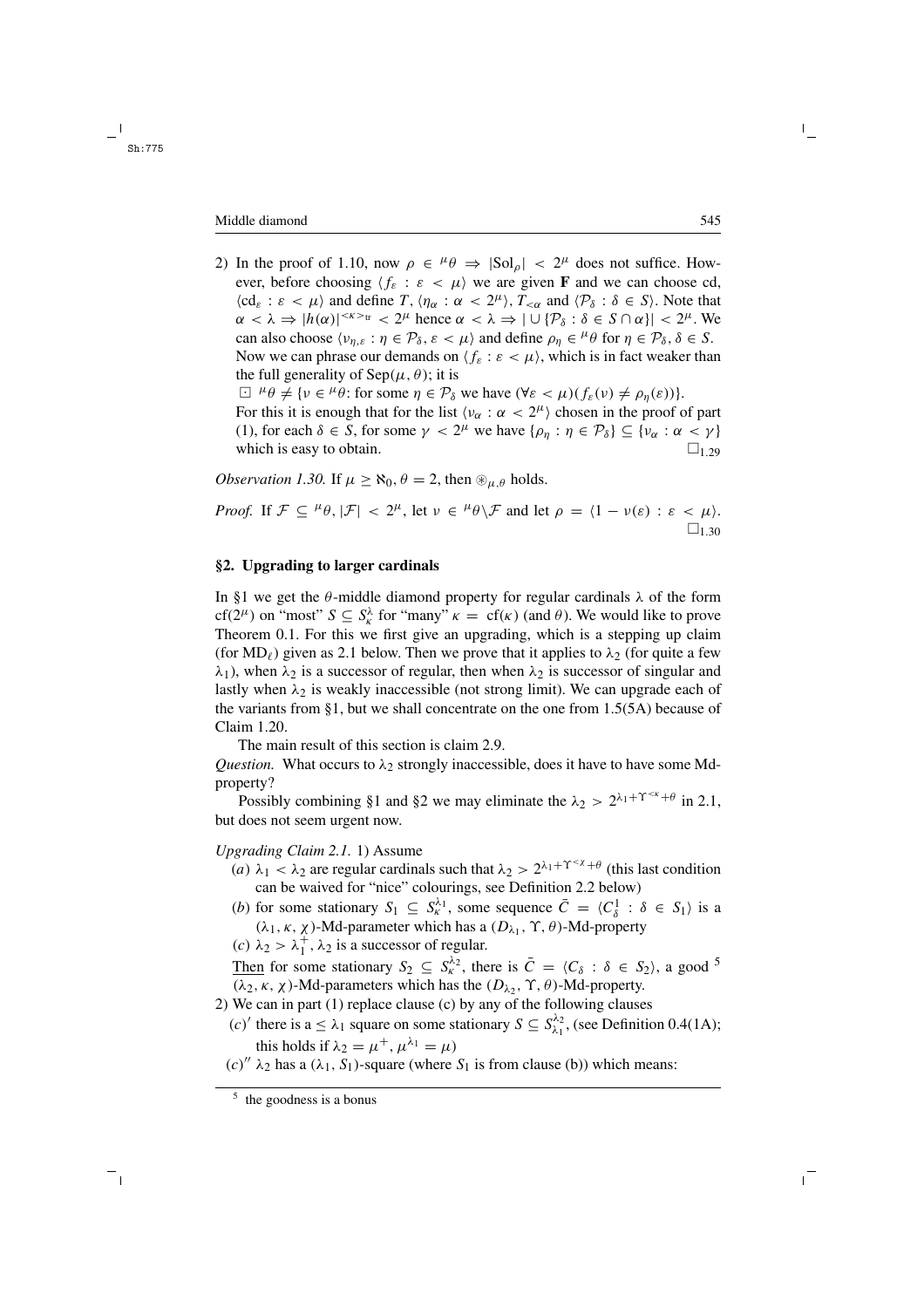$\boxplus_{\lambda_1,\,S_1}^{\lambda_2}$   $\lambda_1 < \lambda_2$  are regular,  $S_1 \subseteq \lambda_1$  is stationary and there are  $S_2 \subseteq S_{\lambda_1}^{\lambda_2}$ stationary and  $\overline{C}^2 = \langle C_\delta^2 : \delta \in S_2 \rangle$  satisfying  $C_\delta^2 \subseteq \delta = \sup(C_\delta^2)$ ,  $C_\delta^2$ <br>is closed,  $\text{otp}(C_\delta^2) = \lambda_1$  and if  $\alpha \in C_{\delta_1}^2 \cap C_{\delta_2}^2$ ,  $\{\delta_1, \delta_2\} \subseteq S_2$  and  $\alpha = \sup(C_{\delta_1}^2 \cap \alpha)$  and  $\sup(\alpha \cap C_{\delta_2}^2) \in S_1$ , then  $\alpha \cap C_{\delta_2}^2 = \alpha \cap C_{\delta_1}^2$ .  $(c)$ <sup>'''</sup>  $\lambda_2$  has a  $(\lambda_1, \bar{C}_1)$ -square  $\bar{C}_2$  (where  $\bar{C}_1$  is from clause (b)) which means:  $\boxplus_{\lambda_1,\bar{C}_1,\bar{C}_2}^{\lambda_2}$  (*α*)  $\bar{C}_2 = \langle C_\delta^2 : \delta \in S_2 \rangle$ (*β*)  $S_2 \subseteq S_{\lambda_1}^{\lambda_2}$  is stationary (γ)  $C_{\delta}^2$  is a closed unbounded subset of  $\delta$  of order type  $\lambda_1$ (δ) if  $\alpha \in C^2_{\delta_1} \cap C^2_{\delta_2}$  (so  $\{\delta_1, \delta_2\} \subseteq S_2$ ) and otp  $(\alpha \cap C^2_{\delta_1}) \in S_1$ , and  $\alpha = \sup(C_{\delta_1}^2 \cap \alpha) \underbrace{\text{then}} \operatorname{otp}(\alpha \cap C_{\delta_1}^2) = \text{otp}(\alpha \cap C_{\delta_2}^2)$ , call it  $\gamma$  and  $\{\beta \in C_{\delta_1}^2 : \text{otp} \beta \cap C_{\delta_1}^2 \} = \{\beta \in C_{\delta_2}^2 : \text{otp} \beta \cap C_{\delta_2}^2 \} \in C_{\gamma}^1 \}.$ (3) Assume  $\ell \in \{0, 2\}$ (a)  $\lambda_1 < \lambda_2$  are regular uncountable (b) some  $(\lambda_1, \kappa, \chi)$ -Md-parameter has the  $\theta$ -MD<sub>l</sub>-property (c) at least one of the variants of clause (c) above holds. Then some  $(\lambda_2, \kappa, \chi)$ -Md<sub>l</sub>-parameter has the  $\theta$ -MD<sub>l</sub>-property.

**Definition 2.2.** *We say that a*  $(\Upsilon, \theta)$ *-colouring*  $\mathbf{F} = \langle F_{\delta} : \delta \in S \rangle$  *for a*  $\lambda$ *-Mdparameter*  $\bar{C} = \langle C_{\delta} : \delta \in S \rangle$  *is nice when:* 

- $\mathcal{F}$  *if*  $\delta_1, \delta_2 \in S$  *and*  $otp(C_{\delta_1}) = otp(C_{\delta_2})$  *and*  $\eta_1 \in {}^{(C_{\delta_1})}\Upsilon, \eta_2 \in {}^{(C_{\delta_2})}\Upsilon$  *and*  $\alpha_1 \in C_{\delta_1} \wedge \alpha_2 \in C_{\delta_2} \wedge \text{otp}(C_{\delta_1} \cap \alpha_1) = \text{otp}(C_{\delta_2} \cap \alpha_2) \Rightarrow \eta_1(\alpha_1) = \eta_2(\alpha_2),$ *then*  $F_{\delta_1}(\eta_1) = F_{\delta_2}(\eta_2)$ *.*
- *Proof.* 1) If clause (c) holds then clause (c)' of part (2) holds by [Sh 351, §4], so it is enough to prove part (2).
- 2) Trivially clause  $(c)'$  implies clause  $(c)''$  and clause  $(c)''$  implies clause  $(c)'''$ ; so assume  $(c)$ <sup>'''</sup>; and let  $\overline{C}^2 = \langle C_{\delta}^2 : \delta \in S_2 \rangle$  be as there. Let  $\bar{h} = \langle h_{\delta} : \delta \in S_2 \rangle$  be such that  $h_{\delta}$  is an increasing continuous function from  $\lambda_1$  onto  $C^2_\delta$  recalling clause ( $\gamma$ ), i.e.,  $C^2_\delta$  is a closed unbounded subset of  $\delta$  of order type  $\lambda_1$ . Let  $S = \{h_\delta(i) : \delta \in S_2 \text{ and } i \in S_1\}$  and if  $\alpha \in S$ ,  $\alpha = h_\delta(i)$ ,  $\delta \in S_2$ and  $i \in S_1$  then we let  $C^*_{\alpha} = \{h_\delta(j) : j \in C_i^1\}$ ; and let  $\overline{C}^* = \langle C^*_{\alpha} : \alpha \in S \rangle$ . Why is  $C^*_{\alpha}$  (hence  $\bar{C}^*$ ) well defined? We shall check that if  $\alpha \in S$ ,  $\alpha = h_{\delta_{\ell}}(i_{\ell}), \delta_{\ell} \in$  $S_2, i_\ell \in S$  for  $\ell = 1, 2$  then  $\{h_{\delta_1}(j) : j \in C_{i_1}^1\} = \{h_{\delta_2}(j) : j \in C_{i_2}^1\}$ ; this holds by clause ( $\delta$ ) of the assumption (c)'''. We should check the conditions for " $\bar{C}^*$ is a good ( $\lambda_2$ ,  $\kappa$ ,  $\chi$ )-Md-parameter with the ( $D_{\lambda_2}$ ,  $\Upsilon$ ,  $\theta$ )-Md-property. The main point is: assume that **F** is a  $(\bar{C}^*, \Upsilon, \theta)$ -colouring, find a  $\bar{c}$  as required. For each  $\delta \in S_2$  we define a  $(\bar{C}^1, \gamma, \theta)$ -colouring  $\mathbf{F}^{\delta}$  by  $\mathbf{F}^{\delta}(\eta) = \mathbf{F}(\eta \circ h_{\delta}^{-1})$  that is for  $i \in S_1$  and  $\eta \in C_i^1 \Upsilon$  we define  $\mathbf{F}^{\delta}(\eta)$  as  $\mathbf{F}(v)$  where  $v \in C_{h_\delta(i)}^* \Upsilon$ , where v is defined by  $\forall \beta \in C^*_{h_\delta(i)}$ , we let  $\nu(\beta) = (h_\delta^{-1}(\beta))$ . As <sup>6</sup>  $\lambda_2 > 2^{\lambda_1 + |\Upsilon| \leq \chi + 6}$ because  $\theta^{\Sigma\{\Upsilon\}}^{|C_\delta^1|} \cdot \delta \in S_1\} \leq 2^{\theta\lambda_1\Sigma\{\Upsilon\}^{|\alpha|} \cdot \alpha < \chi\}} = 2^{\lambda_1 + \Upsilon |\Upsilon| \cdot \chi + \theta}$ , for some stationary  $S_2^* \subseteq S_2$  we have  $\delta \in S_2^* \Rightarrow \mathbf{F}^{\delta} = \mathbf{F}^*$ , so  $\mathbf{F}^*$  is a  $(\bar{C}^1, \gamma, \theta)$ -colouring, hence it has a good  $(D_{\lambda_1}, \Upsilon, \theta)$ -Md-sequence  $\bar{c}^1 = \langle c_i^1 : i \in S_1 \rangle$ .

 $6$  only place this is used, if **F** is nicely defined this is not necessary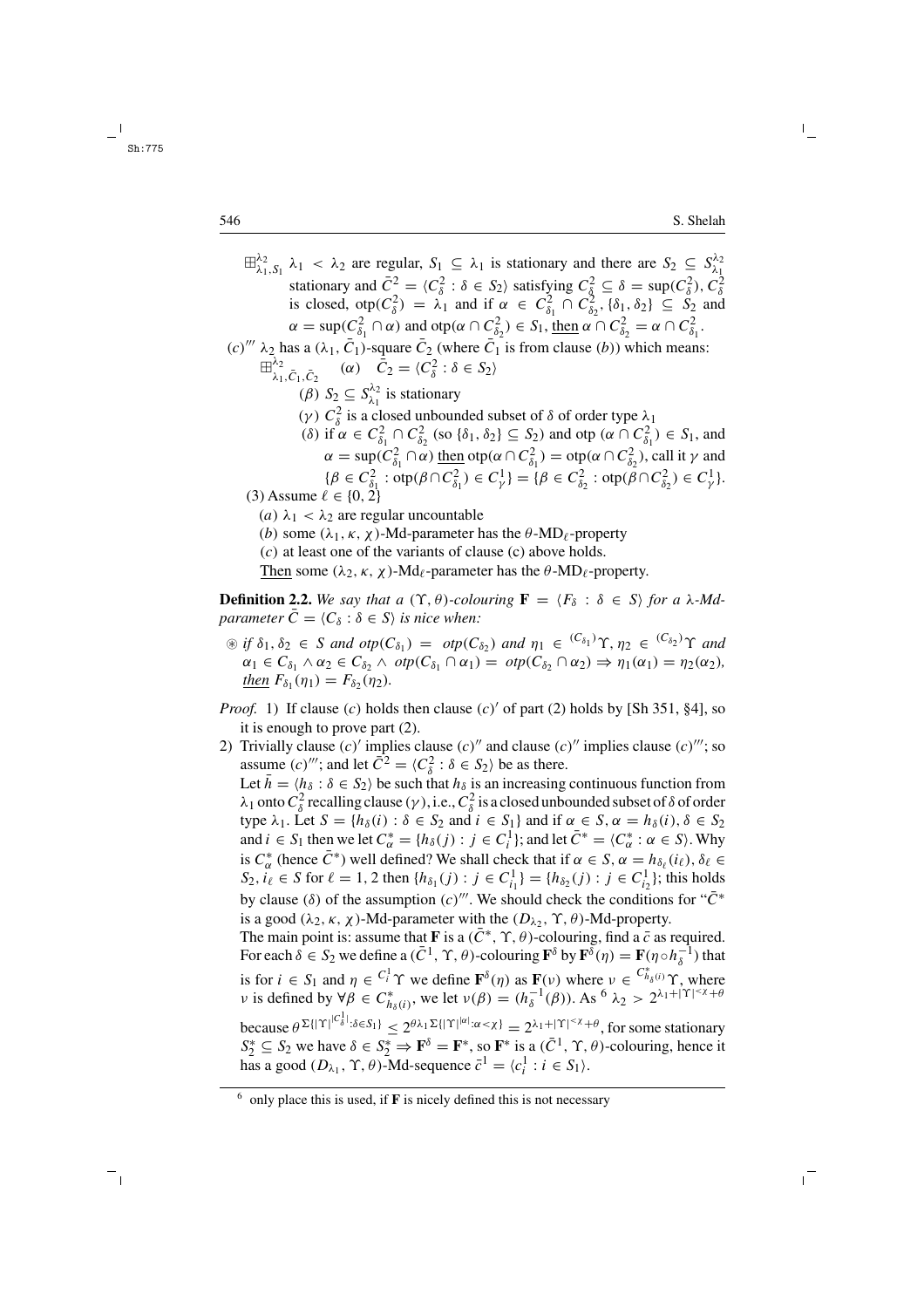We define  $\bar{c}^* = \langle c^*_{\alpha} : \alpha \in S \rangle$  by  $\delta \in S_2 \wedge i \in S_1 \Rightarrow c^*_{h_\delta(i)} = c^1_i$ . By clause (δ) of  $(c)$ <sup>*'''*</sup> it is well defined. Now for any  $\eta \in {(\lambda_2)}^{\gamma}$  and club  $E_2$  of  $\lambda_2$ , we can find  $\delta \in S_2^* \cap \text{acc}(E_2)$ , hence  $E_1 = {\alpha \langle \lambda_1 : h_{\delta}(\alpha) \in E_2}$  is a club of  $\lambda_1$  and let  $\eta_1 \in {}^{(\lambda_1)}\Upsilon$  be  $\eta_1(\alpha) = \eta(h_\delta(\alpha))$ , so by the choice of  $\bar{c}^1$  for some  $\delta_1 \in S_1 \cap E_1$ ,  $c_{\delta_1}^1 = \mathbf{F}^*(\eta_1 \upharpoonright C_{\delta_1}^1)$  and let  $\delta_2 = h_\delta(\delta_1)$ , so  $\delta_2 \in E_2$  and  $c_{\delta_2}^* = \delta = \mathbf{F}^*(\eta_1 \mid C_{\delta_1}^1) = \mathbf{F}^{\delta}(\eta_1 \mid C_{\delta_1}^1) = \mathbf{F}(\eta \mid C_{\delta_2}^*),$  so we are done. 3) Similar only easier (or see the proof of 2.10).  $\square_{2,1}$ 

*Claim 2.3.* We can strengthen the conclusion of  $2.1(1)$  and  $2.1(2)$  to: we can find a sequence  $\langle S_{2,i} : i \langle \lambda_2 \rangle$  of pairwise disjoint stationary subsets of  $\lambda_2$  and for each  $i < \lambda_2$  a sequence  $\langle C_{\delta}^i : \delta \in S_{2,i} \rangle$  which is a  $(\lambda_2, \kappa, \chi)$ -Md-parameter having the  $(D_{\lambda_2}, \Upsilon, \theta)$ -Md-property.

*Proof.* By the proof of 2.1, without loss of generality clause  $(c)$ <sup>"</sup> of 2.1(2) and clauses (a), (b) of 2.1(1) hold. For some  $\zeta < \lambda_1$  for unboundedly many  $i < \lambda_2$  the set  $S_{2,i} =: \{\delta \in S_2 : i \text{ is the } \zeta\text{-th member of } C_{\delta}^2\}$  is stationary.  $\square_{2,3}$ 

- *Conclusion 2.4.* 1) If  $\mu$  is a strong limit,  $\lambda$  is a successor cardinal,  $\lambda = cf(\lambda) > 2^{\mu}$ , moreover  $\lambda > 2^{2^{\mu}}$  (superfluous for nice colourings, e.g., for MD<sub>l</sub>,  $\ell \in \{0, 2\}$ ), then for every large enough regular  $\kappa < \mu$ , some good<sup>+</sup> ( $\lambda$ ,  $\kappa$ ,  $\kappa$ <sup>+</sup>)-Md-parameter  $\overline{C}$  has the  $(2^{\mu}, \theta)$ -Md-property for every  $\theta < \mu$ .
- 2) We can add:  $\bar{C}$  has the  $\theta$ -MD<sub>l</sub>-property for  $\ell = \{0, 2\}$ .
- 3) We can find a sequence  $\langle S_i : i \langle \rangle$  of pairwise disjoint stationary subsets of  $S_k^{\lambda}$ such that for each  $i < \lambda$  there is  $\overline{C}^i = \langle C_\delta^i : \delta \in S \rangle$  as in parts (1) and (2).
- *Proof.* 1) Let  $\kappa_0 < \mu$  be large enough such that  $[\theta \in {\lambda, 2^{\mu}} \& \alpha < \theta \& \kappa_0 \le \kappa =$  $cf(\kappa) < \mu$ ]  $\Rightarrow |\alpha|^{[\kappa]} < \theta$ , (see Definition 1.3, exists by [Sh 460]). By 1.10, for any regular  $\kappa \in [\kappa_0, \mu)$  and  $\theta < \mu$  we have the result for cf(2<sup> $\mu$ </sup>) in place of  $\lambda$ . If  $\lambda$  is a successor of regular we can apply 2.1(1), i.e., for clause (c) there is a square as required by [Sh 351, §4]. In the case that  $\lambda$  is a successor of a singular cardinal, by 2.7 below, clause  $(c)$ <sup>"</sup> of 2.1(2) holds for  $\lambda_2 = \lambda$ ,  $\lambda_1 = \text{cf}(2^{\mu})$  so we can apply 2.1.
- 2) Follows by 1.20.
- 3) In the proof of parts (1) + (2) above, instead of 2.1 we use 2.3.  $\square_{2,4}$

Below we generalize Engelking Karłowic theorem [EK] (which says that if  $\mu =$  $\mu^k$ ,  $\lambda = 2^{\mu}$  then there are  $f_{\varepsilon} : \lambda \to \mu$  for  $\varepsilon < \mu$  such that every partial function from  $\lambda$  to  $\mu$  with domain of cardinality  $\leq \kappa$ , is extended by  $f_{\varepsilon}$  for some  $\varepsilon < \mu$ ); we do more than is necessary for the middle diamond.

*Claim 2.5.* 1) Assume (a)  $\mu = \text{cov}(\mu, \theta^+, \theta^+, \kappa^+)$ (b)  $2^{\theta} < \mu$ (c)  $\mu < \lambda < 2^{\mu}$ Then there is  $\bar{F}$  such that: (α)  $\bar{F} = \langle F_{\varepsilon} : \varepsilon < \mu \rangle$ 

(β) each  $F<sub>ε</sub>$  is a function from  $\lambda$  to  $\mu$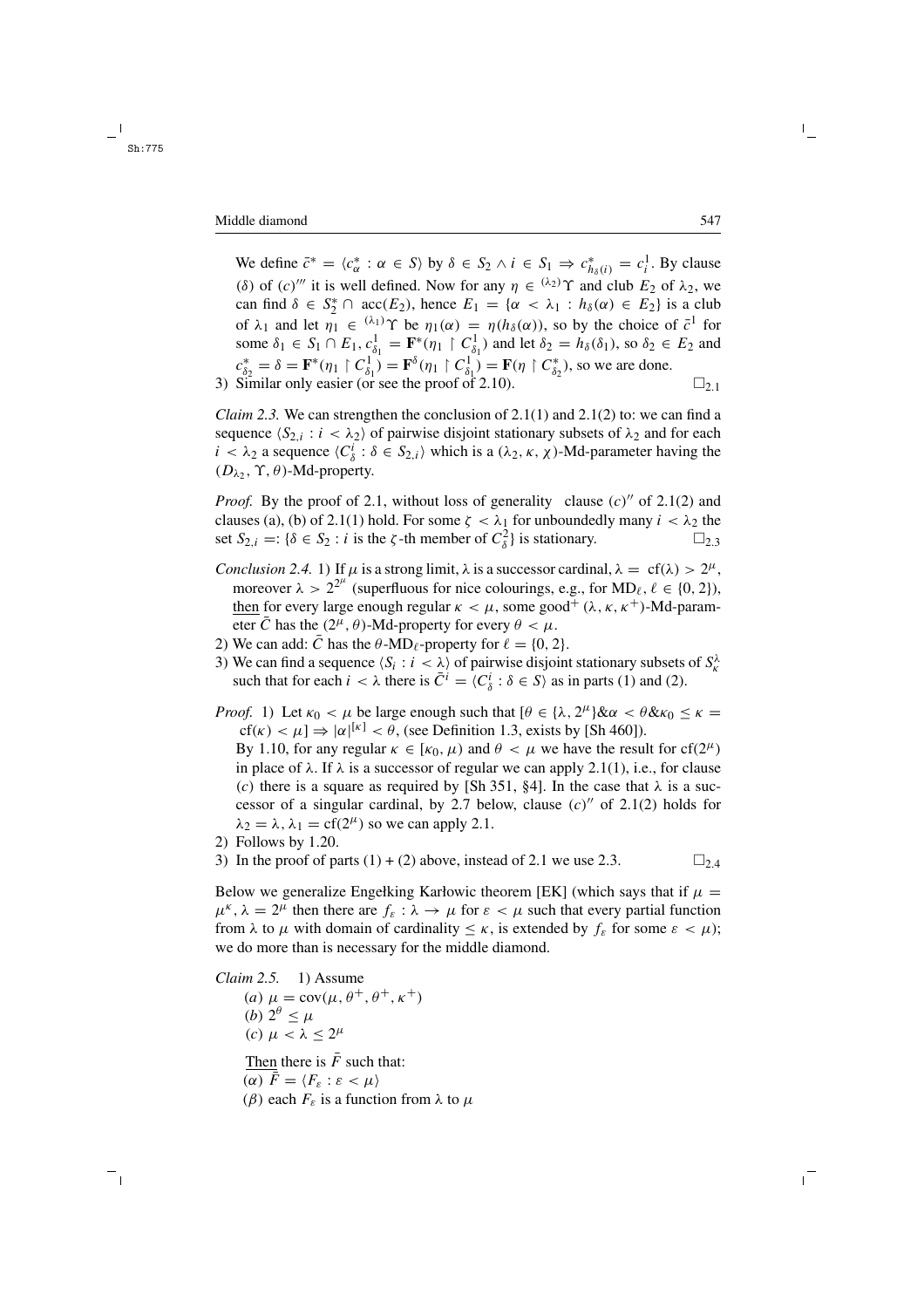- $(\gamma)^{-}$  if  $u \in [\lambda]^{\leq \theta}$  then we can find  $\overline{E}$  such that
	- (i)  $\bar{E} = \langle E_i : i \langle \kappa \rangle$  is a sequence of equivalence relations on u
	- (ii)  $\alpha \in u \Rightarrow {\alpha} = \bigcap {\alpha}/E_i : i < \kappa$
	- (iii) if  $f: u \to \mu$  respects some  $E_i$  (i.e.  $\alpha E_i \beta \Rightarrow f(\alpha) = f(\beta)$ ) then we can find a partition  $\langle u_{\xi} : \xi \langle \kappa \rangle$  of u such that  $\xi \langle \kappa \rangle$  $u_{\xi} \subseteq F_{\varepsilon}$  for some  $\varepsilon < \mu$ .
- 2) In part (1) we can strengthen clause  $(\gamma)^{-}$  to  $(\gamma)$  below if  $(d)_{\ell}$  for some  $\ell \in \{1, \ldots, 5\}$  below holds
	- (γ) if  $u \in [\lambda]^{\leq \theta}$  and  $f : u \to \mu$ , then we can find  $\bar{u} = \langle u_i : i < \kappa \rangle$  such that (i)  $u = \bigcup \{u_i : i < \kappa\}$  and
		- (ii) for every  $i < \kappa$  for some  $\varepsilon < \mu$  we have  $f \restriction u_i \subseteq F_{\varepsilon}$
	- (d)<sub>1</sub> there is a sequence  $\bar{f} = \langle f_{\alpha} : \alpha < \lambda \rangle$  of pairwise distinct functions from  $\mu$  to  $\mu$  such that: if  $u \in [\lambda]^{\leq \theta}$  then we can find sequences  $\bar{u} = \langle u_i : i < \kappa \rangle$ and  $\langle B_i : i < \kappa \rangle$  such that  $u = \bigcup \{u_i : i < \kappa\}$ ,  $B_i \in [\mu]^{< \aleph_0}$  for  $i < \kappa$  and for each  $i < \kappa$  the sequence  $\langle f_{\alpha} \upharpoonright B_i : \alpha \in u_i \rangle$  is with no repetitions
	- (d)<sub>2</sub> there is a sequence  $\bar{f} = \langle f_{\alpha} : \alpha < \lambda \rangle$  of functions from  $\kappa$  to  $\mu$  and an ideal J on  $\kappa$  such that  $\bar{f}$  is  $\theta^+$ -free modulo J, i.e.,  $(\theta^+, J)$ -free (which means that for  $u \in [\lambda]^{\leq \theta}$ , we can find a sequence  $\bar{a} = \langle a_{\alpha} : \alpha \in u \rangle$  of subsets of κ such that  $a_{\alpha} = \kappa \mod J$  and  $i \in a_{\alpha} \cap a_{\beta} \& \alpha \neq \beta \Rightarrow f_{\alpha}(i) \neq f_{\beta}(i)$
	- (d)<sub>3</sub> like (d)<sub>2</sub> but  $a_{\alpha} \in J^+$  that is  $a_{\alpha} \notin J$
	- $(d)$ <sub>4</sub>  $(\forall \alpha < \mu)(|\alpha|^{\theta} < \mu)$  and  $\lambda < pp_J(\mu)$  for some ideal J on  $\kappa$
	- $(d)$ <sub>5</sub>  $\mu = \mu^{\aleph_0} < \lambda < \mu^{\kappa}$ .
- 3) If we weaken the conclusion of part (2), replacing ( $\gamma$ ) by
	- $(\gamma)_{\theta,\kappa}'''$  for every club E of  $\lambda$  for some closed  $u \subseteq E$  of order type  $\theta$  there is  $\langle u_i : i < \kappa \rangle$  such that  $u_i \subseteq u$  and  $\zeta \in u \& \text{cf}(\zeta) > \kappa \Rightarrow \zeta \in \bigcup \{u_i : i \leq \kappa\}$  $i < \kappa$  and  $(\forall i < \kappa)(\exists \varepsilon < \mu)$   $\{f \mid u_i \subseteq F_{\varepsilon}\}\)$

then we can weaken the assumption in a parallel way, e.g.

 $(d)_{1,\theta,\kappa}^-$  there is  $\bar{f} = \langle f_\alpha : \alpha < \lambda \rangle$ ,  $f_\alpha \in {}^\mu\mu$  such that for any club E of  $\lambda$  we can find a closed  $e \subseteq E$  of order type  $\theta + 1$ , and  $\bar{u} = \langle u_i : i \rangle, \bar{B} = \langle B_i : E \rangle$  $i < \kappa$ ) such that  $B_i \in [\mu_1] < \aleph_0$ ,  $u_i \subseteq \theta$  and  $\zeta \in u \& c f(\zeta) \geq \kappa \Rightarrow \zeta \in$  $\bigcup \{u_i : i < \kappa\}$  and for each  $i, \langle f_\alpha \upharpoonright B_i : \alpha \in u_i \rangle$  is with no repetitions (and in  $(d)$ <sub>3</sub> it becomes easy).

*Remark.* We can replace  $\lambda$  (as a domain) by  $[\lambda]^2$ , etc.

*Proof.* 1) Let A be a family of  $\lt \mu$  subsets of  $\mu$  each of cardinality  $\lt \theta$  such that any  $A \in [\mu]^{\leq \theta}$  is included in the union of  $\leq \kappa$  many of them; it exists by assumption (a). By assumption (b) without loss of generality  $A \in \mathcal{A} \& B \subseteq$  $A \Rightarrow B \in \mathcal{A}$  so we replace "included" by "equal" and also without loss of generality  $A_1 \in A \& A_2 \in A \Rightarrow A_1 \cup A_2 \in A$ . Let pr be a pairing function on  $\mu$ . As  $\mu < \lambda \leq 2^{\mu}$  there is a sequence  $\langle f_{\zeta}^* : \zeta < \lambda \rangle$  of pairwise distinct functions from  $\mu$  to {0, 1}.

Let

$$
\mathcal{Y} = \{ (A, B, \bar{g}, \bar{\beta}) : B \in \mathcal{A}, \bar{g} = \langle g_i : i < \theta \rangle
$$
\n
$$
g_i \in {^B 2} \text{ and } i < j < \theta \Rightarrow g_i \neq g_j
$$
\n
$$
\text{and } \bar{\beta} = \langle \beta_i : i < \theta \rangle \text{ satisfies } \{ \beta_i : i < \theta \} \subseteq A \in \mathcal{A} \}.
$$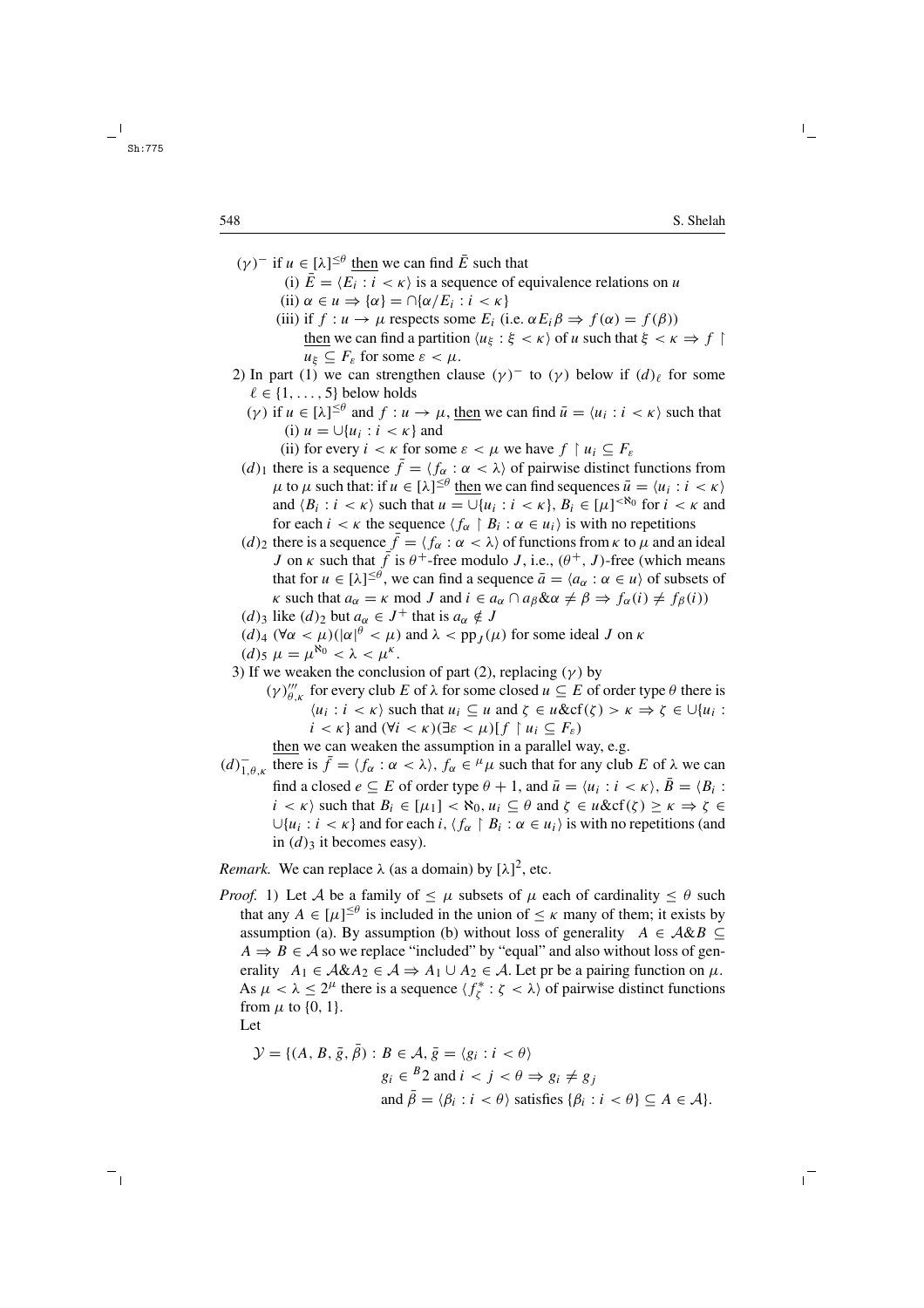Clearly  $|\mathcal{Y}| \le \mu \times 2^{\theta} = \mu$ . For each  $x = (A, \overline{g}, \overline{\theta}) \in \mathcal{Y}$  we define a function  $F_x: \lambda \to \mu$  as follows:

 $F_x(\zeta)$  is  $\beta_i$  if  $g_i \subseteq f_{\zeta}^*$  and is 0 if there is no such i (clearly we cannot have  $i_0 \neq i_1 < \theta \& g_{i_0} \subseteq f_{\zeta}^* \& g_{i_1} \subseteq f_{\zeta}^*$ ).

Let  $\bar{F} = \langle F_{\varepsilon} : \varepsilon \langle \mu \rangle$  list  $\{F_x : x \in \mathcal{Y}\}\)$ , clearly  $\bar{F}$  satisfied demand  $(\alpha) + (\beta)$ . As for demand  $(\gamma)^{-}$  let  $u \in [\lambda]^{\leq \theta}$  be given. For any  $\zeta_1 \neq \zeta_2 \in u$ let  $\alpha = \alpha(\zeta_1, \zeta_2) < \mu$  be minimal such that  $f_{\zeta_1}^*(\alpha) \neq f_{\zeta_2}^*(\alpha)$ , exists as  $f_{\zeta_2}^* \neq f_{\zeta_1}^* \in {}^{\mu}2$  and let  $B = {\alpha(\zeta_1, \zeta_2) : \zeta_1 < \zeta_2}$  are from  $u$ . By the choice of A we can find pairwise disjoint  $B_{\xi} \in \mathcal{A}$  for  $\xi < \kappa$  such that  $B = \bigcup \{B_{\xi} : \xi < \kappa\}.$ Lastly, we define  $E = \langle E_{\xi} : \xi < \kappa \rangle$  by

 $\circledast$  for  $\zeta_1, \zeta_2 \in u, \zeta_1 E_{\xi} \zeta_2$  iff  $f_{\zeta_1}^* \upharpoonright B_{\xi} = f_{\zeta_2}^* \upharpoonright B_{\xi}$ . Assume that  $f: u \to \mu$  respects  $E_{\xi}$ , then we can find non empty  $A_{\xi} \in \mathcal{A}$ for  $\xi < \kappa$  such that Rang $(f) = \bigcup A_{\xi}$ . Now for any pair  $(\xi_1, \xi_2) \in \kappa \times \kappa$ , ξ<κ let  $u_{\xi_1} = \text{Min}\{\zeta \in u : f(\zeta) \in A_{\xi_1}\}\,$ , let  $\langle \zeta_i : i \langle \theta \rangle \rangle$  list  $u_{\xi_2}$ , let  $x_{\xi_1, \xi_2}$  be

 $(A_{\xi_2}, B_{\xi_1} \cup B_{\xi_2}, \langle f_{\zeta_i}^* \mid B_{\xi_1} : i < \theta \rangle, \langle f(\zeta_i) : i < \theta \rangle)$ . Now check. 2) Naturally the proof splits to five cases, but first let  $A$  be as in the proof of part (1), pr(..., ...) be a pairing function on  $\mu$ , let  $\langle f_{\zeta}^* : \zeta \langle \lambda \rangle$  be a sequence of functions from  $\mu$  to  $\mu$  (chosen separately in each case). Let

$$
\mathcal{X} = \{x : x = (A, \bar{g}, \bar{\beta}) \text{ satisfies}
$$
\n(i)  $A \in \mathcal{A}$   
\n(ii)  $\bar{g} = \langle g_i : i \langle \theta \rangle$ ,  
\n(iii) each  $g_i$  is a partial function from A to A  
\n(iv)  $\bar{\beta} = \langle \beta_i : i \le \theta \rangle$  and  $i \le \theta \Rightarrow \beta_i \in A\}.$ 

Clearly  $|\mathcal{X}| \leq \mu$  and for each  $x = (A, \bar{g}, \bar{\beta}) \in \mathcal{X}$  we define  $F_x : \lambda \to \mu$  by

$$
F_x(\zeta) = \beta_i \underline{\text{ iff }} i = \mathbf{i}_x(\zeta) = \text{Min}\{\varepsilon \le \theta : \text{ if } \varepsilon < \theta \text{ then } g_{\varepsilon} \subseteq f_{\zeta}^*\}.
$$

So let  $u \in [\lambda]^{\leq \theta}$  and  $f : u \to \mu$  be given and let  $\langle v_i : i < \kappa \rangle$  be such that  $u = \bigcup \{v_i : i < \kappa\}$  and  $\langle A_i : i < \kappa \rangle$  be such that  $i < \kappa \Rightarrow A_i \in \mathcal{A}$  and  $\text{Rang}(f^{v_i}) \subseteq A_i$ .

*Case 1.* Clause  $(d)_1$  holds.

We choose  $f_{\zeta}^* = f_{\zeta}$  for every  $\zeta < \lambda$  where  $f_{\zeta}$  is from clause  $(d)_1$ . Let  $\langle (u_i, B_i) : i \langle \kappa \rangle$  be as guaranteed to exist for u in clause  $(d)_1$ . For each  $i, j \langle \kappa \rangle$ such that  $u_i \cap v_j \neq \emptyset$  and let  $\langle \zeta_{\varepsilon}^{i,j} : \varepsilon < \theta \rangle$  list  $u_i \cap v_j$  (possibly with repetition) and let  $x_{i,j} = (A_{i,j}^*, \langle g_{\varepsilon}^{i,j} : \varepsilon \langle \theta \rangle, \langle \beta_{\varepsilon}^{i,j} : \varepsilon \langle \theta \rangle)$  where

(*a*)  $A_{i,j}^* = B_i \cup A_j$ (b)  $g_{\varepsilon}^{i,j} = f_{\zeta_{\varepsilon}^{i,j}}^* \restriction B_i$ (c)  $\beta_{\varepsilon}^{i,j} = f(\zeta_{\varepsilon}^{i,j}).$ 

We can check that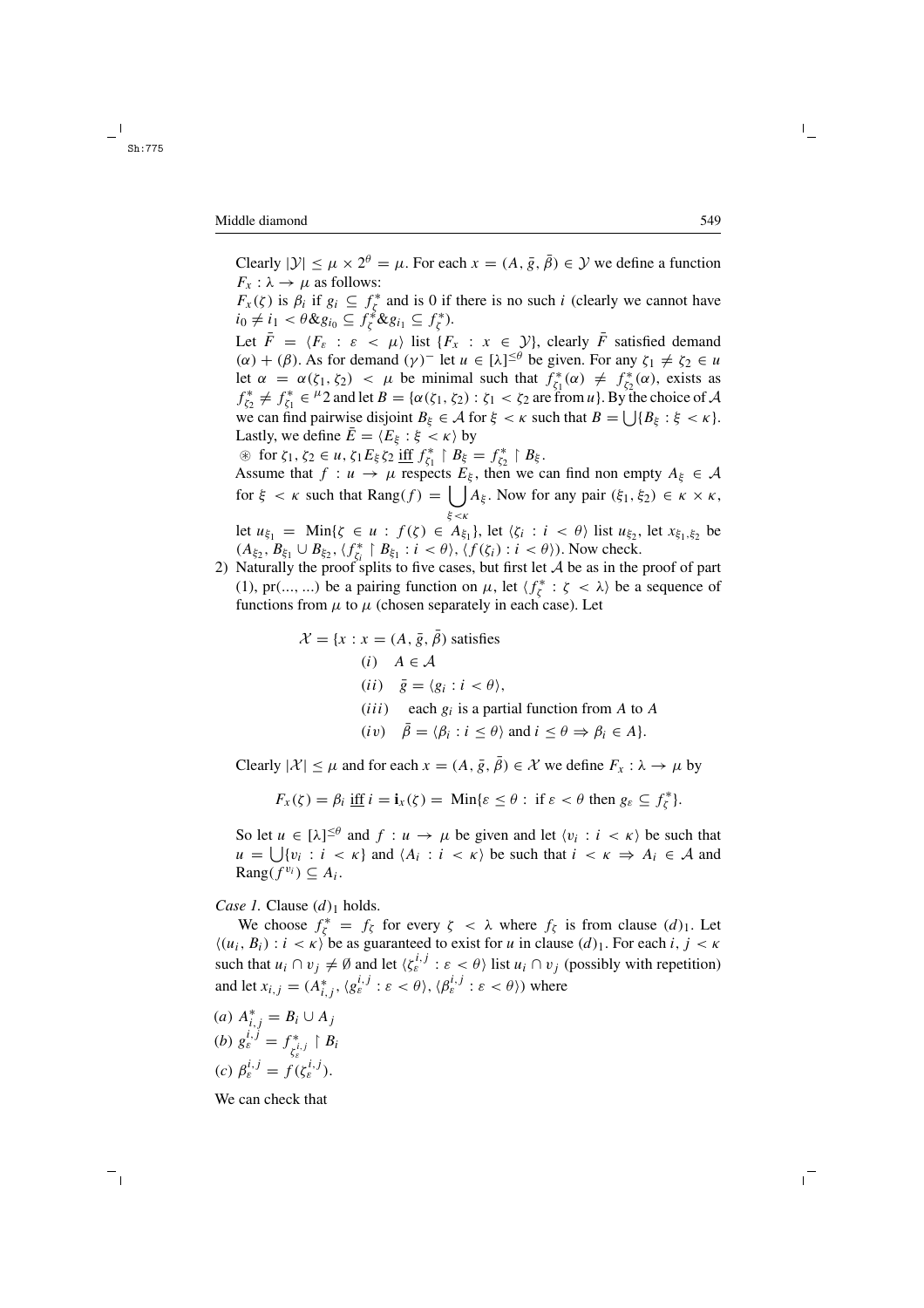(α)  $x_i$ , ∈ X and  $(\beta)$  |  $|\{u_i \cap v_j : i, j \leq \kappa\} = u$ (γ)  $F_{x_i} \supseteq f \upharpoonright (u_i \cap v_j)$ .

[Why? Let  $\zeta(*) \in u_i \cap v_j$  so  $\zeta(*) = \zeta_{\varepsilon(*)}^{i,j}$  for some  $\varepsilon(*) < \theta$  so  $g_{\varepsilon(*)}^{i,j} = f_{\zeta_{\varepsilon(*)}^{i,j}}^* \upharpoonright B_i$ by clause (b) above hence  $\varepsilon(*) \in \{\varepsilon \subseteq \theta : \text{if } \varepsilon < \theta \text{ then } g_{\varepsilon} \subseteq f_{\zeta(*)}^* \}$ . But  $\langle f_{\zeta}^{(*)} | B_i : g_{\zeta}^{(*)} \rangle$  $\zeta \in u_i$  is a sequence without repetitions, so

$$
\varepsilon < \varepsilon(*) \Rightarrow \zeta_{\varepsilon}^{i,j} \in u_i \cap \zeta \Rightarrow g_{\varepsilon}^{i,j} = f_{\zeta_{\varepsilon}^{i,j}}^* \upharpoonright B_i
$$
\n
$$
\neq f_{\zeta_{\varepsilon}^{i,j}}^* = g_{\varepsilon(*)}^{i,j}
$$

(the middle inequality holds by the choice of  $\langle (u_i, B_i) : i \langle \kappa \rangle$  above, i.e., by clause  $(d)_1$ ).

So  $\mathbf{i}_{x_{i,j}}(\zeta(\ast)) = \varepsilon(\ast)$  so  $F_{x_{i,j}}(\zeta(\ast)) = \beta_{\varepsilon(\ast)}^{i,j} = f(\zeta_{\varepsilon(\ast)}^{i,j}),$  the last equality holds by clause (c). So we are done.

*Case 2.* Clause  $(d)_2$  holds.

Follows from Case 3.

*Case 3.*  $(d)$ <sub>3</sub> holds.

Let  $f'_{\zeta}$  be any function from  $\mu$  to  $\mu$  extending  $f_{\zeta}$ . It suffices to show that  $\langle f'_{\zeta} : \zeta \langle \zeta \rangle$  satisfies clause  $(d)_1$ . So let  $u \in [\lambda]^{\leq \theta}$ , so by  $(d)_3$  we can find a sequence  $\bar{a} = \langle a_{\zeta} : \zeta \in u \rangle$  of subsets of  $\kappa$  such that  $a_{\alpha} \notin J$  and

 $\mathcal{L}_1 \neq \zeta_2 \in u \& i \in a_{\zeta_1} \cap a_{\zeta_2} \Rightarrow f_\alpha(i) \neq f_\beta(i).$ 

Let  $B_i = \{i\} \in [\mu]^{< \aleph_0}$  and  $u_i = \{\zeta \in u : i \in a_\zeta\}$ , clearly they are as required.

*Case 4.* Clause  $(d)$ <sub>4</sub> holds.

This implies Clause  $(d)$ <sub>3</sub> by [Sh:g, II,1.3,p.46+1.4](3),p.50 (or see [Sh 506]).

*Case* 5.  $(d)$ 5.

Let  $\mu_1 = \text{Min}\{\partial : \partial^k > \lambda\}$ , so clearly  $\mu_1 \leq \mu$ . As  $\kappa \leq \theta$ ,  $2^{\theta} \leq \mu$  we have  $2^k < \mu_1$ , hence  $\kappa_1 = cf(\mu_1)$  is  $\leq \kappa$  and  $(\forall \alpha < \mu_1)(|\alpha|^k < \mu_1)$ . By  $(d)_5$  we have  $\kappa_1 > \aleph_0$ . So by [Sh:g, VIII],  $pp_{J_k^{bd}}(\mu_1) \geq (\mu_1)^k = \mu^k > \lambda$  so Clause  $(d)_4$ holds.  $\square_{2.5}$ 

*Claim 2.6.* 1) Assume (a)  $\mu = \text{cov}(\mu, \theta^+, \theta^+, \kappa^+)$  so  $\mu > \theta \ge \kappa$ (b)  $2^{\theta} < \mu$ (c)  $\mu < \lambda = cf(\lambda) \leq \mu^k$ (d)  $\theta = \text{cf}(\theta), S \subseteq S_\theta^\lambda$  is stationary and  $S \in I[\lambda]$ (e)  $T \subseteq \theta$  and  $[\alpha < \lambda \& \delta \in T \Rightarrow |\alpha|^{< cf(\delta) > tr} < \lambda].$ Then there is  $\overline{F}$  such that (α)  $\bar{F} = \langle F_{\varepsilon} : \varepsilon < \mu \rangle$ ( $\beta$ )  $F<sub>s</sub>$  is a function from  $\lambda$  to  $\mu$ (γ) for a club of  $\delta \in S$ , there is an increasing continuous sequence  $\langle \alpha_{\varepsilon} : \varepsilon < \theta \rangle$ with limit  $\delta$  such that: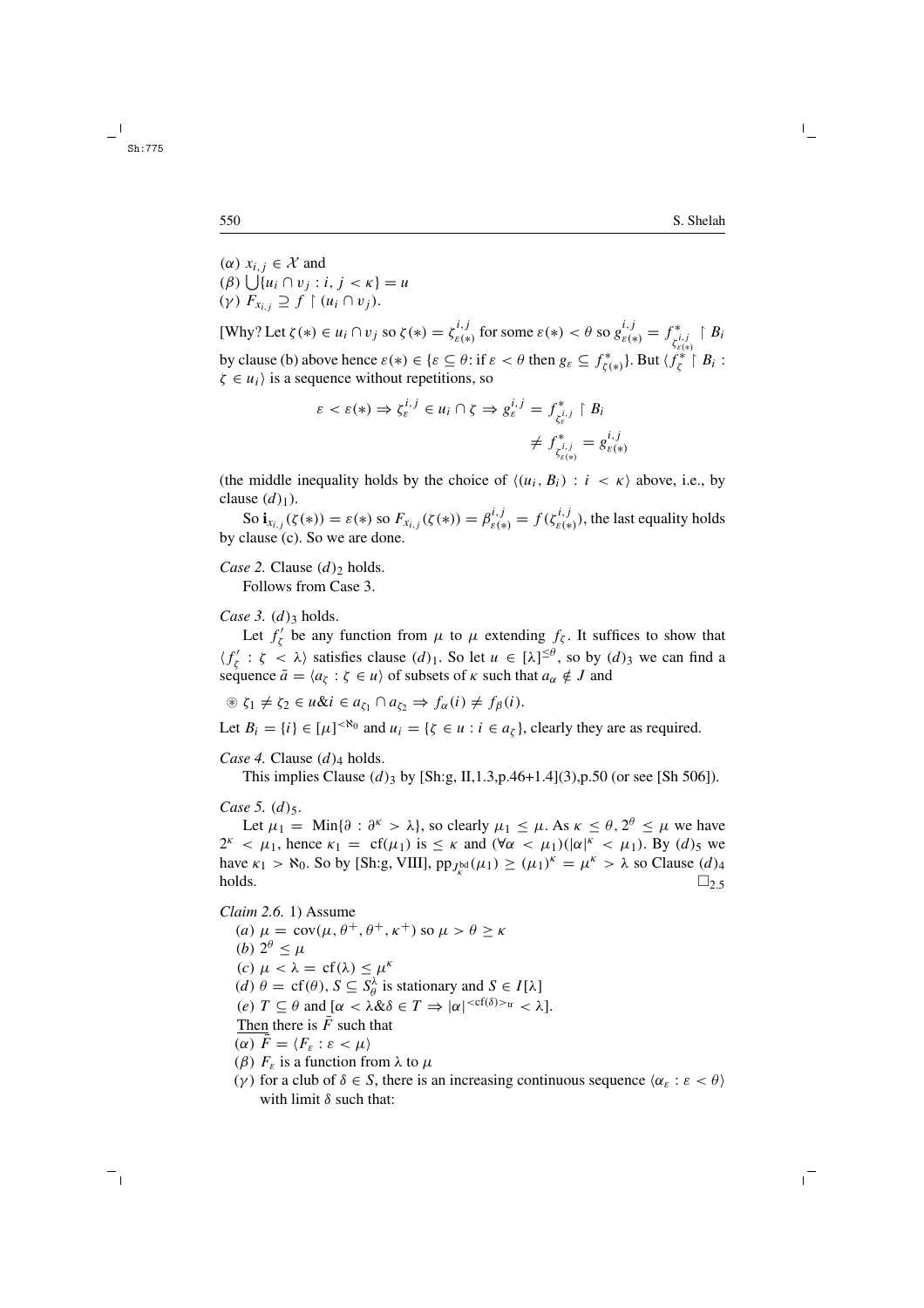(\*) for every function f from  $\{\alpha_{\varepsilon} : \varepsilon \in T\}$  to  $\mu$  we can find a sequence  $\langle u_i : i \langle \kappa \rangle$  of subsets of T with union T such that  $(\forall i \langle \kappa \rangle) \exists \varepsilon$  $\mu$ )(f  $\upharpoonright$  { $\alpha_j : j \in u_i$ }  $\subseteq F_{\varepsilon}$ ).

*Proof.* 1) Let  $\bar{a} = \langle a_{\alpha} : \alpha < \lambda \rangle$  and  $E_0$  as in 0.5(2) witness  $S \in I[\lambda]$ . Let  $M = \langle M_{\alpha} : \alpha < \lambda \rangle$  be an increasing continuous sequence of elementary submodels of  $(H(\chi), \in, \lt^*_{\chi})$ , each of cardinality  $\lt \lambda$  satisfying  $\overline{M} \restriction (\alpha + 1) \in$  $M_{\alpha+1}$ ,  $||M_0|| = \mu$ ,  $M_{1+\alpha} \cap \lambda \in \lambda$  and  $\{\lambda, \theta, T, S, \overline{a}, E_0\} \cup (\mu+1) \subseteq M_0$ . Let  $E = \{\delta < \lambda : M_\delta \cap \lambda = \delta\}$ , clearly a club of  $\lambda$  and  $E \subseteq E_0$  as  $E_0 \in M_0$ . Now we choose by induction on  $\alpha < \lambda$  a function  $f_{\alpha}$  from  $\kappa$  to  $\mu$  such that: (\*)<sub>1</sub> if  $b \in [\alpha]^{\leq \theta}$  &  $b \in M_{\alpha+1}$  then  $\text{Rang}(f_\alpha) \nsubseteq \cup \{\text{Rang}(f_\beta) : \beta \in b\}$ (\*)<sub>2</sub>  $f_\alpha$  is the <\* first object satisfying (\*)<sub>1</sub>. This is clearly possible as  $\kappa \le 2^{\theta} \le \mu < \lambda \le \mu^{\kappa}$ . For every  $i \leq \kappa$  and  $u \in M_0 \cap [\mu]^{\leq \theta}$  and  $g : u \to \mu$  from  $M_0$ , let  $F_{g,i}$  be the unique  $F_{g,i}$ :  $\lambda \to \mu$  and it satisfies: if  $f_{\alpha}(i) \in \text{Dom}(g)$  then  $F_{g,i}(\alpha) =$  $g(f_\alpha(i))$ . [Why  $F_{g,i} \in M_0$ ? As  $\mu + 1 \subseteq M_0$  and  $u, g \in M_0$ .] Let  $\langle (g_{\varepsilon}, i_{\varepsilon}) : \varepsilon \langle \mu \rangle$  list the set of all such pairs  $(g, i)$  and let  $F_{\varepsilon} = F_{g_{\varepsilon}, i_{\varepsilon}}$ . We shall show that  $\langle F_{\varepsilon} : \varepsilon < \mu \rangle$  is as required; so clauses  $(\alpha) + (\beta)$  hold trivially. Now if  $\delta \in acc(E) \cap S \subseteq S \cap E_0$  so  $a_{\delta} \subseteq \delta = sup(a_{\delta}), otp(a_{\delta}) = cf(\delta) = \theta$ and let  $\langle \alpha_{\varepsilon} : \varepsilon \langle \theta \rangle$  list the closure in  $\delta$  of  $a_{\delta}$  in the increasing order. So for some club C of  $\theta$  consisting of limit ordinals we have  $\varepsilon \in C \Rightarrow \alpha_{\varepsilon} \in E$ . Let  $\Theta = \{cf(\delta) : \delta \in T\}$ , now suppose  $\varepsilon \in C$  is a limit ordinal with cofinality  $\epsilon \in \Theta$ . So for every  $\zeta < \varepsilon$ ,  $\alpha_{\zeta+1} \in a_{\alpha_{\varepsilon}}$  so, as  $\bar{a} \in M_0 \prec M_{\alpha_{\varepsilon}} \& \alpha_{\zeta+1} \in M_{\alpha_{\varepsilon}}$ clearly  $a_{\alpha_{\xi+1}} \in M_{\alpha_{\xi}}$  but (see Definition 0.5(2))  $c\ell(a_{\alpha_{\xi+1}}) = {\alpha_{\xi} : \varepsilon \leq \zeta}$  hence  $\{\alpha_{\varepsilon} : \varepsilon \leq \zeta\} \in M_{\alpha_{\varepsilon}}$ . Now the tree  $(\{v : v \in M_{\alpha_{\varepsilon}} \text{ is a sequence of ordinals of } \zeta\})$ length  $< \delta$ ,  $\leq$ ) is a tree which belongs to  $M_{\alpha_{\kappa}+1}$ , has  $\varepsilon$  levels and  $||M_{\alpha_{\kappa}}|| < \lambda$ nodes so by assumption (e) it has  $\langle \lambda \varepsilon \rangle$ -branches. As this set (of  $\varepsilon$ -branches) belongs to  $M_{\alpha_{\varepsilon}+1}$ , every  $\varepsilon$ -branch of this tree belongs to  $M_{\alpha_{\varepsilon}+1}$  but  $\langle \alpha_{\zeta} : \zeta \langle \varepsilon \rangle$ is (essentially) such a branch; so together  $\varepsilon \in C \land cf(\varepsilon) \in \Theta \Rightarrow \langle \alpha_{\zeta} : \zeta \prec$  $\varepsilon \rangle \in M_{\alpha_{s}+1}.$ 

Let

$$
v_i = \{ \varepsilon \in C : cf(\varepsilon) \in \Theta \text{ and}
$$
  

$$
f_{\alpha_{\varepsilon}}(i) \notin \cup \{ \text{Rang}(f_{\beta}) : \beta \in \{ \alpha_{\zeta} : \zeta < \varepsilon \} \}.
$$

So  $\langle v_i : i \times \kappa \rangle$  is a sequence of subsets of C with union  $\supseteq T$ . For each  $i \leq \kappa$ by assumption (a) there is  $\langle v_{i,j} : j \langle k \rangle$  be a sequence of subsets of  $v_i$  with union  $v_i$  such that for every  $j < \kappa \{f_{\alpha_{\varepsilon}}(i) : \varepsilon \in v_{i,j} \} \subseteq v_{i,j}^+ \in M_0$ .

Let h be a function from  $\{\alpha_{\varepsilon} : \varepsilon \in T\}$  to  $\mu$ . So by assumption (a) we can find a sequence  $\langle w_j : j < \kappa \rangle$  of subsets of  $\mu$  each of cardinality  $\leq \theta$  such that  $\text{Rang}(h) \subseteq \bigcup w_j$  and  $\{w_j : j < \kappa\} \subseteq M_0$ . Let  $u_{i,j_1,j_2} = \{\varepsilon : \varepsilon \in v_i, f_{\alpha_{\varepsilon}}(i) \in$  $i < k$ 

 $v_{i,j_1}^+$  and  $h(\alpha_{\varepsilon}) \in w_{j_2}$ . Hence for  $i, j_1, j_2 < \kappa$  there is  $g = g_{i,j_1,j_2} : \{f_{\alpha_{\varepsilon}}(i) :$  $\varepsilon \in u_{i,j_1,j_2}$   $\to \mu$  satisfying  $\varepsilon \in u_{i,j_1,j_2} \Rightarrow g(f_{\alpha_{\varepsilon}}(i)) = h(\alpha_{\varepsilon})$ , see the choice of  $v_i$ ,  $v_{i,j_1}$ ,  $w_{j_2}$ ,  $u_{i,j_1,j_2}$ . Now as  $v_i \\\leq \theta$ ,  $2^{\theta} \\leq \mu$ ,  $\mu + 1 \\leq M_0$  and  $v_{i,j_1}^+$ ,  $w_{j_2} \\in$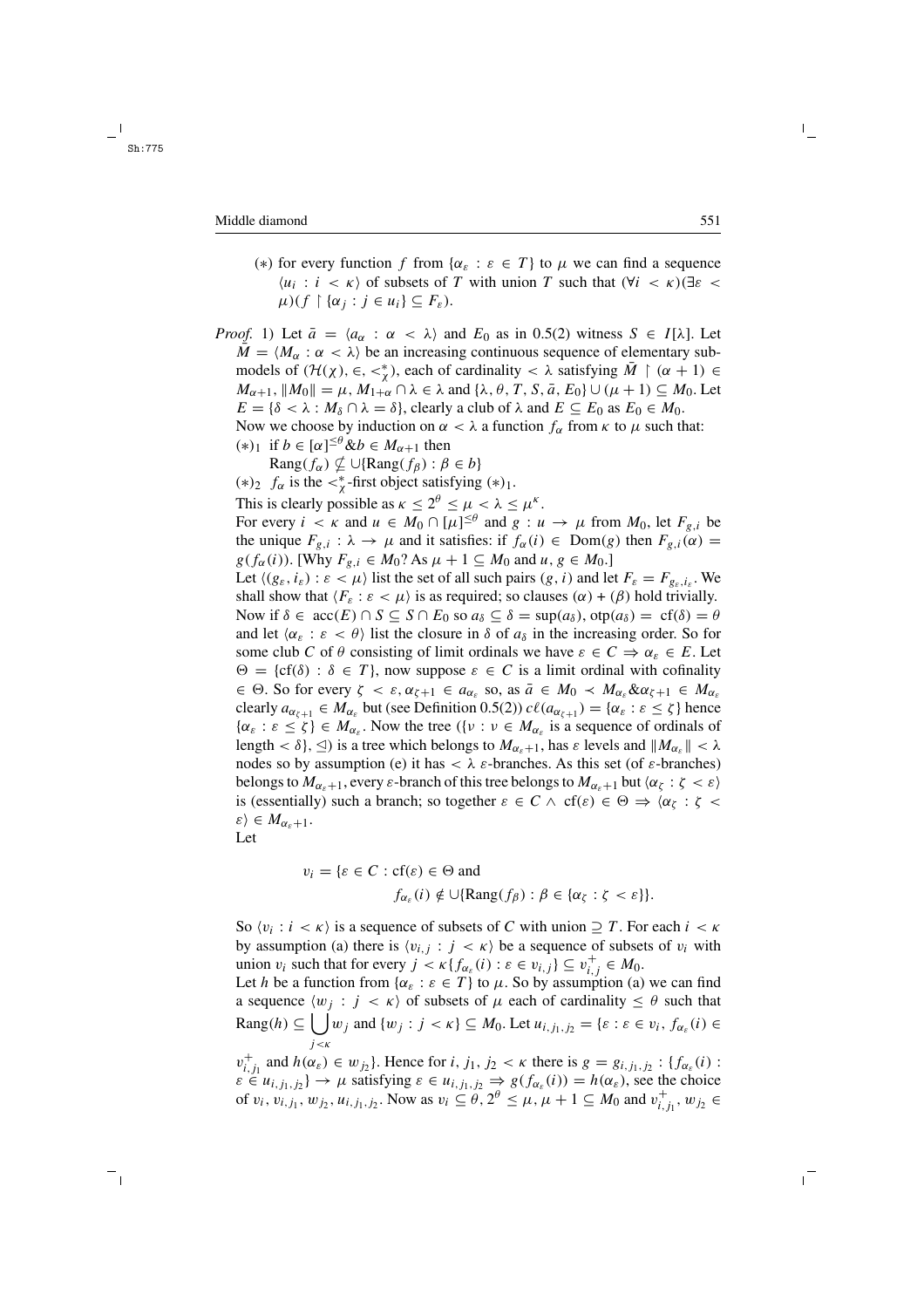$M_0$  are subsets of  $\mu$  of cardinality  $\leq \theta$  clearly the set of partial functions from  $v_{i,j_1}^+$  to  $w_{j_2}$  belongs to  $M_0$  and has cardinality  $\leq^{|u_{i,j}|} |w_j| \leq \theta^\theta = 2^\theta \leq \mu$ hence is included in  $M_0$ . So  $g_{i,j}$  belongs to  $M_0$  for every  $i, j < \kappa$ . Also easily  $F_{g_{i,i,i}}$  extends  $h \restriction ((\alpha_{\varepsilon} : \varepsilon \in u_{i,j})).$  So  $(\{\alpha_{\varepsilon} : \varepsilon \in u_{i,j}\} : i, j < \kappa)$ and  $\langle \alpha_{\varepsilon} : \varepsilon \in C \rangle$  are as required (modulo some renaming). But  $Dom(g_{i,j}) =$  ${f_{\alpha_{\varepsilon}}(i) : \varepsilon \in u_{i,j}} \subseteq w_j$ .  $\Box_{2.6}$ 

Compare the following with [Sh 237e].

*Claim 2.7.* 1) Assume

- (a)  $\lambda = \mu^+$  and  $\kappa = \text{cf}(\mu) < \mu$  and  $\aleph_0 < \theta = \text{cf}(\theta) < \mu$ (b) (i)  $\Theta = {\sigma : \aleph_0 \leq \sigma = cf(\sigma) < \mu \text{ and } \mu^{<\sigma>_{tr}} = \mu, \sigma \neq \kappa}$ (*ii*)  $T_{\theta} = {\delta < \theta : cf(\delta) \in \Theta},$ (*iii*)  $T_{\theta}^{+} = T_{\theta} \cup \{0\} \cup \{\zeta + 1 : \zeta < \theta\},\$  $(iv)$   $T_{\theta}^{-} = T_{\theta}^{+} \setminus T_{\theta}$
- (c) **P**  $\subseteq$  { $\overline{A}$  :  $\overline{A}$  a sequence of length  $\leq \mu$  of subsets of  $\theta$  each included in  $T_{\theta}^{+}$ and including  $T_{\theta}^{-}$  }
- (d)  $\mathcal{P} \subseteq [\mu]^{ \leq \theta}$  has cardinality  $\leq \mu$
- (e) if  $\alpha_{\varepsilon} < \mu$  for  $\varepsilon < \theta$  and  $\langle w_j^* : i < \kappa \rangle$  a sequence of subsets of  $T_\theta^+$  and including  $T_{\theta}^-$  then for some  $\overline{A} \in \mathbf{P}$  we have:

(i) for some 
$$
\zeta < \ell g(\bar{A})
$$
 and  $j < \kappa$ ,  $A_{\zeta} \subseteq w_j^*$ 

(ii) 
$$
\zeta < \ell g(\bar{A}) \& \ j < \kappa \& A_{\zeta} \subseteq w_j^* \Rightarrow {\alpha_{\varepsilon} : \varepsilon \in A_{\zeta}} \in \mathcal{P}.
$$

Then we can find  $(\bar{C}_i, A_i^*, S_i)$  for  $i < \mu$  such that

- (α)  ${0}$  ∪  ${\zeta + 1 : \zeta < \theta}$   $\subseteq A_i^*$   $\subseteq$  θ
- $(\beta) \bar{C}_i = \langle C_{\delta}^i : \delta \in S_i \rangle; S_i \subseteq \lambda \text{ and } [\text{otp}(\alpha \cap C_{\delta}^i) \in A_i^* \& C_{\delta}^i \subseteq \delta \& \alpha \in C_{\delta}^i \Rightarrow$  $\alpha \in S_i \& C_\alpha^i = \alpha \cap C_\delta^i$
- (γ)  $S_i^* = \{\delta \in S_i : cf(\delta) = \theta\}$  is stationary
- (δ) for every club E of  $\lambda$  there are  $\delta^* \in E$  and a sequence  $\langle w_i^* : i \leq \kappa \rangle$  of subsets of  $T_{\theta}^+$  including  $T_{\theta}^-$  with union  $T_{\theta}^+$  such that for each  $j < \kappa$  there is  $\bar{A} \in \mathbf{P}$ satisfying:  $(\forall^{\varepsilon} < \ell g(\bar{A})) (A^{\varepsilon} \subseteq w_j^* \to (\exists i < \mu) [\delta^* \in S_i^* \& A_i^* = A^{\varepsilon}]$
- (ε) if  $B \in I[\lambda]$  is stationary and  $B \subseteq S_\theta^\lambda$  then we can demand  $B \setminus \cup \{S_i^* : i < \mu\}$ is not stationary and in clause ( $\delta$ ) any  $\delta \in B$  satisfies the requirement on  $\delta^*$ .
- 2) Assume, (a), (b) and  $\alpha < \mu \Rightarrow |\alpha|^{\theta} < \mu$ ,  $T'_{\theta} = {\delta < \theta : cf(\delta) \neq \kappa}$  and we let **P** =  $\{\overline{A} : \overline{A} = \langle A_i : i \langle \overline{B} \rangle\}$  is a sequence of sets with union  $T_\theta^+$ . Then  $T'_{\theta} = T_{\theta}^{+}$  and for some  $P$  all the assumptions hence the conclusion of part (1) holds.
- 3) Assume  $\mu_*$  is strong limit  $\langle \mu, \kappa \rangle = \text{cf}(\mu) \langle \mu, \lambda \rangle = \mu^+$ , then for some  $\theta_0 < \mu_*$ , for any regular  $\theta \in (\theta_0, \mu_*)$  the set  $T_\theta$  include  $\{\delta < \theta : \text{cf}(\delta) \ge \theta_1 \text{ or } \theta_1\}$ δ nonlimit} and for **P** = {A : A is a sequence of  $\lt \theta_0$  subsets of  $\theta$  with union  $T_{\theta}$  such that  $\{A_{\zeta} : \zeta < \ell g(A)\}$  is closed under finite unions}.

Then for some  $P$  the assumptions hence the conclusion of part (1) holds.

4) In (1) (and (2), (3), if  $\overline{A} = \langle A_{\varepsilon} : \varepsilon < \varepsilon(*) \rangle \in \mathbf{P}$  we can replace it by  $\overline{A}' = \langle A'_{\varepsilon} : A'_{\varepsilon} \rangle$  $\varepsilon < \varepsilon(*)$ ,  $A'_\varepsilon = A_\varepsilon \cup \{\delta < \theta : \text{cf}(\delta) > \aleph_0 \text{ and } A_\varepsilon \cap \delta \text{ is stationary in } \delta \}$  and still obtain an element of **P**.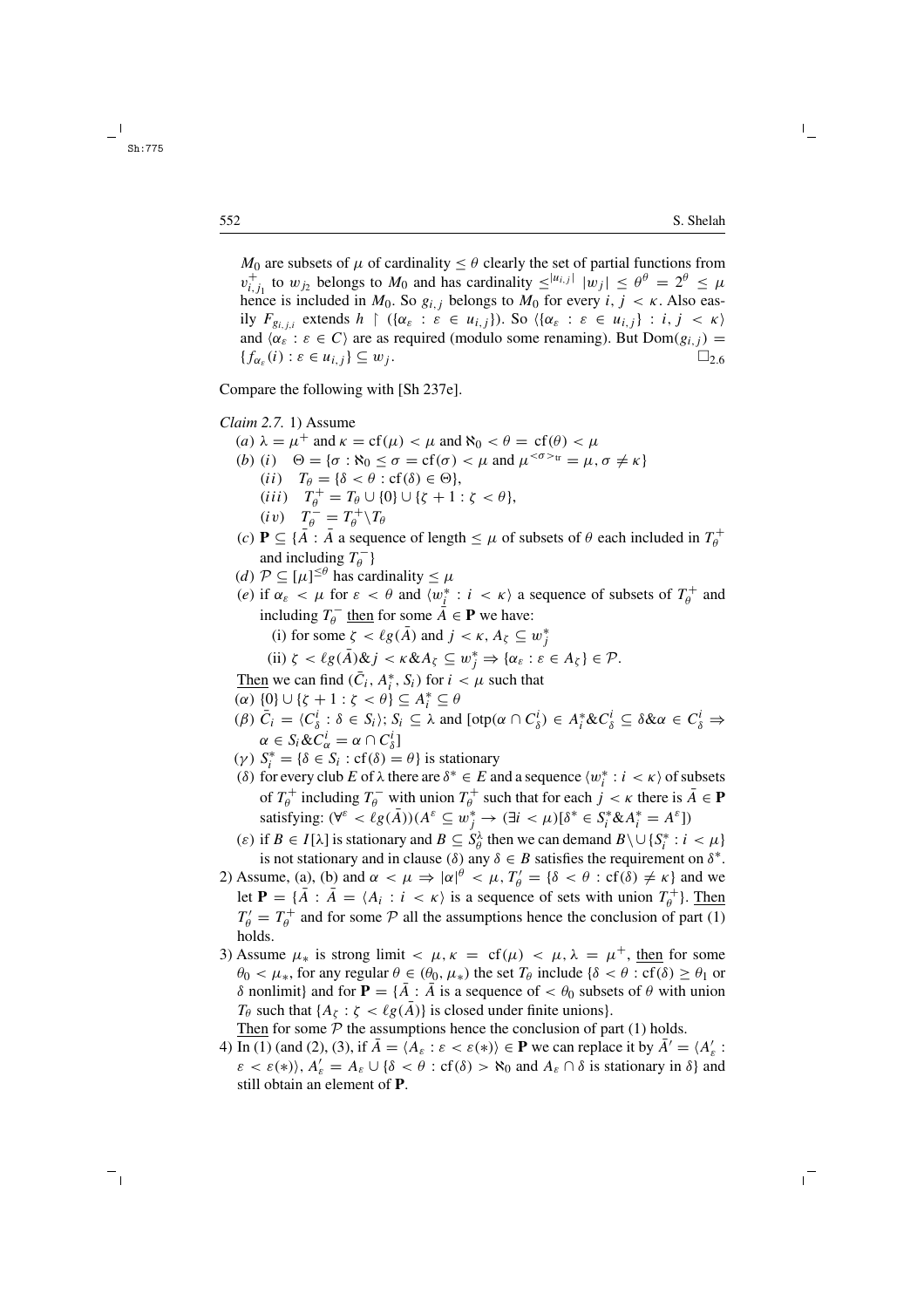- *Remark 2.8.* 1) If  $\lambda$  is (weakly) inaccessible we have weaker results: letting  $\Theta =$  ${\sigma : \sigma = \text{cf}(\sigma) \text{ and } \alpha < \lambda \Rightarrow |\alpha|^{<\sigma>_{tr}} < \lambda}, \text{ there is } \langle \mathcal{P}_{\alpha} : \alpha < \lambda \rangle, \mathcal{P}_{\alpha} \subseteq \mathbb{R}$  $[\alpha]^{<\theta}, |\mathcal{P}_\alpha| < \lambda$  such that for regular  $\theta < \lambda$  for every stationarily many  $\delta \in S_\theta^\lambda$ for some increasing continuous sequence  $\langle \alpha_{\varepsilon} : \varepsilon \langle \alpha \rangle$  with limit  $\delta, [\varepsilon \langle \alpha \rangle]$  $\theta \& \text{cf}(\varepsilon) \in \Theta_{\lambda} \Rightarrow \{\alpha_{\zeta} : \zeta < \varepsilon\} \in \mathcal{P}_{\alpha_{\varepsilon}} \text{ (see [Sh 420, §1]).}$
- 2) Can we restrict ourselves to:  $\langle w_j^* : j \rangle \langle \kappa \rangle$  is increasing continuous in part (1) and similarly in (2). It seems very reasonable (if  $\lambda = \mu^+, \kappa = \text{cf}(\mu) < \mu$ ) that we can find  $\lambda_i$ :

 $i < \kappa$ ), an increasing sequence of regular cardinals  $< \mu$  with limit  $\mu$  such that  $\lambda^+ = \text{tcf}(\prod \lambda_i, \sigma \leq_{J_K^{\text{bd}}})$  and  $j < \kappa \Rightarrow \lambda_j > \max \text{pcf} \{\lambda_i : i < j\}$ . Why?

This is trivial if  $\kappa = \aleph_0$  and if  $\kappa > \aleph_0$ , it folows by the weak hypothesis (see [Sh 410]), whose negation is not known to be consistent and which has large consistency strength.

- 3) If there is  $\langle \lambda_i : i \langle \kappa \rangle$  is as above then in part (1) of 2.7 we can strengthen clauses ( $\delta$ ),  $(\varepsilon)$  in the conclusion. By demanding that " $\langle w_j^* : j < \kappa \rangle$ " is increasing continuous. Why? Choosing  $\langle f_{\alpha} : \alpha < \lambda \rangle$  we add
	- $\Box$  if  $f_{\alpha_1}(i_1) = f_{\alpha_2}(i_2)$  then  $i_1 = i_2 \& f_{\alpha_1} \upharpoonright i_1 = f_{\alpha_2} \upharpoonright t_2$ .

so there is a sequence  $\langle \mathbf{g}_{i:i} \rangle \langle \mathbf{g}_i : \mu \rangle \rightarrow \mu$  and  $\mathbf{g}_{i_1}(f_{\alpha_1}(i_1)) = f_{\alpha_1}(i_0)$ when  $i_0 < i_1 < \kappa$ ,  $\alpha < \lambda$  and a function **i** :  $\mu \to \kappa$  such that **i**( $f_\alpha(i)$ ) = *i*. Now in the end of the proof we replace  $\alpha'_{\varepsilon} = \text{cd}(j, f_{\alpha_{\varepsilon}}(j), \xi(\alpha_{\varepsilon}))$  (so fixing j) by  $\alpha'_{\varepsilon} = \text{cd}(\xi)$ .

*Proof.* There is B as in clause ( $\varepsilon$ ), that is  $B \in I[\lambda]$  and  $B \subseteq S_\theta^\lambda$  is a stationary subset of  $\lambda$ , see Claim 1.24(2). So let B be such a set; clearly omitting from B a nonstationary subset of  $\lambda$  is O.K. as if  $B' \subseteq B$ ,  $B \setminus B'$  is non-stationary and the demands in clause  $(\varepsilon)$  for B' are exemplified by the sequence  $\langle \bar{C}_i, A_i^*, S_i^* \rangle : i < \mu \rangle$ then the same sequence exemplifies it for  $B$ .

We can find  $\bar{a} = \langle a_{\alpha} : \alpha < \lambda \rangle$  witnessing  $B \in I[\lambda]$  see Definition 0.5(2), so (possibly omitting from B a nonstationary set) we have:  $\alpha \in B \Rightarrow a_{\alpha} \subseteq \alpha =$  $\sup(a_{\alpha})\&\theta = \sup(a_{\alpha})$  and  $[\beta \in a_{\alpha} \Rightarrow a_{\beta} = \beta \cap a_{\alpha}]$  and  $[\alpha \in \lambda \setminus B \Rightarrow a_{\alpha} \subseteq$  $\alpha \& \text{otp}(a_{\alpha}) < \theta$ ].

Let  $\chi = \lambda^+$  and  $M = \langle M_\alpha : \alpha < \lambda \rangle$  be an increasing continuous sequence of elementary submodels of  $(\mathcal{H}(\chi), \in, \lt^*_\chi)$  to each of which  $\{\bar{a}, \mu, \mathbf{P}, \mathcal{P}\}$  belongs, and satisfying  $\overline{M} \restriction (\alpha + 1) \in M_{\alpha+1}, \mu \subseteq M_\alpha$  and  $||M_\alpha|| < \lambda$ .

As  $\lambda = \mu^+$  clearly  $\alpha < \lambda \Rightarrow ||M_\alpha|| = \mu$ . For any  $\alpha < \lambda$  let  $\langle b_{\alpha,\zeta} : \zeta < \mu \rangle$  list  $M_{\alpha+1} \cap [\alpha]^{<\theta}.$ 

Let  $\langle \lambda_i : i \langle \kappa \rangle$  be an increasing sequence of regular cardinals with limit  $\mu, \lambda_i > \theta$  with  $\lambda = \text{tcf}(\prod_{i} \lambda_i, \langle J_{k} u_i \rangle)$  and let  $\bar{f} = \langle f_{\alpha} : \alpha \langle \lambda \rangle$  be an increasing  $i<\kappa$ 

sequence in  $(\prod \lambda_i, \langle J_k^{\text{bd}} \rangle)$  cofinal in it and obeying  $\bar{a}$  (i.e.  $i \langle k \& \beta \rangle \in a_{\alpha} \Rightarrow$ 

 $f_{\beta}(i) < f_{\alpha}(i)$  and  $\zeta < \lambda_i \wedge i < j < \kappa \wedge \beta \in b_{\alpha,\zeta} \Rightarrow f_{\beta}(j) < f_{\alpha}(j)$  (there is such  $\{\lambda_i : i \leq \kappa\}$  by [Sh:g, II]); there is such  $\bar{f}$  by [Sh:g, I]. For notational help later without loss of generality each  $f_{\alpha}(i)$  is divisible by  $\theta$ .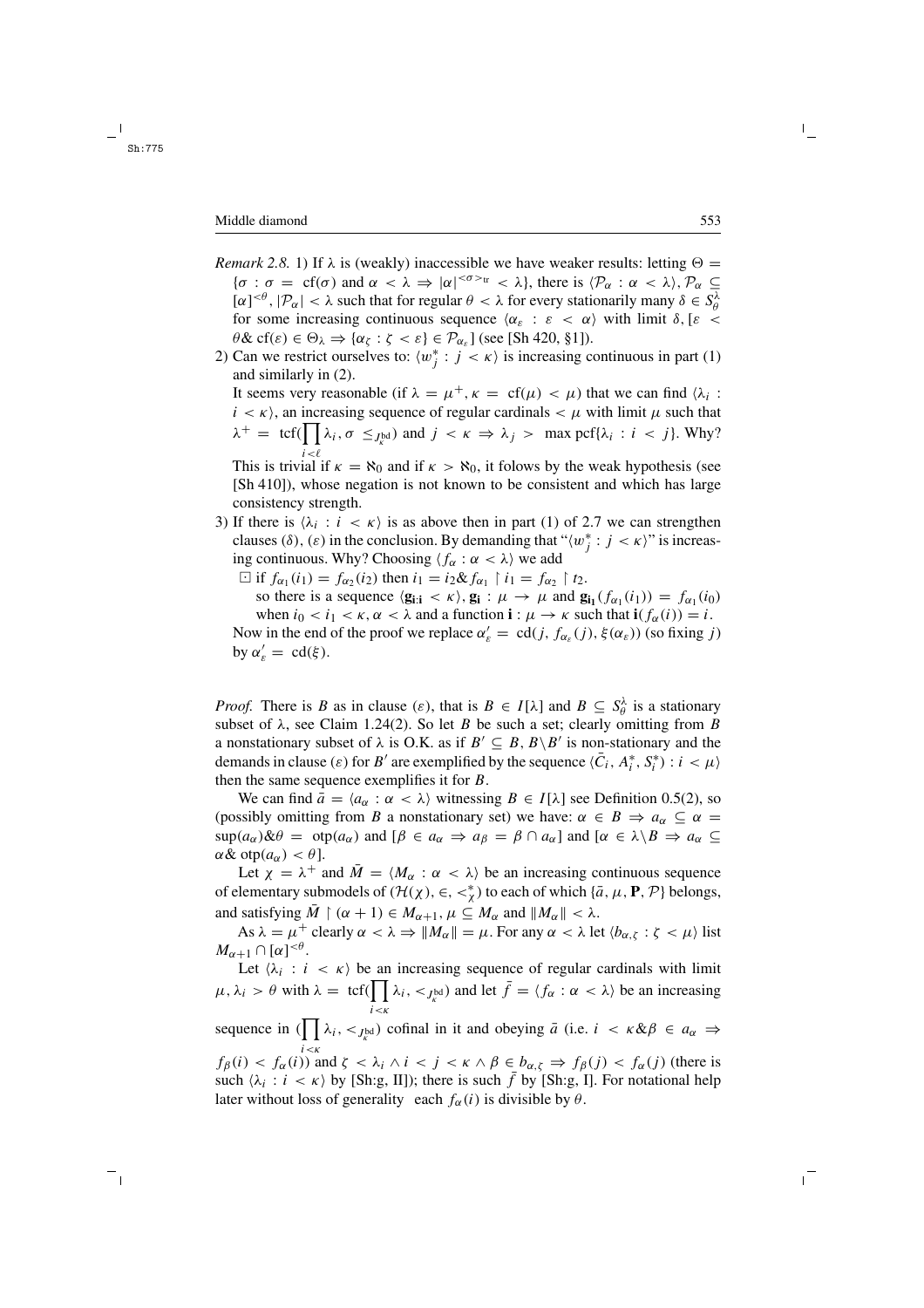Now for any  $x = (h_1, h_2, A, i) = (h_1^x, h_2^x, A^x, i^x)$  where  $h_1$  is a partial function from  $\mu$  to  $\theta$ ,  $h_2$  a function from A to  $\mu$  where  $T_{\theta}^{-} \subseteq A \subseteq T_{\theta}^{+}$  and  $i < \kappa$ , we define

$$
S_x = \begin{cases} \alpha < \lambda : \text{ we have } cf(\alpha) \neq \theta, \ f_\alpha(i) \in \text{Dom}(h_1) \text{ and } \zeta =: h_1(f_\alpha(i)) \in A \text{ satisfies} \\ (i) \quad b_{\alpha, h_2(\zeta)} \text{ is a subset of } \alpha \text{ of order type } \zeta, \end{cases}
$$

(*ii*) 
$$
b_{\alpha, h_2(\zeta)}
$$
 is unbounded in  $\alpha$  if  $\zeta$  is a limit ordinal  
(*iii*) if  $\epsilon \in A \cap \zeta$  and  $\beta \in b_{\alpha, h_1(\zeta)}$  and  $\epsilon = \text{atn}(b_{\alpha, h_1(\zeta)})$ 

$$
(iii) \quad \text{if } \varepsilon \in A \cap \zeta \text{ and } p \in v_{\alpha, h_2(\zeta)} \text{ and } \varepsilon = \text{otp}(v_{\alpha, h_2(\zeta)} \cap p)
$$

then 
$$
\varepsilon = h_1(f_\beta(i)) \& \beta \cap b_{\alpha, h_2(\zeta)} = b_{\beta, h_2(\varepsilon)} \}
$$

and for  $\alpha \in S_x$  let  $C^x_\alpha = b_{\alpha, h^x_2(h^x_1(f_\alpha(i^x)))}$ .

For x as above let  $S_x^* = \{ \delta < \lambda : cf(\delta) = \theta \text{ and there is an increasing continuum} \}$ ous sequence  $\langle \alpha_{\varepsilon} : \varepsilon < \theta \rangle$  with limit δ such that  $\varepsilon \in A \Rightarrow \alpha_{\varepsilon} \in S_x & C_{\alpha_{\varepsilon}}^x = \{ \alpha_{\zeta} :$  $\zeta < \varepsilon$ }. Now for any such x, for  $\delta \in S_x^*$  choose  $\langle \alpha_{\varepsilon} : \varepsilon < \theta \rangle$  witnessing it and let  $C_{\delta}^{x} = \bigcup \{C_{\alpha_{\varepsilon}}^{x} : \varepsilon \in A\}$ ; note that  $S_{x} \cap S_{x}^{*} = \emptyset$  because  $[\alpha \in S_{x} \Rightarrow cf(\alpha) \neq 0]$  $\theta$ ], [ $\alpha \in S_x^* \Rightarrow cf(\alpha) = \theta$ ].

Let  $\langle x_{\varepsilon} : \varepsilon < \varepsilon^* \le \mu \rangle$  list the set of  $x \in M_0$  which are as above and  $S_x^*$  is stationary, and for each  $\varepsilon < \varepsilon^*$ , let  $S_{\varepsilon} =: S_{x_{\varepsilon}} \cup S_{x_{\varepsilon}}^*$ ,  $\overline{C}_{\varepsilon} =: \langle C_{\alpha}^{x_{\varepsilon}} : \alpha \in S_{\varepsilon} \rangle$ ,  $A_{\varepsilon} =: A^{x_{\varepsilon}}$ . We have to check the five clauses of 2.7(1):

Clause  $(\alpha)$ : See the demand on x above.

- Clause ( $\beta$ ): Holds by clause (iii) in the definition of " $\alpha \in S''_x$  and of  $C^x_\alpha$  for  $\alpha \in S_x$ and similarly for  $\alpha \in S^*_x$ .
- Clause (γ): Holds by the choice of  $(x_{\varepsilon}: \varepsilon < \varepsilon^*)$ .
- Clause  $(\delta) + (\varepsilon)$ : Let  $\delta \in B$ . Let  $\langle \alpha_{\zeta} : \zeta \leq \theta \rangle$  list the closure of  $a_{\delta}$  in the increasing order. By the choice of  $\bar{a}$ ,  $a_{\delta}$  is a set of non-limit ordinals hence  $cf(\alpha_{\zeta}) = \theta \Leftrightarrow \zeta = \theta$  and  $\alpha_{\theta} = \delta$ .

Now for every  $\zeta \in T_{\theta}^+$ , for some  $\xi(\zeta) < \mu$  we have  $\{\alpha_{\varepsilon} : \varepsilon < \zeta\} = b_{\zeta, \xi(\zeta)}$  $(\xi(\zeta))$  exists as  $\mu^{_{tr}} = \mu$  by the definition of  $T_{\theta}$ ) and let  $j(\zeta) = \text{Min}\{j < \theta\}$  $\kappa$  :  $f_{\alpha_{\xi}}(i) > f_{\alpha_{\xi}}(i)$  for every non limit  $\varepsilon < \zeta$  in [j,  $\kappa$ ]}.

For each  $j \lt k$  let  $w_j^* = \{ \zeta : \zeta \in T_\theta \text{ or } \zeta \in T_\theta \& \ j(\zeta) = j \}$  and apply clause (e) of the assumptions to the sequence  $\langle \alpha'_\zeta : \zeta \langle \theta \rangle$  where  $\alpha'_\zeta =$ cd( $\zeta$ ,  $j(\zeta)$ ,  $f_{\alpha_{\zeta}}(j_{\zeta})$ ,  $\xi(\alpha_{\zeta})$ ), cd a coding function on  $\mu$  so (by (e)) we can find  $\overline{A} \in \mathbf{P}$  satisfying clauses (i) and (ii) of assumption (e). So by (i) of (e) there are  $\varepsilon(*) < \ell g(\overline{A})$  and  $j(*) < \kappa$  such that  $A_{\varepsilon(*)} \subseteq w_{j(*)}^*$ .

For any pair  $(i, j)$  such that  $i < \ell g(\overline{A})$ ,  $j < \kappa$  and  $A_i \subseteq w_j^*$  we shall define  $x = x_{\varepsilon, j}$ . By (ii) of (e) we have  $\{\alpha_{\varepsilon}' : \varepsilon \in A_{\varepsilon}\}\in \mathcal{P}$ .

We now define  $x = (h_1^x, h_2^x, A^x, i^x)$  as follows: we let  $i^x = j, A^x = A_\varepsilon$ ,  $\text{Dom}(h_1^x) = \{f_{\alpha_\zeta}(j) : \zeta \in A^x\}, h_1^x(f_{\alpha_\zeta}(j)) = \zeta, \text{Dom}(h_2) = A^x, h_2(\zeta) = \xi(\zeta).$ Easily  $x = x_{\varepsilon,j} \in M_0$  (as  $\mathcal{P} \in M_0$ ,  $|\mathcal{P}| \leq \mu, \mu + 1 \subseteq M_0$ ) and  $\alpha_{\theta} \in S_x^*$ , so we are done.

2) Let  $\mathcal{P} = \{A : A \text{ is a bounded subset of } \mu \text{ of cardinality } \leq \theta\}.$  Clearly  $|\mathcal{P}| \leq \Sigma \{ |\alpha|^{\theta} : \alpha < \mu \} \leq \Sigma \{ |\alpha| : \alpha < \mu \} = \mu$ , so clause (d) holds.

Sh:775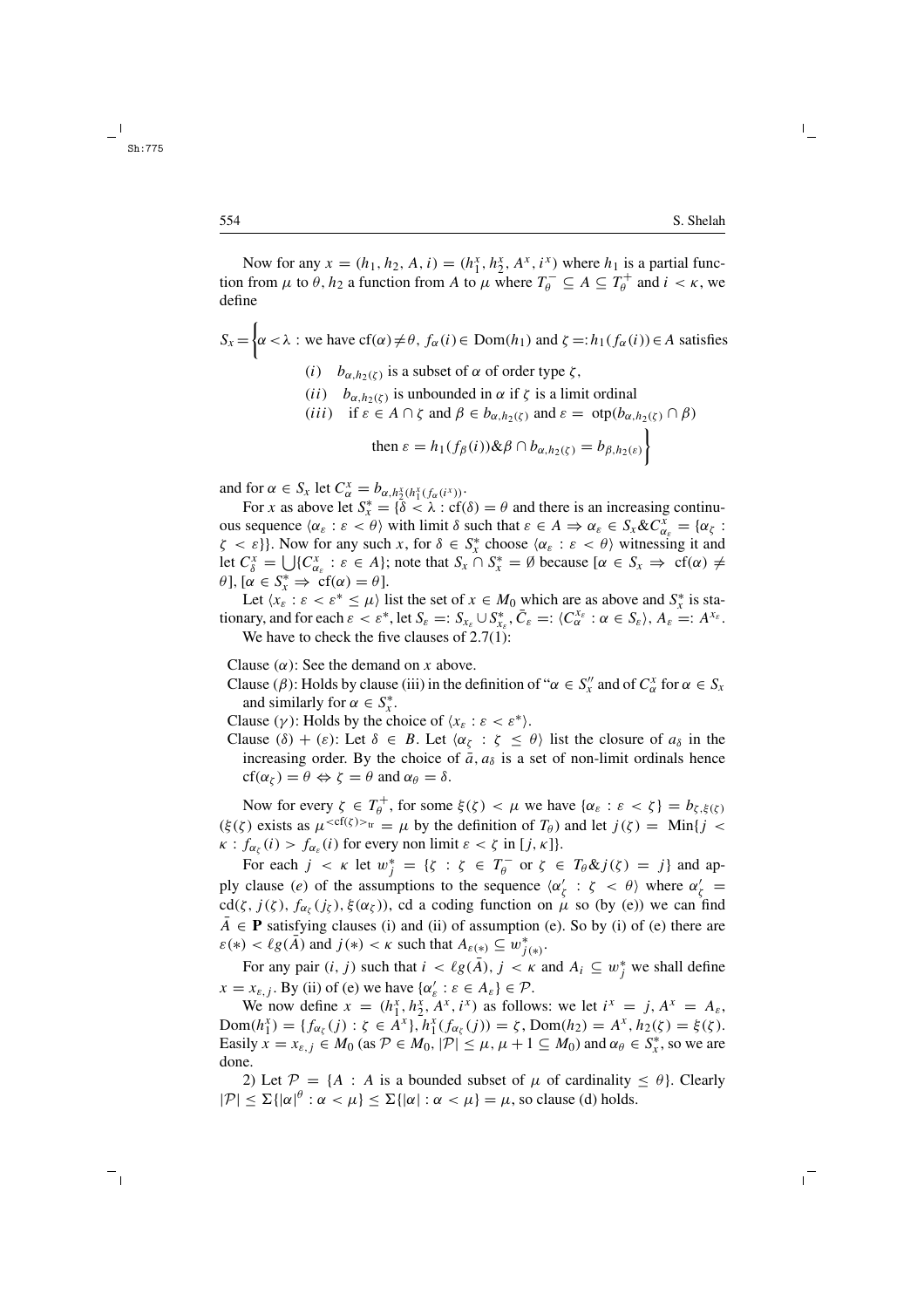#### Middle diamond 555

Now if  $\sigma = cf(\sigma) < \theta$  and  $\sigma \neq \kappa$  then  $\mu^{<\sigma>tr} = \mu$ . [Why? For completeness if T is a tree with set of nodes  $\subseteq \mu$  and  $\sigma$  levels, then very  $\sigma$ -branch of T includes a  $\lt$  *r*-unbounded subset which is bounded as a subset of  $\mu$  hence belongs to  $\mathcal{P}$ , and clearly the branch is determined by any  $\lt_T$ -unbounded subset hence the number of σ-branches of T is  $\leq |\mathcal{P}| \leq \mu$ .] So  $T'_\theta = T_\theta$  and the non-obvious clause to check is (e). So assume  $\alpha_{\varepsilon} < \mu$  for  $\varepsilon < \theta$  and  $\langle w_i^* : i \leq \kappa \rangle$  is a sequence of subsets of  $T_{\theta}^+$ . Let  $\mu = \Sigma{\mu_i : i < \kappa}, \mu_i < \mu$  and let  $\overline{A} = \langle A_i : i < \kappa \rangle$  list the family  $\{ {\alpha_{\varepsilon} : \varepsilon \in w_i^* \text{ and } \alpha_{\varepsilon} < \mu_j } : i, j < \kappa }$ . 3), 4) Left to the reader.  $\Box$  2.7

- *Claim 2.9.* 1) If  $\lambda$  is regular and not strongly inaccessible and  $\mu < \lambda$  is a strong limit singular of uncountable cofinality, then for every large enough regular  $\kappa < \mu$ , for every  $\Upsilon$ ,  $\theta < \mu$ , some  $(\lambda, \kappa, \kappa^+)$ -parameter  $\overline{C}$  has the  $(\Upsilon, \theta)$ -Md-property (see Definition 1.19(4)); in fact,  $\overline{C}$  is a sequence of clubs.
- 2) Moreover, we can find such  $\bar{C}^{\alpha}$  for  $\alpha < \lambda$  satisfying:  $\langle Dom(\bar{C}^{\alpha}) : \alpha < \lambda \rangle$  are pairwise disjoint.
- 3) Moreover for every large enough regular  $\kappa < \mu$  for every  $\chi, \sigma < \mu$  some  $(\lambda, \kappa, \kappa^+)$ -parameter has the  $(\chi, \sigma)$ -Md<sub>l</sub>-parameter for  $\ell = 0, 1, 2$ .
- *Proof.* 1) Let  $\lambda_1 < \lambda$  be such that  $\lambda \leq 2^{\lambda_1}$  and let  $\kappa_0 < \mu$  be large enough such that
- (\*)<sub>1</sub>(i) if  $\lambda$  is not a successor of regular, then  $\alpha < \lambda \Rightarrow cov(|\alpha|, \mu, \mu, \kappa_0) < \lambda$
- (*ii*) if  $\lambda$  is inaccessible, then cov( $\lambda_1, \mu, \mu, \kappa_0$ ) =  $\lambda_1$ .
	- (Exist by [Sh 460].)

Note that  $\lambda_1$  is needed only if  $\lambda$  is (weakly) inaccessible.

Let  $\mu_* \in (\kappa_0, \mu)$  be strong limit; this is possible as  $\mu$  is a strong limit of uncountable cofinality. Let  $\kappa_1 = \kappa_1[\mu_*] < \mu_*$  be  $> \kappa_0$  and such that  $\alpha < 2^{\mu_*} \Rightarrow$ cov( $|\alpha|, \mu, \mu, \kappa_1$ ) <  $2^{\mu_*}$ ; (such  $\kappa_1$  exists by [Sh 460]).

Let  $\kappa \in \text{Reg} \cap \mu_* \backslash \kappa_1$  and we shall prove the result for  $\kappa$  and every  $\Upsilon$ ,  $\theta < \mu_*$ , so without loss of generality  $\Upsilon = \theta$ . By Fodor's Lemma on  $\mu$  this is enough.

Let  $\lambda_* = cf(2^{\mu_*})$ . By 1.24(1) for every stationary  $S \subseteq {\delta < \lambda_* : cf(\delta) = \kappa}$ from  $I[\lambda_*]$  (and there are such, see 1.24(2)) there are  $\overline{C}^S = \langle C_\delta^S : \delta \in S \rangle$ , D such that  $\bar{C}^S$  is a weakly good<sup>+</sup> ( $\lambda_*, \kappa, \kappa^+$ )-Md-parameter, D is a  $\lambda_*$ -complete filter on  $\lambda_*$  containing the clubs of  $\lambda_*$  and by 1.10 + 1.11  $S \in D^+$ , (e.g.,  $D = \mathcal{D}_\lambda$ ), the pair  $(\overline{C}^{S}, D)$  has the  $\theta$ -Md-property.

For the case  $\lambda$  is (weakly) inaccessible we add "each  $C_{\delta}$  is a club of  $\delta$ ". This is permissible as we can use clause ( $\beta$ ) of 1.24(1). Fix such  $S_1 \subseteq S_{\kappa}^{\lambda_*}$  and  $\bar{C} = \langle C_{\delta} : \delta \in S_1 \rangle = \bar{C}^{S_1}.$ 

Note that we actually have

- $\boxtimes(a)$  if  $S' \subseteq S_1$  is stationary,  $C'_\delta \subseteq C_\delta \subseteq \delta = \sup(C'_\delta)$  for  $\delta \in S'$  then  $\overline{C}' =$  $\langle C'_\delta : \delta \in S' \rangle$  is a weakly good<sup>+</sup> ( $\lambda_*, \kappa, \kappa^+$ )-Md-parameter and  $\bar{C}'$  has the  $(D, \theta)$ -Md-property
	- (b) if  $\lambda_* = \bigcup \{A_i : i < i(*) < \kappa\}$  then for some  $i, j < i(*)$ ,  $C'$  is a good  $(\lambda_*, \kappa, \kappa^+)$ -Md-parameter and  $\overline{C}'$  has the  $(D, \theta)$ -Md-property where  $S' =$ :  $\{\delta \in S_1 : \delta \in A_j \& \delta = \text{sup}(\text{nacc}(C_\delta) \cap A_i)\}\$ and for  $\delta \in S'$  we let  $C'_\delta = S'$  $nacc(C_{\delta}) \cap A_{i}$ .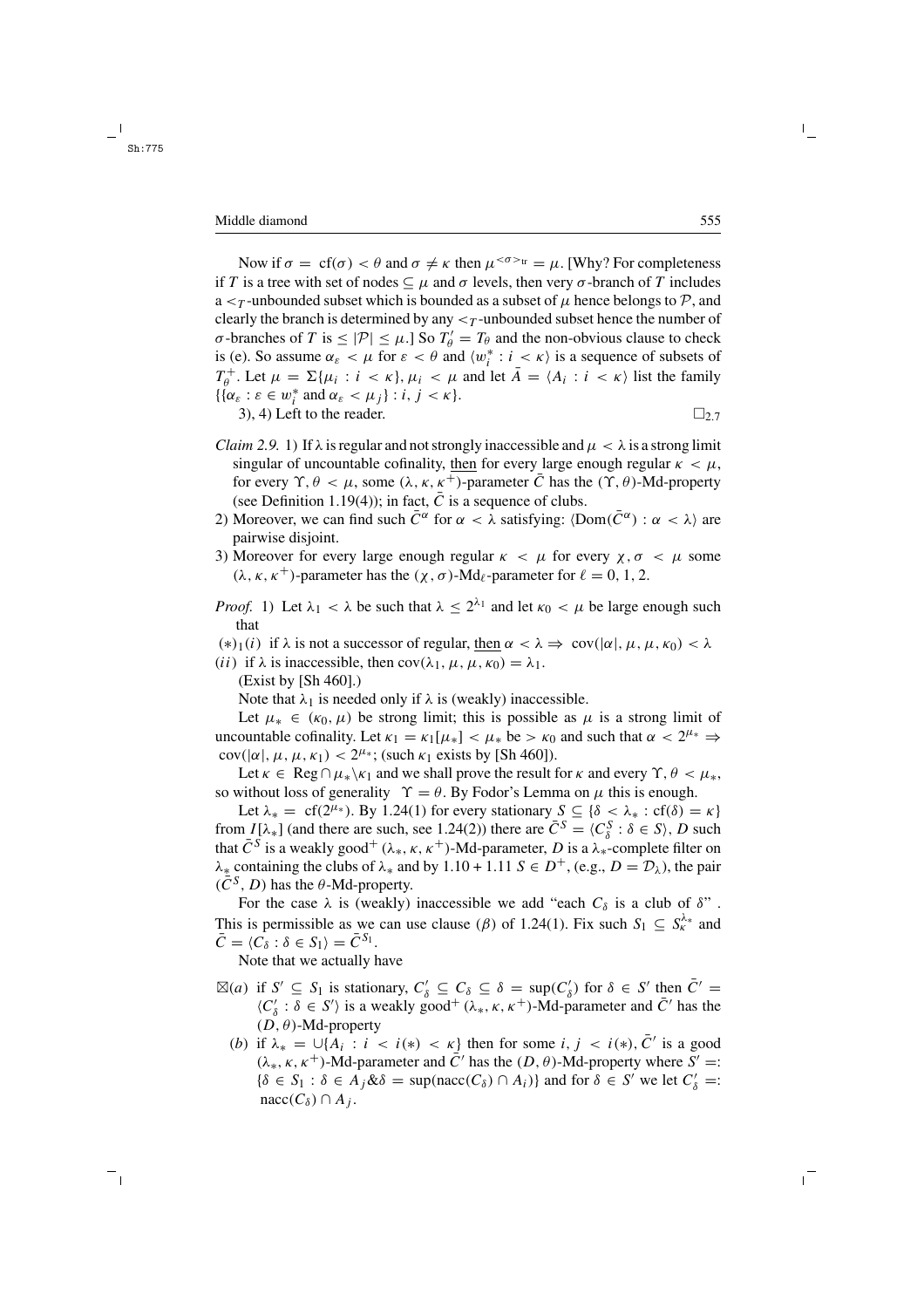[Why? Let  $S'_{i,j} = \{\delta \in S_1 : \delta \in A_j \text{ and } \delta = \text{sup}(\text{nacc}(C_\delta) \cap A_i)\}.$  Clearly  $\langle S_{i,j} : i, j \rangle \langle i(\ast) \rangle$  is a sequence of subsets of  $S_1$  with union  $S_1$ . By Claim 1.23 for some i,  $j < i(*)$  the sequence  $\overline{C} \restriction S_{i,j}$  has the  $(D, \theta)$ -Md-property. By monotonicity, i.e., Claim 1.14(1), the sequence  $\langle nacc(C_{\delta}) \cap A_i : \delta \in S_{i,j} \rangle$ has the  $(D, \theta)$ -Md-property.]

Now

*Case 1.* λ is the successor of regulars.

We apply 2.1(1) with  $(\lambda, \lambda_*)$  here standing for  $(\lambda_2, \lambda_1)$  there; there is suitable partial square (in ZFC by [Sh 351, §4]). Note that we do not "lose" any  $\kappa < \mu$ because of "the lifting to"  $\lambda$ .

*Case 2.* λ is the successor of a singular.

The proof is similar only now we use 2.7(3) to get the appropriate partial square using  $\boxtimes$  to derive the C<sup> $\prime$ </sup> used as input for it (recalling that each sequence A  $\in$  **P** is closed under the union of two!)

*Case 3.*  $\lambda$  is (weakly) inaccessible.

Really the proof in this case covers the other cases (but  $\lambda_1$  in this case contributes to increasing  $\kappa_0$ ). This time we use 2.6 + 2.10 which is proved below.

Let S<sub>2</sub> be a stationary subset of  $S^{\lambda}_{\lambda_{*}}$  from  $I[\lambda]$ , it exists, see 1.24(2). Let  $\langle F_{\varepsilon}$ :  $\varepsilon < \lambda_1$ ) be as in 2.6 with  $(\lambda, \lambda_1, \lambda_*, \kappa)$  here standing for  $(\lambda, \mu, \theta, \kappa)$  there. Let  $g^*$  be a function from  $\lambda_1$  onto  $\mathcal{H}_{\leq \kappa}(\lambda_*)$ . Possibly replacing  $S_2$  by its intersection with some club of  $\lambda$ , there is a good  $\lambda_*$ -Md-parameter  $\overline{C}^2 = \langle C_8^2 : \delta \in S_2 \rangle$ . Let  $\bar{e} = \langle e_{\alpha} : \alpha \in S_{\kappa}^{\lambda} \rangle, e_{\alpha}$  a club of  $\alpha$  of order type  $\kappa$ . Clearly

(\*) for some  $\varepsilon < \lambda_1$  for any club E of  $\lambda$  for some increasing continuous sequence  $\langle \alpha_i : i \leq \lambda_* \rangle$  of member of E the set  $B_\varepsilon(\langle \alpha_i : i \leq \lambda_* \rangle) = \{i \in S_1 :$  $g^*(F_\varepsilon(\alpha_i)) = \{ (i, \zeta, \text{otp}(\alpha_{\zeta} \cap C_{\alpha_{\lambda_*}}^2), \text{otp}(\alpha_{\zeta} \cap e_{\alpha_i})) : \zeta < i \text{ and } \alpha_{\zeta} \in e_{\alpha_i} \} \}$  is a stationary subset of λ∗

[Why? For every club E we can choose  $\alpha_i \in E$  ( $i \leq \lambda_{*}$ ) increasing continuous so for some  $\varepsilon$  the set  $B_{\varepsilon}(\langle \alpha_i : i \leq \lambda_* \rangle)$  is a stationary subset of  $\lambda_*$ . As the number of possible  $\varepsilon$  is  $\lambda_1 < \lambda = \text{cf}(\lambda)$ , there is  $\varepsilon$  as above.

For this  $\varepsilon$  let

(i)  $S_3^* = {\alpha < \lambda : cf(\alpha) = \kappa \text{ and } g^*(F_{\varepsilon}(\alpha)) \text{ has the right form}}$ 

(*ii*)  $\delta \in S_3^*$  let  $C_{\delta}^3 = {\beta \in e_{\delta} : (i, \zeta, j, \text{otp}(\beta \cap e_{\delta})) \in g_*(F_{\varepsilon}(\delta))}$ 

(*iii*) let  $F' : \lambda \to \lambda_*$  be defined by  $F'(\alpha) = \zeta$  if:

 $\zeta = \zeta_1$  for some  $(\zeta_1, \zeta_2, \zeta_3, \zeta_4) \in g_*(F_\varepsilon(\alpha)).$ 

We apply 2.10.

2), 3) Similarly using Claim 2.3 when using Claim 2.4.  $\Box$  2.9

We now state another version of the upgrading of middle diamonds.

*Claim 2.10.* 1) Assume (a)  $\lambda_1 < \lambda_2$  are regular cardinals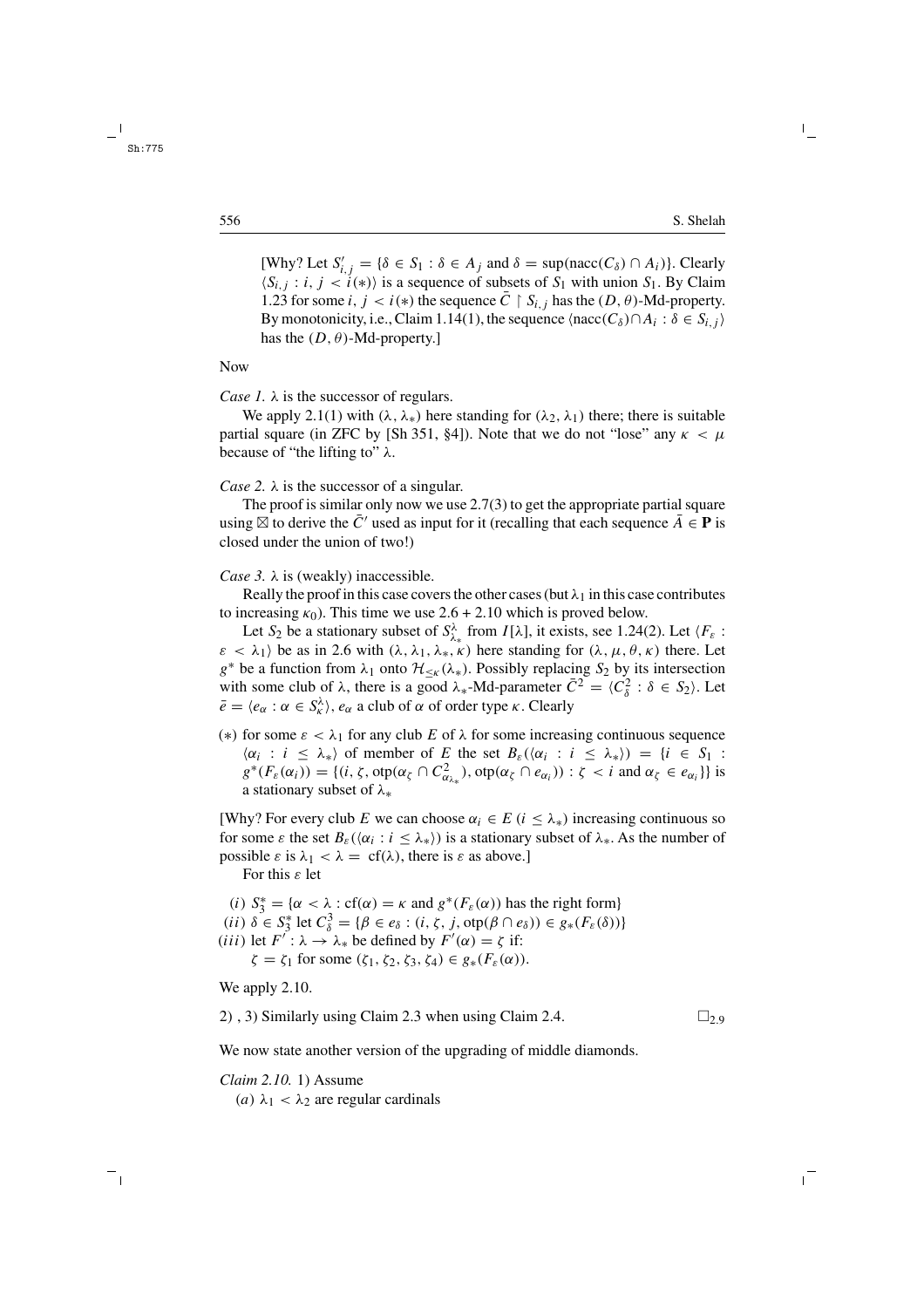#### Middle diamond 557

- (b)  $S_1 \subseteq S_K^{\lambda_1}$  is stationary,  $\overline{C}^1 = \langle C_\delta^1 : \delta \in S_1 \rangle$  is a  $(\lambda_1, \kappa, \chi)$ -Md-parameter which has the  $(D_{\lambda_1}, \Upsilon, \theta)$ -Md-property,  $D_{\lambda_1}$  is a filter on  $\lambda_1$  to which  $S_1$ belongs
- (c)  $S_2 \subseteq S_k^{\lambda_2}$  is stationary and  $\overline{C}^2 = \langle C_\delta^2 : \delta \in S_2 \rangle$  is a  $(\lambda_2, \kappa, \chi)$ -Md-parameter
- (d)  $F : \lambda_2 \to \lambda_1$  satisfies: for every club E of  $\lambda_2$  there is an increasing continuous function h from  $\lambda_1$  into  $\lambda_2$  with sup(Rang(h))  $\in$  acc(E) such that  $\{\delta \in S_1 : h(\delta) \in S_2 \text{ and } C^2_{h(\delta)} \subseteq \{h(\alpha) : \alpha \in C^1_{\delta} \text{ and } F(h(\alpha)) = \alpha\} \text{ and }$  $F(h(\delta)) = \delta$ } belongs to  $D_{\lambda_1}^+$
- (e)  $2^{2^{\lambda_1}} < \lambda_2$ .
- Then  $\overline{C}^2$  has the  $(\Upsilon, \theta)$ -Md-property.
- 2) Assume that in part (1) we omit assumption (e) and replace the Md-property by  $MD_{\ell}$ -property where  $\ell \in \{0, 2\}.$ 
	- Then  $\bar{C}^2$  has the  $(\Upsilon, \theta)$ -MD<sub>l</sub>-property.
- 3) In part (1) if we omit assumption (e) and strengthen clause (d) by demanding  $\{\delta \in S_1 : h(\delta) \in S_2 \text{ and } C_{h(\delta)}^2 = \{h(\alpha) : \alpha \in C_{\delta}^1 \text{ and } F(h(\alpha)) = \alpha\}$ and  $F(h(\delta)) = \delta$  belongs to  $D_{\lambda_1}^+$ , then we can still conclude that: for every nice ( $\overline{C}^2$ ,  $\Upsilon$ ,  $\theta$ )-colouring **F** (see Definition 2.2) there is an **F**-middle diamond sequence.
- *Remark.* 1) Is clause (d) of the assumption reasonable? Later in [Sh:F611, 4.5] we prove that it holds under reasonable conditions.
- 2) This + 2.12 are formalized elsewhere.

# *Proof of 2.10.* Similar to 2.1.

First, assume  $\ell = 2$  (so we are in part (2)) and let  $\tau$  be a relational vocabulary of cardinality  $\langle \gamma \rangle$  and by clause (b) of the assumption there is a sequence  $\overline{M}^1 = \langle M_\delta^1 : \delta \in S_1 \rangle$ ,  $M_\delta^1$  a  $\tau$ -model with universe  $C_\delta^1$  such that

 $\mathcal{L}_1$  if M is a  $\tau$ -model with universe  $\lambda_1$ , then the set of  $\delta \in S_1$  for which  $M_{\delta}^1$  =  $M \restriction C^1_\delta$  is  $\neq \emptyset$  mod  $D_{\lambda_1}$ .

Now for every  $\delta \in S_2$  if  $F(\delta) \in S_1$  and  $\{F(\alpha) : \alpha \in C^2_{\delta}\}\subseteq C^1_{F(\delta)}$  is an unbounded subset of  $F(\delta)$ , then let  $M_{\delta}^2$  be the unique  $\tau$ -model with universe  $C_{\delta}^2$  such that  $F \restriction C_\delta^2$  is an isomorphism from  $M_\delta^2$  onto  $M_{F(\delta)}^1 \restriction \{F(\alpha) : \alpha \in C_\delta^2\}$ . If  $\delta \in S_2$  does not satisfy the requirement above let  $M_{\delta}^2$  be any  $\tau$ -model with universe  $C_{\delta}^2$ .

Now it is easy to check that  $\overline{M}^2 = \langle M_\delta^2 : \delta \in S_2 \rangle$  is as required.

Second, assume  $\ell = 1$  (and we are in part (1)) and let  $\mathbf{F}^2$  be a  $(\bar{C}^2, \gamma, \theta)$ colouring. For each  $(\bar{C}^1, \gamma, \theta)$ -colouring  $\mathbf{F}^1$  we ask:

*Question 2.11.* Do we have, for every club E of  $\lambda_2$  an increasing continuous function  $h : \lambda_1 \to \lambda_2$  such that

- (i)  $\text{sup}(\text{Rang}(h)) \in \text{acc}(E)$
- (ii) the following set is a stationary subset of  $\lambda_1$ 
	- $\{\delta \in S_1 : h(\delta) \in S_2 \text{ and } C_{h(\delta)}^2 \subseteq \{h(\alpha) : \alpha \in C_{\delta}^1\} \text{ and } F(h(\delta)) = \delta \text{ and }$  $(\forall \eta_1 \in {^{(C_{\delta}^1)}}\Upsilon)(\forall \eta_2 \in {^{(C_{h(\delta)}^2)}}\Upsilon)[(\forall \alpha \in C_{\delta}^1)(\eta_1(\alpha) = \eta_2(h(\alpha))) \Rightarrow \mathbf{F}^1(\eta_1) =$  ${\bf F}^2(n_2)$ .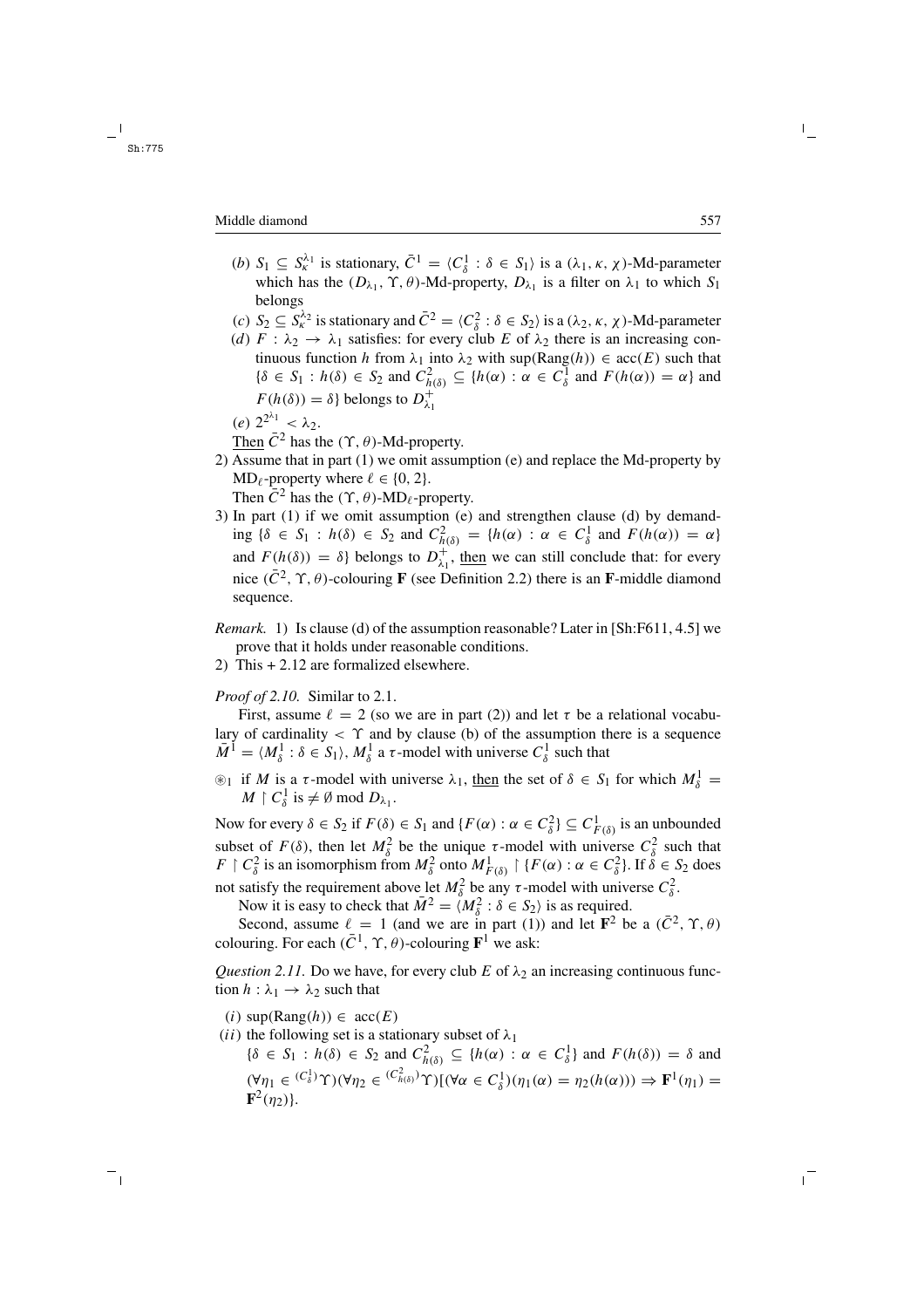If for some  $\mathbf{F}^1$  the answer is yes, we proceed as in the proof for  $\ell = 2$ . Otherwise, for each such  $\mathbf{F}^1$  there is a club  $E[\mathbf{F}^1]$  exemplifying the negative answer. Let  $E = \bigcap \{E[\mathbf{F}^1]: \mathbf{F}^1 \text{ is a } (\bar{C}^1, \gamma, \theta) \text{-colouring} \}.$  As there are  $\leq 2^{2\lambda_1}$  such functions **F**<sup>1</sup> clearly E is a club of  $\lambda_2$  and using (d) of the assumption, there is  $h : \lambda_1 \to \lambda_2$ as there. Now we can define  $\mathbf{F}^1$  by h,  $\mathbf{F}^2$  naturally and get a contradiction.

The case  $\ell = 0$  and part (3) is left to the reader.  $\square_{2,10}$ 

Trying to apply 2.10, clause (d) of the assumption looks the most serious. By the following if each  $C_{\delta}^1$  is a stationary subset of  $\delta$  (so  $\kappa > \aleph_0$ ), it helps.

*Claim 2.12.* In 2.10, if  $2^{\lambda_1} < \lambda_2$ , and we replace (d) by  $(d)^- + (f)$  below, then we can conclude that for some  $\bar{C}^3 = \langle C_\delta^3 : \delta \in S \rangle$  has the  $\theta$ -MD<sub>l</sub>-property where  $C^3_\delta \in D_\delta$ 

- (f)  $\overline{D} = \langle D'_\delta : \delta \in S_2 \rangle$ ,  $D'_\delta$  is a filter on  $C_\delta^2$  containing the co-bounded subsets of  $C_{\delta}^2$  (or just  $D_{\delta} \subseteq \mathcal{P}(C_{\delta}^2) \setminus \{A \subseteq C_{\delta}^2 : \sup(A) < \delta\}$
- $(d)$ <sup>-</sup>  $F : \lambda_2 \to \lambda_1$  satisfies: for every club E of  $\lambda$  for some increasing continuous function h from  $\lambda_1$  to  $\lambda_2$  with sup(Rang(h))  $\in$  acc(E) the set { $\delta \in S_1 : h(\delta) \in$ S<sub>2</sub> and  $\{h(\alpha) : \alpha \in C_{\alpha}^1\} \cap C_{\delta}^2 \in D_{\delta}'\}$  belong to  $D_{\lambda_1}$ .

*Proof.* Let  $C = {\bar{e} : \bar{e} = \langle e_{\delta} : \delta \in S_1 \rangle, e_{\delta} \text{ is a subset of } C_{\underline{\delta}}^2}.$ 

So  $|C| \le 2^{\lambda_1} < \lambda$  and for each  $\overline{e} \in E$  we define  $\overline{C}^{\overline{e}} = \langle C^{\overline{e}}_{\delta} : \delta \in S^{\overline{e}}_{2} \rangle$  by  $S_{\delta}^{\overline{e}} = {\delta \in S_2 : C_{\delta}^{\overline{e}} \in D_{\delta}}$  where  $C_{\delta}^{\overline{e}} = {\alpha \in C_{\delta}^2 : \text{otp}(C_{\delta}^2 \cap \alpha) \in e_{F(\delta)}}$ . If for some  $\bar{e} \in \mathcal{C}$ ,  $\bar{C}^{\bar{e}}$  is as required.

#### Glossary

§0 Introduction

Theorem 0.1: Many cases of MD-diamond.

Theorem 0.2: With division to  $\lambda$ .

Conclusion 0.3: Connection to the principle from [Sh 667].

Definition 0.4: Having (partial) squares.

§2 Middle Diamond: sufficient conditions

Definition 1.1: Definition of S being  $\mathbf{F} - \theta$ -small and the normal filter.

Claim 1.2: The filter is normal and  $\Upsilon$  does not matter.

Definition 1.3: Recalling pcf definitions.

Remark 1.4:

Definition 1.5: The main notions are defined:

 $\overline{C}$  is λ-Md-parameter, (λ, κ, χ)-Md-parameter,

**F** is a  $(\bar{C}, \mu, \theta)$ -coloring,

- $\bar{c}$  is a (D, **F**)-middle diamond sequence,
- $\overline{C}$  is good and  $\overline{C}$  has the  $(D, \mu, \theta)$ -Md-property or the

 $(D, \mu, \theta)$ -Md-property, also (good<sup>+</sup>-Md-property and Md<sub> $\ell$ </sub>.

Definition 1.6:

Claim 1.8: Easy implications.

Major Claim 1.10: Sufficient conditions for  $\overline{C}$  having the  $(D, \theta)$ -Md-properties (*D* a filter on  $\lambda$ ,  $\lambda = cf(2^{\mu})$ ).

Claim 1.11: E.g.,  $\mu = \mu^{\theta}$  implies Sep( $\mu$ ,  $\theta$ ), one of the assumptions of 1.10.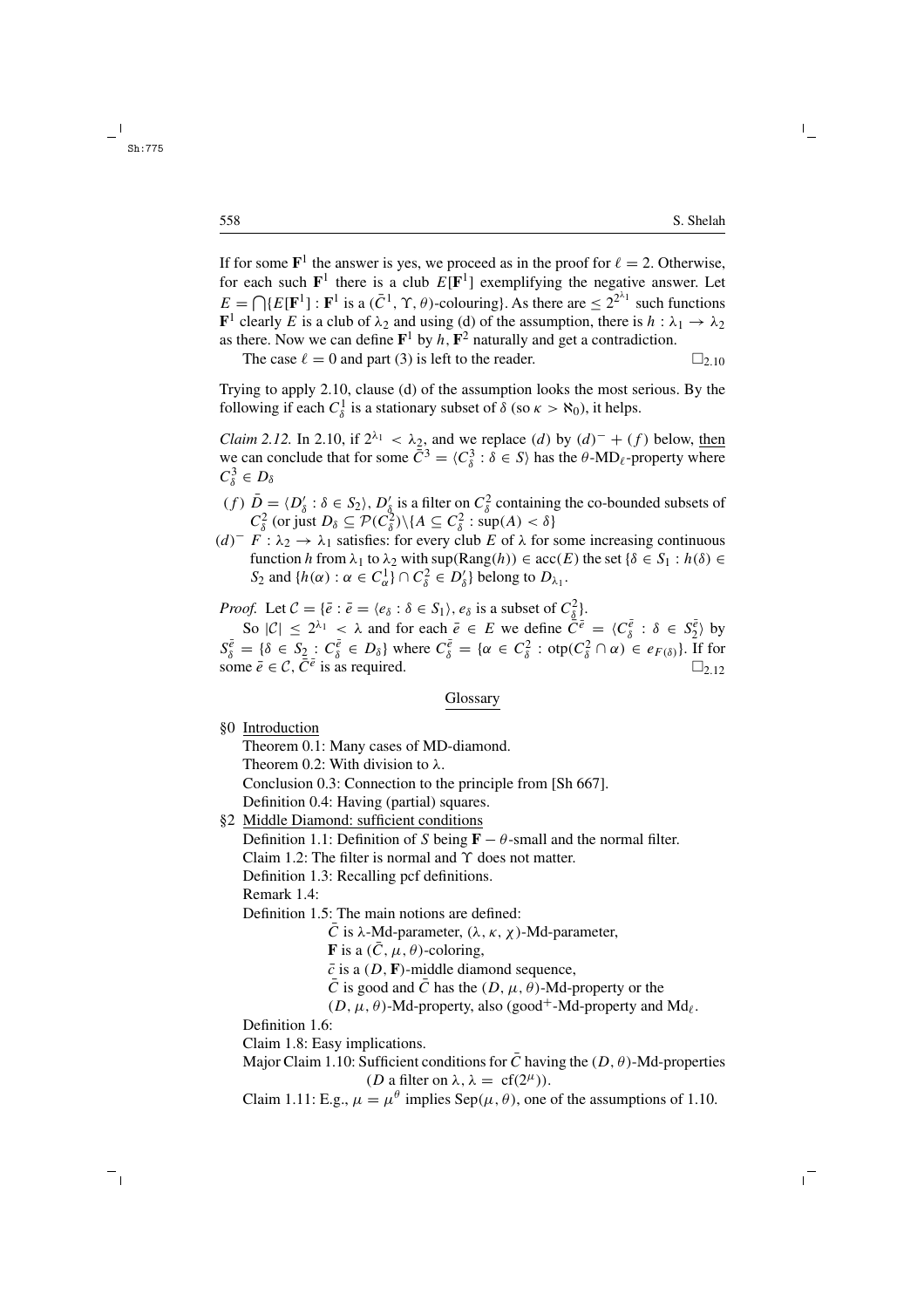Remark 1.12: On variants.

- Definition 1.9:  $\text{Sep}(\chi, \mu, \theta, \theta_1, \Upsilon)$ ,  $\text{Sep}(\mu, \theta)$ .
- Claim 1.13: Monotonicity properties of Sep.
- Claim 1.14: On some implications.
- Definition 1.15: λ-MD-parameter.
- Claim 1.16: Existence of good MD-parameters.
- Claim 1.17: Like 1.10 for MD-parameters (1.14 1.17 are not central).
- Claim 1.20: Getting, e.g.,  $(D, \Upsilon, \theta)$ -MD-property, i.e.,  $\langle M_\delta : \delta \in S \rangle$ ,  $|M_\delta| = C_\delta$ 
	- which guess (as in Theorem 0.1) for having  $\overline{C}$  with the

 $(D, \theta)$ -property; also md-properties MD-properties are defined.

- Definition 1.22:  $\theta$ -MD<sub>l</sub>-property and the ideal ID<sub>λ κ, χ</sub>  $\gamma$   $\theta$ ( $\bar{C}$ )
- Claim 1.23: Non saturation ideal above (needed in 1.20)
- Claim 1.24: Quotations on the existence of good Md-parameters (by quoting).
- Definition 1.25: A related ideal.

Definition 1.26: **F** is  $(S, \kappa, \chi)$ -good (1.25, 1.26 not central).

Conclusion 1.27: Phrasing some conclusions.

Question 1.28:  $\lambda$  weakly inaccessible,  $\langle 2^{\theta} : \theta < \lambda \rangle$  is eventually constant.

- §2 Upgrading to larger cardinals
	- Claim 2.1: For suitable  $\lambda_2 > 2^{\lambda_1}$ , we construct  $(\lambda_2, \kappa, \chi)$ -Md-parameters  $\overline{C}$ which has the  $(D_{\lambda_2}, \Upsilon, \theta)$ -property from  $(\lambda_1, \kappa, \chi)$ -Md-parameters which has the  $(D_{\lambda_1}, \Upsilon, \theta)$ -parameters.

Claim 2.3: Getting  $\bar{C}^i = \langle C_\delta^i : \delta \in S_i \rangle$  sets  $S_i$  pairwise disjoint for  $i < \lambda$  in 2.1

- Conclusion 2.4: If  $\mu$  is strong limit,  $\lambda = cf(\lambda) > 2^{2^{\mu}}$  is successor of singulars then for every large enough  $\kappa < \mu$ , some good ( $\lambda$ ,  $\kappa$ ,  $\kappa^+$ )-Mdparameter has the  $(D_{\lambda}, 2^{\mu}, \theta)$ -Md-property for every  $\theta < \mu$ .
- Claim 2.5: A generalization of Engelking Karlowic. [no pf]
- Claim 2.7: Dealing with successor of singulars. [∃ pf]
- Claim 2.9: We advance the picture in 2.4 dealing with weakly inaccessible (i.e. regular limit) not strong limit cardinals; at a minor price  $-\mu$ is of uncountable cofinality.
- Claim 2.10: This is a stepping-up lemma used in 2.9 above.
- Claim 2.12: Sufficient conditions for the "lifting" used in 2.10.

# **References**

|               | [AShS 221] Abraham, U., Shelah, S., Solovay, R.M.: Squares with diamonds and Souslin<br>trees with special squares. Fundamenta Mathematicae 127, 133–162 (1987) |
|---------------|-----------------------------------------------------------------------------------------------------------------------------------------------------------------|
| [DvSh $65$ ]  | Devlin, K.J., Shelah, S.: A weak version of $\diamondsuit$ which follows from $2^{\aleph_0} < 2^{\aleph_1}$ .<br>Israel J. Math. 29, 239–247 (1978)             |
| [DiSh $562$ ] | Džamonja, M., Shelah, S.: On squares, outside guessing of clubs and $I_{\leq f}[\lambda]$ .<br>Fundamenta Mathematicae 148, 165–198 (1995) math.LO/9510216      |
| [EK]          | Engelking, R., Karlowicz, M.: Some theorems of set theory and their topolog-<br>ical consequences. Fundamenta Math. 57, 275–285 (1965)                          |
| [Gre]         | Gregory, J.: Higher Souslin trees and the generalized continuum hypothesis.<br>J. Symbolic Logic 41 (3), 663–671 (1976)                                         |
| $\mathbf{U}$  | Jech, T.: Set theory. Academic Press, New York, 1978                                                                                                            |